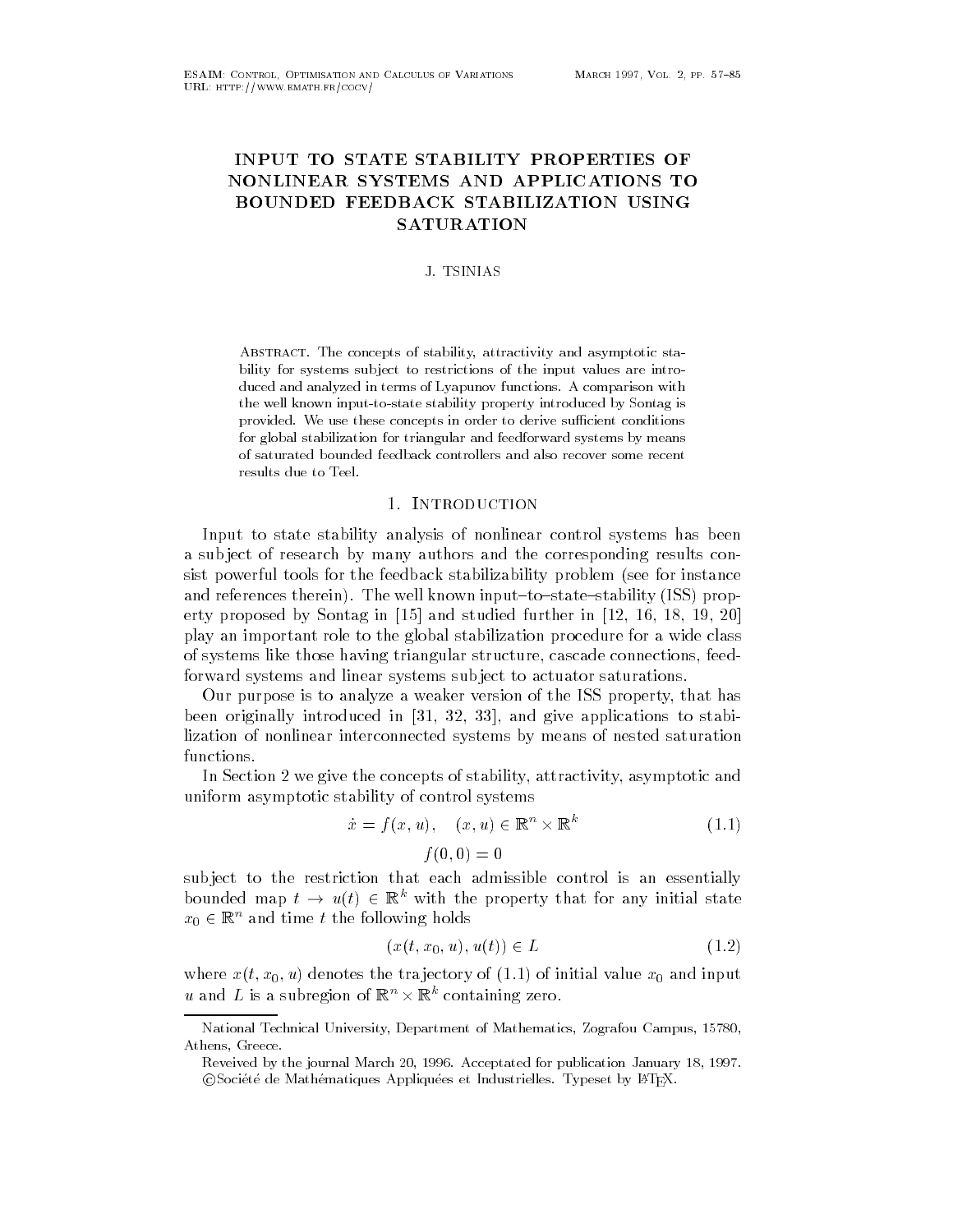Thanks to recent contributions of Sontag, Lin and Wang (see [12, 18, 19, it is possible to analyze the notion of the uniform global asymptotic stability for  $(1.1)$  under the restriction  $(1.2)$ "  $(L$ -UGAS) in terms of Lyapunov functions (Theorems 2.1 and 2.3) and to provide some links between L–UGAS and ISS. Comparisons with the  $a\text{-}\mathcal{L}_\infty$  stability as well as with the robust global uniform asymptotic stability in the symptotic stability introduced by Teel and Teel and Teel and  $\mathbf{F} = \mathbf{F} \mathbf{F} \mathbf{F}$  and  $\mathbf{F} = \mathbf{F} \mathbf{F} \mathbf{F} \mathbf{F}$  are also given In Theorem  $\mathbf{F} \mathbf{F} \mathbf{F}$ present work it is shown that  $L$ -UGAS is equivalent to ISS for the particular case where L has the form

$$
L := \{(x, u) : |u| \le \gamma(|x|)\}
$$

 $\gamma: \mathbb{R}^+ \to \mathbb{R}^+$  being an increasing positive definite function with  $\gamma(s) \to +\infty$ as  $s \to +\infty$ .

Using the concepts of Lattractivity L-GAS and LUGAS and by extending the feedback design procedure of  $\mathbf{f}$  and  $\mathbf{f}$  and  $\mathbf{f}$  are design procedure in Section 2.1 and  $\mathbf{f}$ conditions for global stabilization for interconnected systems by means of combination of simple saturations namely functions of the form

$$
\sigma(s) = \begin{cases} \operatorname{acsgns} & , |s| > \varepsilon \\ \operatorname{as} & , |s| \le \varepsilon \end{cases}
$$

for certain constants  $\varepsilon$  and  $a$ . Particularly, in Theorem 3.1 of this work sufficient conditions are obtained for global bounded stabilization by using saturations for single-input systems of the form:

$$
\dot{x} = f(x, y_1) \n\dot{y}_1 = y_2 + g_1(x, y_1) \n\vdots \n\dot{y}_{m-1} = y_m + g_{m-1}(x, y_1, \dots, y_{m-1}) \n\dot{y}_m = u + g_m(x, y_1, \dots, y_{m-1}, u) \n(x; y_1, \dots, y_m) \in \mathbb{R}^n \times \mathbb{R}^m,
$$
\n(1.3)

where  $f: \mathbb{R}^n \times \mathbb{R} \to \mathbb{R}^n$  and  $g_i: \mathbb{R}^n \mapsto \mathbb{R}$  are continuously differentiable (C ) vanishing at zero and each  $g_i$  is bounded over  $\mathbb{R}^{n+1}$ . Boundedness hypothesis for the terms gi is motivated by the possibility of cascade interconnections sub ject to actuator saturations

Theorem 3.1 constitutes a version of the "adding one integrator" result see and the feedback stabilization of the feedback stabilization procedure for systems of the feedback stabili

$$
\dot{x} = f(x, y) \n\dot{y} = u, \quad (x, y, u) \in \mathbb{R}^n \times \mathbb{R} \times \mathbb{R},
$$
\n(1.4)

and an extension of Teels main theorem in  $\mathbf{C}$ the linear chain of integrators

$$
\dot{y}_0 = y_1, \dot{y}_1 = y_2, \dots, \dot{y}_m = u \tag{1.5}
$$

On the other hand, our approach is different from the design procedure as well as well as well as well as well as well as well as in the set of the set of the set of the set of the where similar problems are considered Specially for the main  $\Gamma$  and  $\Gamma$  are considered Specially the main  $\Gamma$ difference with Teel's approach for the case  $(1.5)$  is that our procedure is ———————————————————————————————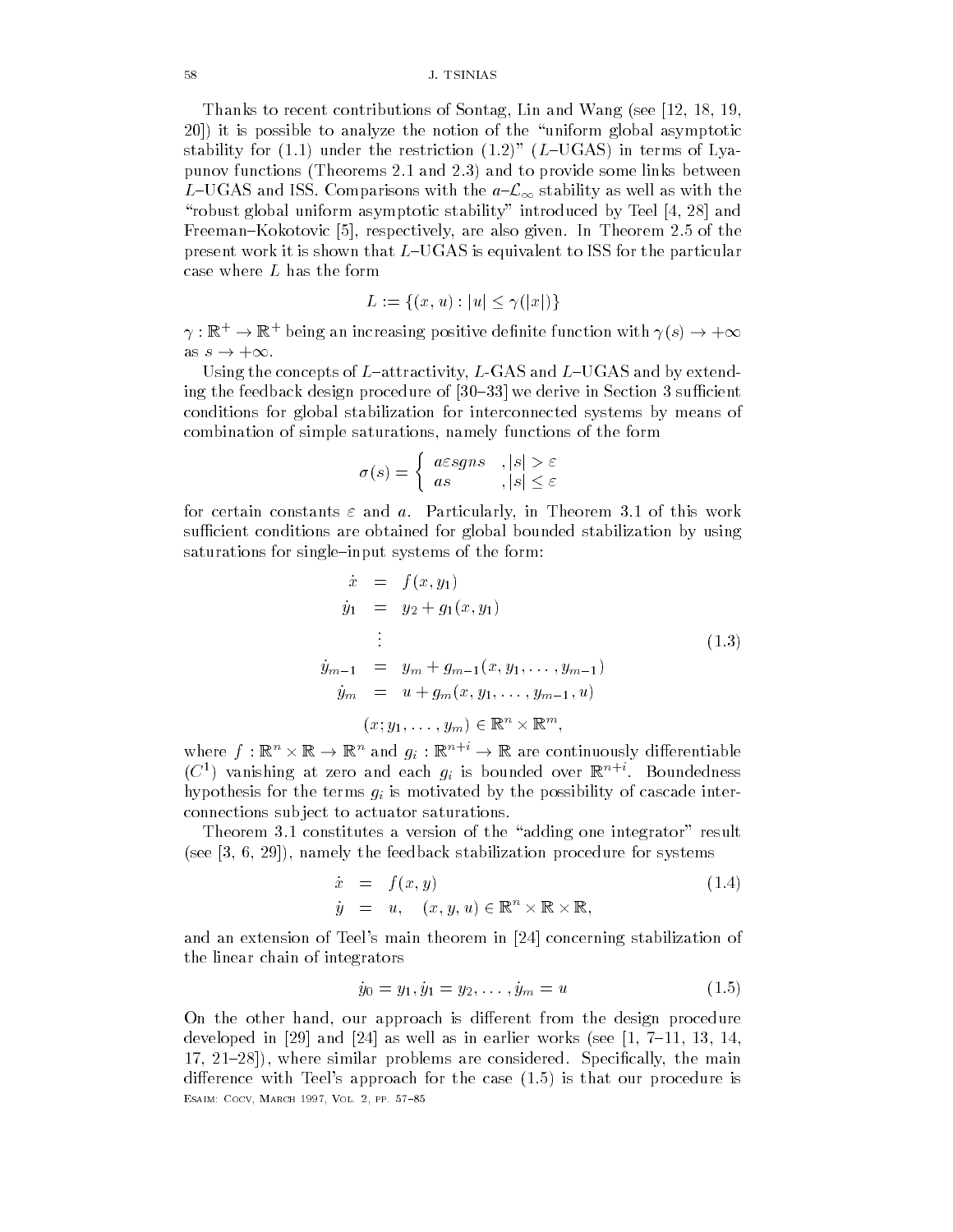backforward and no change of coordinates is neglected while in  $\mathbb{R}^n$  . The intervalse is neglected while in  $\mathbb{R}^n$ forward".

For the case  $(1.4)$  the hypothesis of Theorem 3.1 can be relaxed. In Proposition 3.7 we establish that global stabilization by means of a nested saturation can be succeeded, provided that there exists a  $\bigcirc$  -function  $y=$  $x \sim 1$  is the map  $x \sim 1$  is bounded and  $x \sim 1$  is bounded and  $x \sim 1$  is bounded and  $x \sim 1$  $\mathbf{z}_1$  is used to the substitution of  $\mathbf{z}_2$  and  $\mathbf{z}_3$  and  $\mathbf{z}_4$  and  $\mathbf{z}_5$  and  $\mathbf{z}_7$  and  $\mathbf{z}_8$  and  $\mathbf{z}_7$  and  $\mathbf{z}_8$  and  $\mathbf{z}_7$  and  $\mathbf{z}_8$  and  $\mathbf{z}_9$  and  $\mathbf{z}_8$  and  $\mathbf{z}_9$  an

Using the analysis of Theorem  $3.1$  we can recover the main results of Teel's works and and the case of the case of feedforward singleine as well as well as for feedforward singleinput of t systems

$$
\dot{y}_i = y_{i+1} + g_i(y_{i+1}, \dots, y_m, u) \tag{1.6}
$$

$$
0\leq i\leq m,\quad y_i\in\mathbb{R},\quad u:=y_{m+1}
$$

where each  $g_i$  is  $C$  and  $o(y_{i+1}, \ldots, y_m, u)$  at 0. Particularly, Lemma 5.10 presents a general global stabilization approach by using saturation which is applicable to a wide class of feedforward systems including those of the previous form  $(1.6)$ .

- |x| denotes the usual Euclidean norm of a vector  $x \in \mathbb{R}^n$  and  $x'$  its transpose;  $S^{\,\alpha}(x,r)$  denotes the open sphere of radius  $r > 0$  centered at  $x \in \mathbb{R}^n$ .
- For any measurable function  $u : \mathbb{R}^+ \to \mathbb{R}^m$  we denote  $||u|| = sup{ |u(t)|,}$  $t \geq 0$ .
- A function  $V : \mathbb{R}^n \to \mathbb{R}^n$  is called positive definite, if  $V(x) > 0$  for  $x \neq 0$  and  $V(0) = 0$ ; V is called positive definite radially unbounded  $(p.d.r.u.),$  if it is positive definite with  $V(x) \to +\infty$  as  $|x| \to +\infty$ .
- $\bullet$  A function  $u : \mathbb{R}^+ \to \mathbb{R}^+$  is of class  $\Lambda$ , if it is continuous (C ), positive definite and non-decreasing. By  $K_{\infty}$  we denote the subclass of  $K$ consisting of all strictly increasing functions  $a \in K$  with  $a(s) \to +\infty$ as  $s \to +\infty$ . A function  $\rho : \mathbb{R}^+ \times \mathbb{R}^+ \to \mathbb{R}$  is of class  $R\mathcal{L}$ , if it is  $\cup$ and such that for each such that for each such that for each  $\mathbf{r}$  is of class K and for each for each for each for each  $\mathbf{r}$  $\mathbf{r}$  the function  $\mathbf{r}$  is decreasing to zero as the function  $\mathbf{r}$  is decreasing to  $\mathbf{r}$
- $D\phi(x)$  denotes the derivative of a given map  $\phi$ .

REMARK 1.1. USUAHY, A denotes the class of positive dennite  $\bigcirc$  -functions that are strictly increasing. For the purposes of this paper however, it is preferable to adopt the notation K for the class of positive definite nondecreasing functions in order to include those that are bounded with constant values away from zero

#### 2.1. DEFINITIONS

We consider a system of the form (1.1) whose dynamics  $f : \mathbb{R}^n \times \mathbb{R}^n \to \mathbb{R}^n$ are  $C^0$  vanishing at zero. Assume that  $(1.1)$  is complete, namely for every initial  $\alpha$  and  $\alpha$  and  $\alpha$  and  $\alpha$  are solution  $\alpha$  and  $\alpha$  are solution  $\alpha$  ,  $\alpha$  ,  $\alpha$  ,  $\alpha$  ,  $\alpha$  ,  $\alpha$  ,  $\alpha$  ,  $\alpha$  ,  $\alpha$  ,  $\alpha$  ,  $\alpha$  ,  $\alpha$  ,  $\alpha$  ,  $\alpha$  ,  $\alpha$  ,  $\alpha$  ,  $\alpha$  ,  $\alpha$  ,  $\alpha$  ,  $\alpha$  ,  $(1.1)$  is defined for all  $t \geq 0$ .

Let L be a closed subset of  $\mathbb{R}^{n+k}$  with the following properties.

**PI.** Lero  $0 \in \mathbb{R}^{n \times n}$  belongs to  $L$ .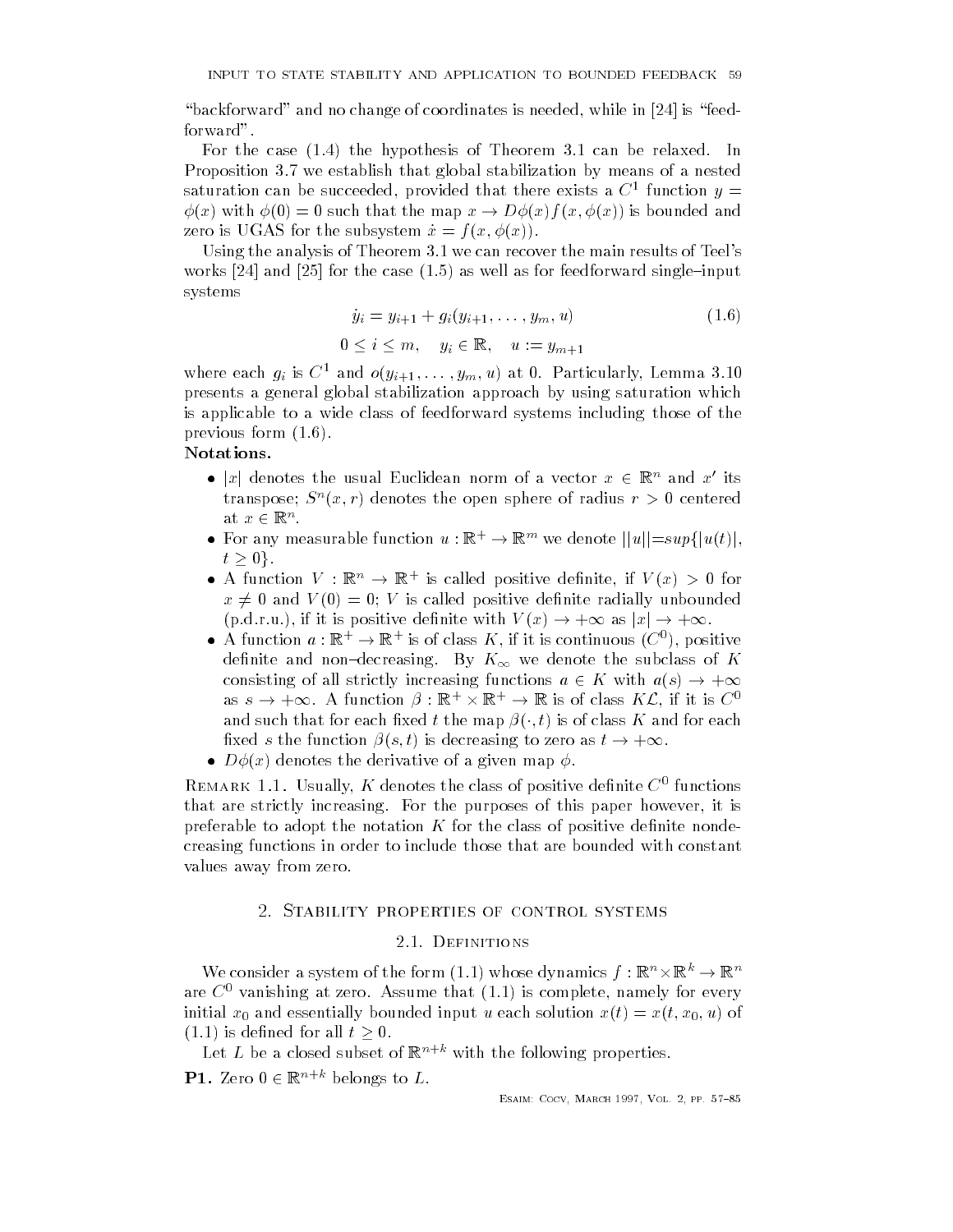**P2.** The projection  $\pi(L)$  of L on  $\mathbb{R}^n$  along  $\mathbb{R}^n$  coincides with the state space, i.e.  $\pi(L) = \mathbb{R}^n$ .

Next we extend the usual notions of positive invariance stability asymptotic stability and uniform asymptotic stability concerning single differential equations as well as control systems with inputs taking values on a subset I of  $\mathbb{R}^n$  (see for instance [12]), for the case (1.1) where the admissible inputs  $u$  depend on the initial state  $x_0$  in such a way that

$$
(x(t), u(t)) \in L, \ \forall \ t \in [0, t_{x_0, u}] \tag{2.1}
$$

for some  $\mathbf{u}_0, \mathbf{u}_1, \ldots, \mathbf{u}_N$  and  $\mathbf{u}_1, \ldots, \mathbf{u}_N$  and  $\mathbf{u}_1, \ldots, \mathbf{u}_N$  and  $\mathbf{u}_1, \ldots, \mathbf{u}_N$ definitions given below have sense provided that for every initial  $x_0$  the set <sup>U</sup> x- L- tx--u of inputs <sup>u</sup> satisfying for some tx- -u is nonempty

## $L$ -positive invariance

We say that the set  $M \subset \mathbb{R}^n$  is positively invariant with respect to

L (L-positively invariant), if  $x(t) \in M$ , for all initial  $x_0 \in M$  and for every  $t \geq 0$  and u for which  $(2.1)$  holds.

#### $L$ -stability

We say that zero is stable with respect to  $L(L$ -stable), if for any  $\varepsilon > 0$  a positive constant  $\delta = \delta(\varepsilon)$  can be found such that

$$
|x(t)| \le \varepsilon, \quad \forall |x_0| \le \delta
$$

for all  $t > 0$  and inputs u for which  $(2.1)$  holds.

#### $L$ -attractivity

Zero is called attractor with respect to  $L(L$ -attractor), if there exists a neignborhood *i*v of  $0 \in \mathbb{R}^n$  such that

$$
|x(t)| \to 0
$$
 as  $t \to +\infty$ 

for any initial  $x_0 \in N$  and input u for which (2.1) holds for all  $t \geq 0$  (i.e.,  $u_{x_0,u} = +\infty$ ); it in addition  $N = \mathbb{R}^n$  zero is called an  $L$ -global attractor.

### $L$ -asymptotic stability

Zero is asymptotically stable with respect to  $L(L-AS)$  if it is  $L$ –stable and L-attractor. It is globally asymptotically stable with respect to  $L(L-\text{GAS})$ if it is  $L$ -stable and  $L$ -global attractor.

#### $L$ –uniform asymptotic stability

We say that zero is uniformly asymptotically stable with respect to  $L(L\text{–UAS})$ , if there exists a function  $\beta \in K\mathcal{L}$  and a neighborhood N of zero υ∈ je ~ such that

$$
|x(t)| \le \beta(|x_0|, t), \quad \forall \ t \ge 0 \tag{2.2}
$$

and for every  $x_0 \in N$  and input u, provided that (2.1) holds for all  $t \geq 0$ ; if in addition *i*v  $= \mathbb{R}^\sim$  then zero is called  $L$  –uniformly globally asymptotically stable  $(L$ -UGAS).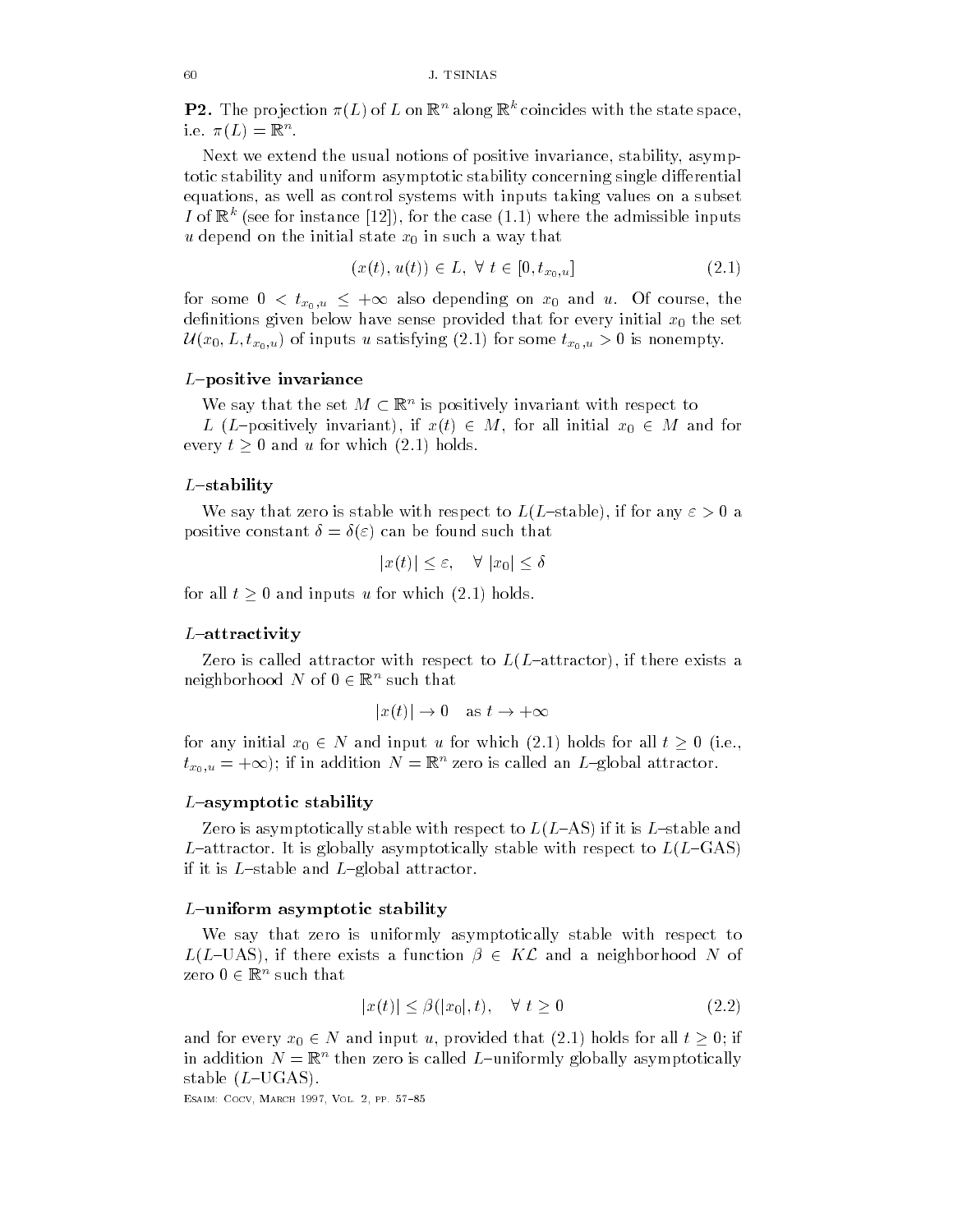The notion of LUGAS is equivalent to the concept of  $\mathbb{R}^n$  and  $\mathbb{R}^n$  are concept of robust global unitfor asymptotic stability RGUAS introduced in the work  $\mathbf{F}_{\mathbf{C}}$ Kokotovic. To be precise, given a set—valued map  $W$  from  $\mathbb{R}^n$  to the subsets of  $\mathbb{R}^n$  with  $0 \in W(0)$  and  $Dom(W) = \mathbb{R}^n$ , we say that (1.1) satisfies the  $W=\text{RGUAS}$  property, if (2.2) holds for all  $x_0$  and input  $u(t) \in W(x(t))$ . It turns out that

 $W-RGUAS \Longleftrightarrow L-UGAS$ , provided that  $L=Graph(W)$ .

The following properties are direct consequences of the previous definitions.

- $L$ -UAS, UGAS implies  $L$ -AS, GAS, respectively.
- $\bullet$  If  $L_1,~L_2$  is a pair of subset of  $\mathbb{R}^{n+m}$  satisfying properties PT and P2, then
- $\blacksquare$  is the contractor in the contractor of the international contractor is in the contractor of the contractor of the contractor of the contractor of the contractor of the contractor of the contractor of the contractor  $L_1 \cup L_2$ -stable, attractor, AS, UAS, GAS, UGAS, respectively.
- 2. If  $L_1 \subset L_2$  and zero is stable, attractor, AS, UAS, GAS, UGAS with respect to  $L_2$ , then it has the same properties with respect to  $L_1$ .

Note that for the particular case

$$
L := \mathbb{R}^n \times I, \quad I \subset \mathbb{R}^k \tag{2.3}
$$

the concepts of  $L-AS$ ,  $L-UAS$ ,  $L-gas$  and  $L-UGAS$  coincide with the usual notions of AS UAS GAS and UGAS respectively as they have been dened in the contract of the contract of the contract of the contract of the contract of the contract of the contract of the contract of the contract of the contract of the contract of the contract of the contract of the c and wang in  $\mathcal{M}$  in the case of the case our notations and denitions and denitions and denitions and denitions and denitions are denited by  $\mathcal{M}$ (2.3) L-UAS is equivalent to L-AS, provided that the map  $f$  is Lipschitzian and I is compact

Note finally that, when  $L$  has the form  $(2.3)$ , completeness assumption for implies that for every initial x the set <sup>U</sup> x- L- consisting of inputs u for which (2.1) holds for all  $t \geq 0$  is nonempty; in fact it contains all essentially bounded measurable inputs taking values on I

#### 2.2. Lyapunov function description

Next, we focus our attention for the case where  $L$  is represented as follows:

$$
L := \{(x, u) : a_i(x) \le u_i \le b_i(x), \quad 1 \le i \le k\}
$$
\n
$$
(2.4)
$$

with fixed  $\mu$  and  $\mu$  and  $\mu$  and  $\mu$  for continuous functions functions functions functions functions functions  $\mu$  $a_i, b_i$  :  $\mathbb{R}^n \rightarrow \mathbb{R}$ , which are (locally) *Lipschitzian* for  $x \neq 0$  and satisfy  $a_i(x) \leq b_i(x)$ ,  $\vee x \in \mathbb{R}^n$  and  $a_i(0)b_i(0) \leq 0$ ,  $i = 1, 2, \ldots, \kappa$ .

This case is of particular interest and arises when one assumes that  $(1.1)$ is globally asymptotically stabilizable at the origin by a continuous map u x vanishing at x vanishing at x vanishing standard vanishing standard vanishing standard vanishing van die function based arguments see for instance it can be easily established that  $(1.1)$  is UGAS with respect to a region L of the form  $(2.4)$  for certain continuous functions and binding and binding  $\mathbb{R}^n$  and binding  $\mathbb{R}^n$  binding  $\mathbb{R}^n$  . Then the state  $\mathbb{R}^n$  and  $\mathbb{R}^n$  are stated in the state  $\mathbb{R}^n$  and  $\mathbb{R}^n$  are stated in the state  $\mathbb{R$ are  $C^1$  except possibly at zero. Conversely, L-UGAS for (1.1) with L as above implies global asymptotic stabilization at the origin by means of a continuous feedback law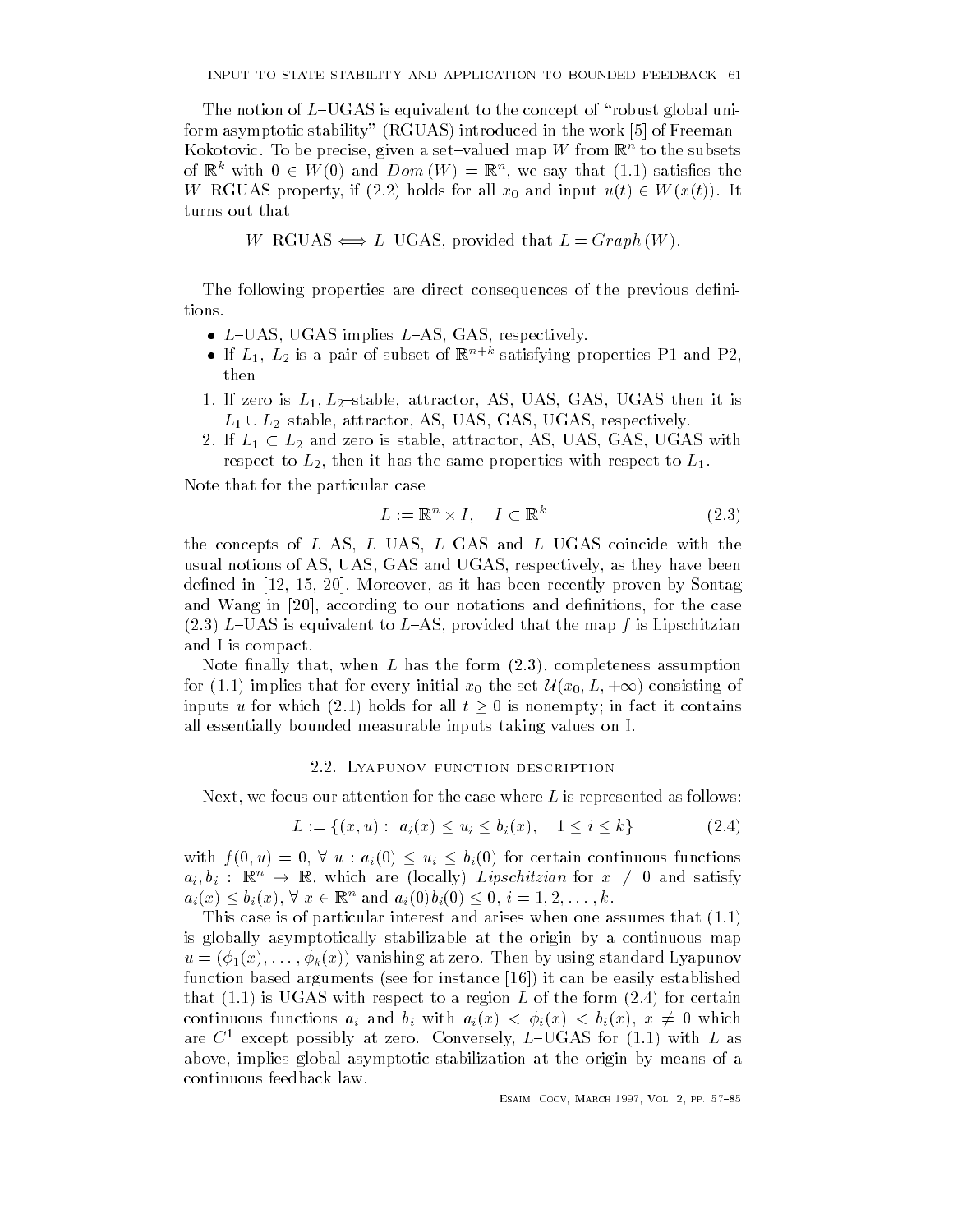The following theorem whose proof is based to the converse stability theorem in and Remark in  gives a Lyapunov characterization of the uniform global asymptotic stability with respect to a given region  $L$ of the form  $(2.4)$ . As it was pointed out by a referee the result is a special case of Theorem in under the presence of WRGUAS To be more precise the case where  $\mathcal{N}$  and ai-dimensional air  $\mathcal{N}$  and ai-dimensional air  $\mathcal{N}$ everywhere, the proof of the necessity part of the present result is basically the same with the improvement in  $\Gamma$  improvement here is that the function  $\Gamma$ ai- bi are assumed to be Lipschitzian except possibly at the origin which is a general hypothesis

**THEOREM 2.1. Suppose that there exist a positive definite C = map V : K**  $\rightarrow$  $\mathbb{R}^n$ , a positive definite  $C$  function  $c : \mathbb{R}^n \to \mathbb{R}^n$  such that

$$
DV(x)f(x,u) \le -c(|x|),\tag{2.5}
$$

$$
\forall (x, u) \in L, \quad x \text{ near zero},
$$

where L is a subset of  $\mathbb{R}^n \times \mathbb{R}^n$  satisfying properties P1 and P2. Then zero is the contract of the contract of the contract of the contract of the contract of the contract of the contract of the contract of the contract of the contract of the contract of the contract of the contract of the contra x- u L then zero is LUGAS The converse claims are true provided that  $f$  is Lipschitz continuous and  $L$  has the form  $(2.4)$ , where the functions  $a_i, b_i: \mathbb{R}^n \to \mathbb{R}$  are  $C^{\perp}$  and Lipschitzian for  $x \neq 0$ .

Proof. For reasons of simplicity we deal only with the global part of the statement Suppose rate of the suppose rate  $\mathcal{S}$  is that  $\mathcal{S}$  is the suppose rate of the suppose rate  $\mathcal{S}$ port then the correct a pair of the correct a pair of the correct of the correct of the correct of the correct of that the correct of the correct of the correct of the correct of the correct of the correct of the correct o

$$
c_1(|x|) \le V(x) \le c_2(|x|) \tag{2.6}
$$

which by (2.5) implies  $DV(x)J(x, u) \leq -c(c_1^{-1}(V(x)))$  for all  $(x, u) \in L$ . Consequently, by evaluating the time derivative  $\dot{V}$  of  $V$  along the solutions of  $(1.1)$  we find

$$
\dot{V}(x(t,x_0,u)) \leq -c(c_1^{-1}(V(x(t,x_0,u))))
$$

as long as it follows From the comparison principle in the comparison principle in the comparison principle in that there exists a function  $\gamma \in K\mathcal{L}$  depending only on c and  $c_1$  such that V xt- x- u V x- t as long as holds The latter in conjunction with  $(2.6)$  implies that zero is L-UGAS for  $(1.1)$ . Conversely, suppose that L has the form (2.4) and zero is L-UGAS for  $(1.1)$ . Consider the system

$$
\dot{x} = F(x, v) := f(x, a_1(x)v_1 + b_1(x)(1 - v_1), \dots, a_k(x)v_k + b_k(x)(1 - v_k))
$$
\n(2.7)

with input  $v = (v_1, \ldots, v_k) \in \mathbb{R}^n$  taking values on the compact set  $I :=$  $[0,1]$ ". I nen L-UGAS of zero for  $(1.1)$  implies  $(\mathbb{R}^n \times I)$ -UGAS of zero for  $(2.7)$ , which in turns guarantees completeness of  $(2.7)$ . Indeed, each tra jectory v of the intervention of the state of the state in the state of the state in the state of the state in the state in the state in the state in the state in the state in the state in the state in the state in the same initial x and interest with the components of the components of the components of the components of the components of the components of the components of the components of the components of the components of the compo

$$
u_i(t) := a_i(x(t))v_i(t) + b_i(x(t))(1 - v_i(t))
$$

This is an immediate consequence of the fact that  $a_i(x(t)) \leq u_i(t) \leq b_i(x(t))$ , or equivalently  $(x(t), u(t)) \in L$ . It turns out that the origin is  $(\mathbb{R}^n \times I)^\perp$ UGAS for (2.7), hence the latter is complete. Since the map  $F$  is  $C^0$  and Lipschitzian for  $x \neq 0$  it follows by the converse stability theorem in [12] ———————————————————————————————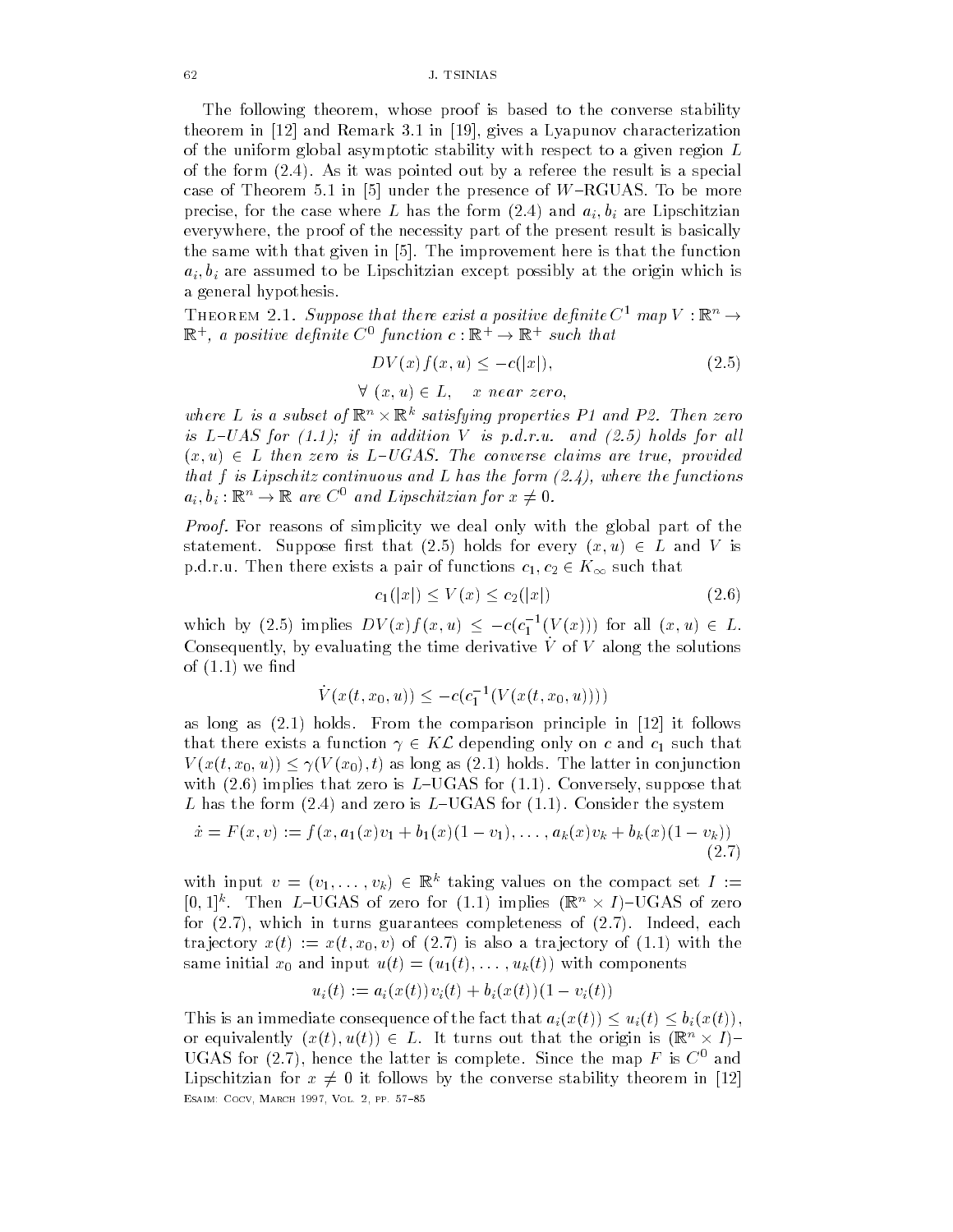and remark 5.1 in [19] that there exists a p.d.r.u.  $C^-$  map  $V$  : in  $\rightarrow$  in  $\rightarrow$ and a positive denitive function  $c : \mathbb{R}^+ \to \mathbb{R}^+$  such that

$$
DV(x)F(x, a_1(x)v_1 + b_1(x)(1 - v_1), \dots, a_k(x)v_k + b_k(x)(1 - v_k)) \leq -c(|x|)
$$
  

$$
\forall x \in \mathbb{R}^n, \quad v \in I,
$$

which is equivalent to  $(2.5)$ .

REMARK 2.2. It is worthwhile to note that according to the previous discussion is the set U x-1 in the set U x-1 in the set U x-1 in the set U x-1 in non-method in the set U x-1 in the set U x-1 in the set U x-1 in the set U x-1 in the set U x-1 in the set U x-1 in the set U x-1 in the set U vided that L has the form  $(2.4)$  and zero is L-UGAS for  $(1.1)$ . Specifically, the view of the form and the form unit of the form unit of the form unit of the form unit of the form unit of t  $\mathcal{U}$  , we denote the vital contract  $\mathcal{U}$  and  $\mathcal{U}$  are  $\mathcal{U}$  and  $\mathcal{U}$  and  $\mathcal{U}$  are  $\mathcal{U}$  and  $\mathcal{U}$  are  $\mathcal{U}$  and  $\mathcal{U}$  are  $\mathcal{U}$  and  $\mathcal{U}$  are  $\mathcal{U}$  and  $\mathcal{U}$  are  $\mathcal{U}$  and the trajectory of  $(2.7)$  with input  $v \in I$ .

A consequence of Theorem and the main result in is the following theorem of particular interest

 $\mathbf{J}$  is a functions and the functions are bounded the following and  $\mathbf{J}$ statements are equivalent (provided that  $f$  is Lipschitzian).

- (i) Zero is  $L$ -GAS.
- (ii) Zero is  $L$ -UGAS.
- (iii) There exist a p.a.r.u.  $\cup$  map  $\ell$  and a positive definite  $\cup$  function c such that is a construction of the construction of the construction of the construction of the construction of

Proof Since the functions ai and bi are bounded and is complete it follows that (2.7) with inputs v taking values on the compact set  $I =$  $[0,1]^\circ$  is also complete. According to  $[20]$  the latter in conjunction with the assumption that zero is GAS for  $(1.1)$  with respect to L implies that zero is UGAS for (2.1) with respect to  $\mathbb{R}^n \times I$  . The rest part of the proof is a direct consequence of Theorem 2.1. □

 $R$  remarks that if and the matrix is follows that if and binary is a set of all  $\mu$  and binary is and binary is and binary is and binary is and binary is and binary is and binary is and binary is and binary is an and bi are bounded and  $\alpha$  is the set  $\alpha$  is the set  $\alpha$  is non-motion in the set  $\alpha$ 

### 2.3. COMPARISON WITH ISS AND  $a-\mathcal{L}_\infty$  stability

First, we recall the precise definition of ISS as well as of the concept as introduced by Teel stability as internal by Teel see for instanced by Teel see for instance  $\mathcal{A}$ The system (1.1) satisfies the ISS property, if there exist functions  $\alpha \in KL$ and  $\beta \in K$  such that

$$
|x(t, x_0, u)| \le \alpha(|x_0|, t) + \beta(||u_t||), \quad \forall t \ge 0
$$
  

$$
u_t(s) := \begin{cases} u(s) & , 0 \le s \le t \\ 0 & , s > t \end{cases}
$$
 (2.8)

 $\mathcal{L}=\infty$  is a construction of the algebra in the stability of the stability of the stability of the stability of the stability of the stability of the stability of the stability of the stability of the stability of the for every influence  $\alpha$  and input use of the solution  $\alpha$  ,  $\alpha$  and  $\alpha$  and  $\alpha$  and  $\alpha$ 

$$
\sup_{t\geq 0} |x(t, x_0, u)| \leq \max\{\gamma_1(|x_0|), \gamma_2(||u||)\} \text{``global stability''}
$$

 $\mu \rightarrow +\infty$  is  $\mu$  if  $\mu$  is  $\mu$  if  $\mu$  is  $\mu$  if  $\mu$  is  $\mu$  is  $\mu$  is  $\mu$  is  $\mu$  is  $\mu$  is  $\mu$  is  $\mu$  is  $\mu$  is  $\mu$  is  $\mu$  is  $\mu$  is  $\mu$  is  $\mu$  is  $\mu$  is  $\mu$  is  $\mu$  is  $\mu$  is  $\mu$  is  $\mu$  is  $\mu$  is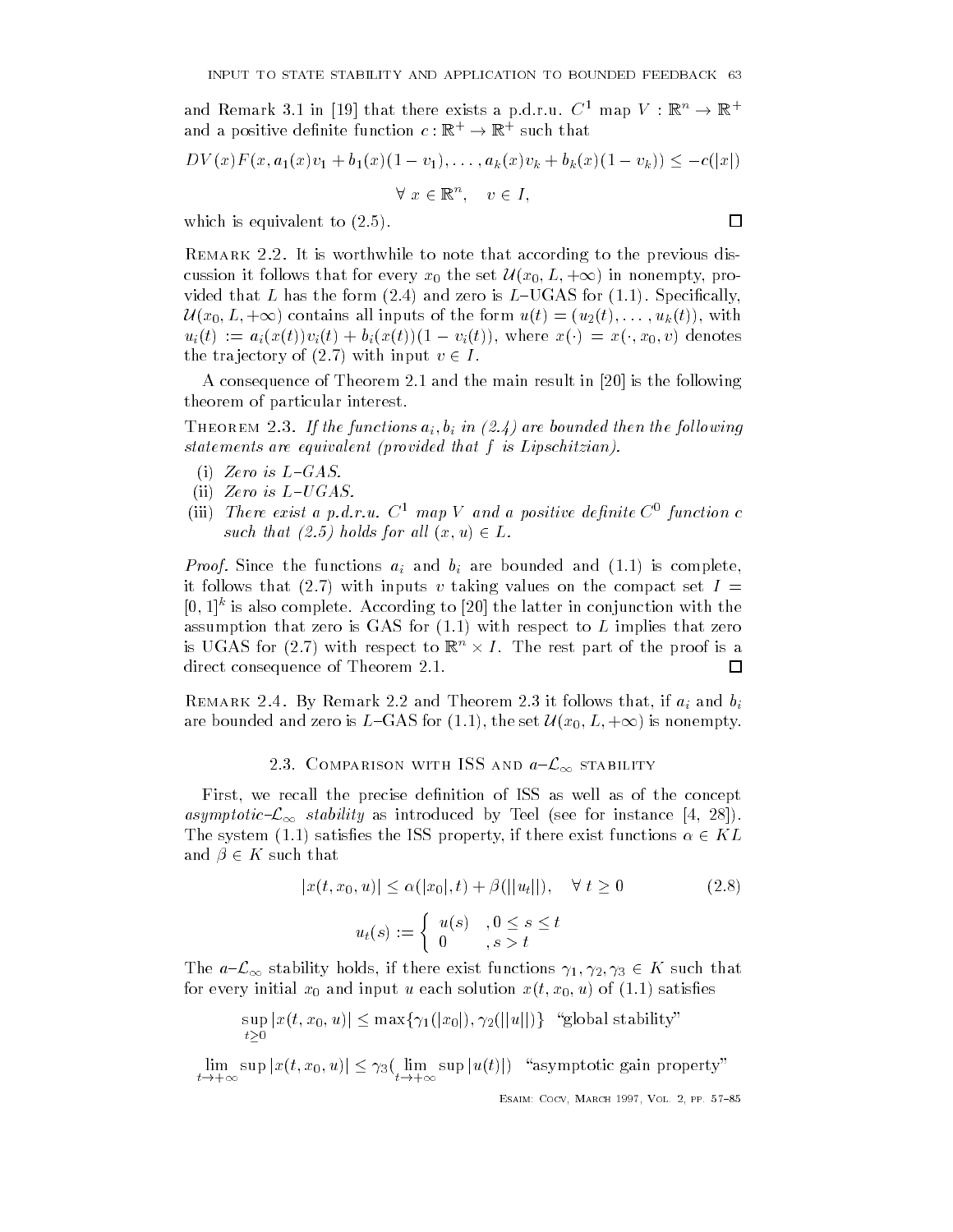THEOREM 2.5. Assume that the dynamics f of  $(1.1)$  are Lipschitzian. Then

$$
ISS \Longleftrightarrow \alpha-\mathcal{L}_{\infty} \text{ stability} \Longleftrightarrow L-UGAS
$$

provided that L has the form (2.4) with  $a_i(x) = -p_i(|x|)$  and  $b_i(x) = p_i(|x|)$  $f$  is a contract of  $f$  is a contract of  $\infty$ 

Proof The equivalence ISS  aL stability has been established in It remains to establish the equivalence ISS  $\iff L$ –UGAS. (It should be noted here that the sufficient part of this statement has originally been obtained in the presence of WRGUAS and under the presence of WRGUAS and under the assumption of WRGUAS and und that pin are Lipshitzian eventy where this is a consequence of this equivalence of this equivalence of this equivalence of this equivalence of this equivalence of this equivalence of this equivalence of this equivalence o of LUGAS and WRGUAS From  $\mathbf I$  is the  $\mathbf I$  is the  $\mathbf I$ to the existence of a p.d.f.u.  $C^+$  map  $V : \mathbb{R}^n \to \mathbb{R}^n$ , a positive definite  $C^+$ function  $c : \mathbb{R}^+ \to \mathbb{R}^+$  and a function  $\gamma \in \mathbb{R}^{\infty}$  such that

$$
DV(x)f(x,u) \le -c(|x|), \quad \forall |u| \le \gamma(|x|). \tag{2.9}
$$

Obviously, the latter implies  $(2.5)$  and thus by Theorem 2.1 zero is UGAS with respect to L having the form (2.4) with  $a_i(x) = -p_i(|x|)$  and  $b_i(x) =$ pint for an and such that contracts are contracted to the such that  $\mu$  is the such that  $\mu$  is the such that  $\mu$  $(\sum_{i=1}^{\kappa} p_i^2(s))^{1/2} \leq \gamma(s)$ . Conversely, suppose that zero is L–UGAS and L ihas the form in the form  $\mathbb{R}^n$  and  $\mathbb{R}^n$  with pixels  $\mathbb{R}^n$  with pixels  $\mathbb{R}^n$  $i = 1, \ldots, \kappa.$  Dy Theorem 2.1 it follows that there exists a p.d.f.u.  $\cup$  -map *V* and a positive definite C - function such that  $(Z, \partial)$  holds for all  $(x, u) \in L$ . The latter implies (2.9) for some  $\gamma \in K_{\infty}$  with  $\gamma(s) \leq \min\{p_i(s),\}$  $i =$  $\Box$ - kg and thus ISS property in the contract of the contract of the contract of the contract of the contract of the contract of the contract of the contract of the contract of the contract of the contract of the contract of

It turns out by Theorem 2.5 that in general  $L$ –UGAS is weaker than both ISS and  $a-\mathcal{L}_{\infty}$  stability. It should be remarked that if (2.8) holds then L–UGAS is satisfied with  $L$  as described in the statement of Theorem 2.5 where  $p_i$  being of class  $K_{\infty}$  in such a way that  $\beta((\sum_{i=1}^{\kappa} p_i^2(s))^{1/2}) \leq \lambda s$ , s and for certain constant  $\mathbf{r}$  and  $\mathbf{r}$  and  $\mathbf{r}$  and  $\mathbf{r}$  and  $\mathbf{r}$  and  $\mathbf{r}$ consequence of the recent contribution  $\mathbf{r}$ stability and  $L$ -attractivity with  $L$  as described in the statement of Theorem 2.5 is equivalent to ISS and thus to  $L'$ –UGAS with  $L'$  being a subregion of  $\mathbf{A}$  and see  $\mathbf{A}$  and see  $\mathbf{A}$  and see  $\mathbf{A}$  and see  $\mathbf{A}$  and see  $\mathbf{A}$  and see  $\mathbf{A}$ 

#### 3. Applications to stabilization using saturations

#### 3.1. TRIANGULAR SYSTEMS

The following theorem provides sufficient condition for global stabilization for systems  $(1.3)$  by means of a combination of saturation functions.

**THEOREM 3.1.** Consider the system  $(1.5)$ , where f and  $q_i$  are C vanishing at zero and each  $g_i$  is bounded over  $\mathbb{R}^{n\times n}$  . Moreover, assume that the subsystem

$$
\dot{x} = f(x, y_1) \tag{3.1}
$$

with  $y_1$  as input is complete and there exist a bounded function  $\phi_0 : \mathbb{R}^n \to \mathbb{R}$ with  $\phi_0(0) = 0$  which is  $C^1$  around zero and whose derivative exists almost everywhere being bounded over  $\mathbb{R}^n$  and a bounded function  $\gamma_0 \in K$  such that ———————————————————————————————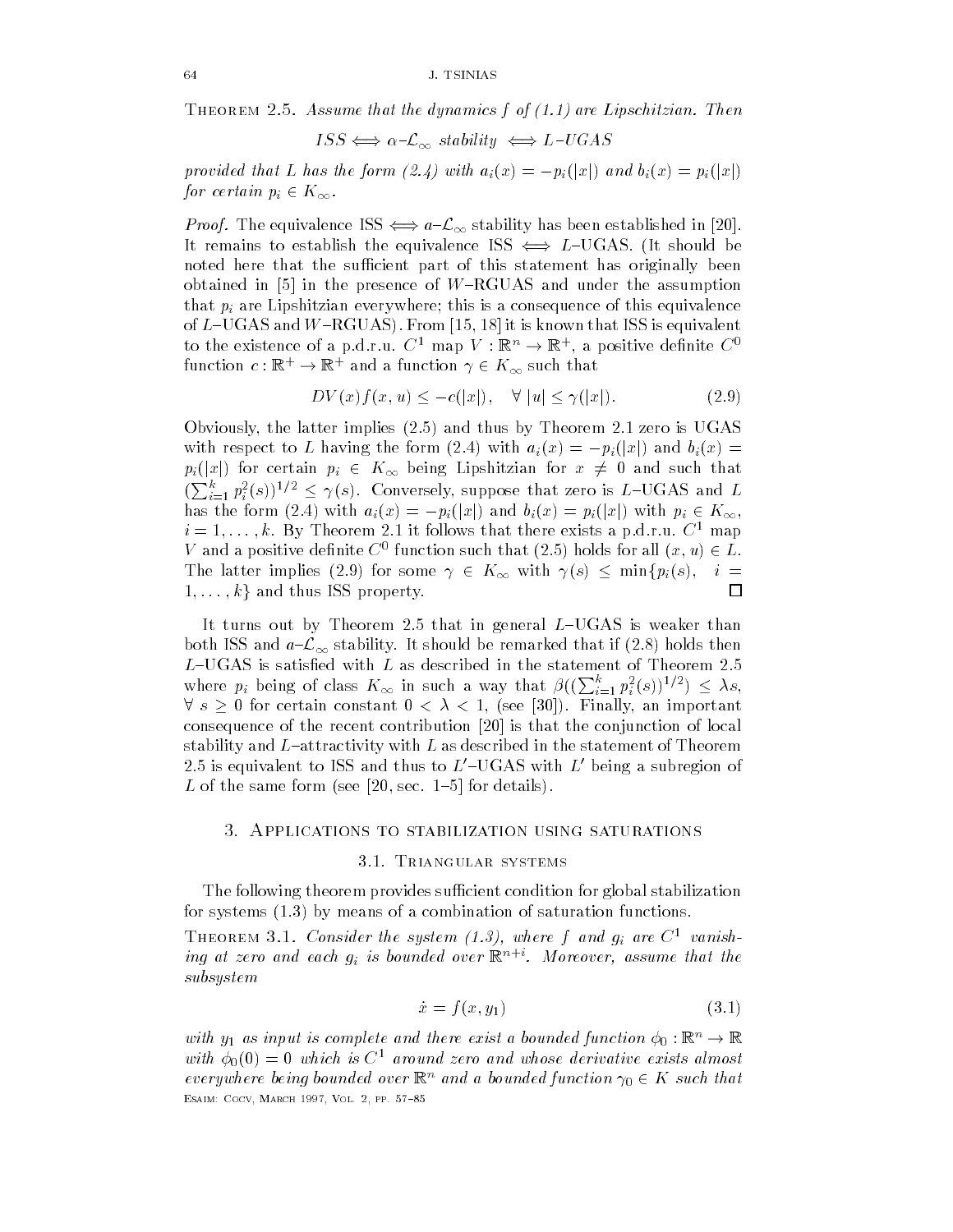**A1.** The origin  $0 \in \mathbb{R}^n$  is a global attractor for

$$
\dot{x} = f(x, \phi_0(x) + y_1) \tag{3.2}
$$

with respect to

$$
L_0 := \{(x; y_1) : |y_1| \le \gamma_0(|x|)\}.
$$

- **A2.** If we denote  $A := \frac{1}{\partial x}(0,0), B := \frac{1}{\partial y_1}(0,0)$  and  $F := D\phi_0(0),$  the matrix  $A + BF$  is Hurwitz.
- A- The map Dxf x- y x is bounded over

$$
\{(x,y_1): |y_1| \leq \sup_{x \in \mathbb{R}^n} \gamma_0(|x|) \}.
$$

Then the exist positive constants  $\mathbb{R}^n$  are existent saturations in the eigenvalue of  $\mathbb{R}^n$  $\sigma_i$  :  $\mathbb{R} \to \mathbb{R}$ ,  $1 \leq i \leq m$  and a bounded  $C$  map  $\varphi_0$  :  $\mathbb{R}^n \to \mathbb{R}$  which is linear near zero and coincides with  $\phi_0$  away from zero such that the bounded feedback

$$
u = \phi(x, y_1, \dots, y_m)
$$
  
 :=  $-E_m \sigma_m (y_m + E_{m-1} \sigma_{m-1} (\dots + E_1 \sigma_1 (y_1 - \widehat{\phi}_0(x)) \dots))$  (3.3)

qlobally asymptotically stabilizes  $(1.3)$  at zero. Furthermore, there exist a function  $\hat{\gamma} \in K$  such that the origin of the closed-loop (1.3) with  $u = \phi(\cdot) + v$ is UGAS with respect to Lb fx- y- -ym- v jvj bjx- y- -ymjg

*Proof.* Taking into account Conditions A1, A2 and Lemma  $4.1$  in the appendix we may assume that  $\gamma_0$  is linear near zero, constant away from zero and  $\phi_0(x) = Fx$  for x near zero. The same conditions in conjunction with Theorem 2.5 and boundedness of  $\varphi_0$  imply that  $0 \in \mathbb{R}^n$  is  $L_0$ -UGAS for (5.1). We proceed by induction showing that for every  $1 \le i \le m$  the system

$$
\dot{x} = f(x, y_1)
$$
  
\n
$$
\dot{y}_j = y_{j+1} + g_j(x, y_1, \dots, y_j)
$$
  
\n
$$
1 \leq j \leq i
$$

is globally asymptotically stabilizable from the input  $y_{j+1}$ . Consider the case  $i=1$ :

$$
\begin{aligned} \dot{x} &= f(x, y_1) \\ \dot{y}_1 &= y_2 + g_1(x, y_1) \end{aligned} \tag{3.4}
$$

with  $y_2$  as input. Let  $G_{11} := \frac{34}{\partial x}(0,0)$  and  $G_{12} := \frac{34}{\partial y_1}(0,0)$ . It is not difficult to verify that there exists a constant  $E_{10} > 0$  such that for every  $E_1 \ge E_{10}$ the matrix

$$
\left(\begin{array}{cc} A & B \\ E_1 F + G_{11} & -E_1 F + G_{12} \end{array}\right)
$$
 is Hurwitz. (3.5)

Particularly, Condition A2 implies the existence of a positive definite matrix  $P$  such that  $P$  (A+DT) +(A+DT) F is negative denitie. Then by evaluating the time derivative  $v_{\Sigma_1}(x, y_1, y_2, E_1)$  of the positive denities function

$$
V(x, y_1) := x'Px + (y - Fx)^2
$$

along the tra jectories of

$$
\Sigma_1: \begin{array}{l} \dot{x} = Ax + By_1 \\ \dot{y}_1 = -E_1(y_1 - Fx) + y_2 + G_{11}x + G_{12}y_1 \\ \text{Esain: Cocy, Maked 1997, Vol. 2, PP. 57-85} \end{array}
$$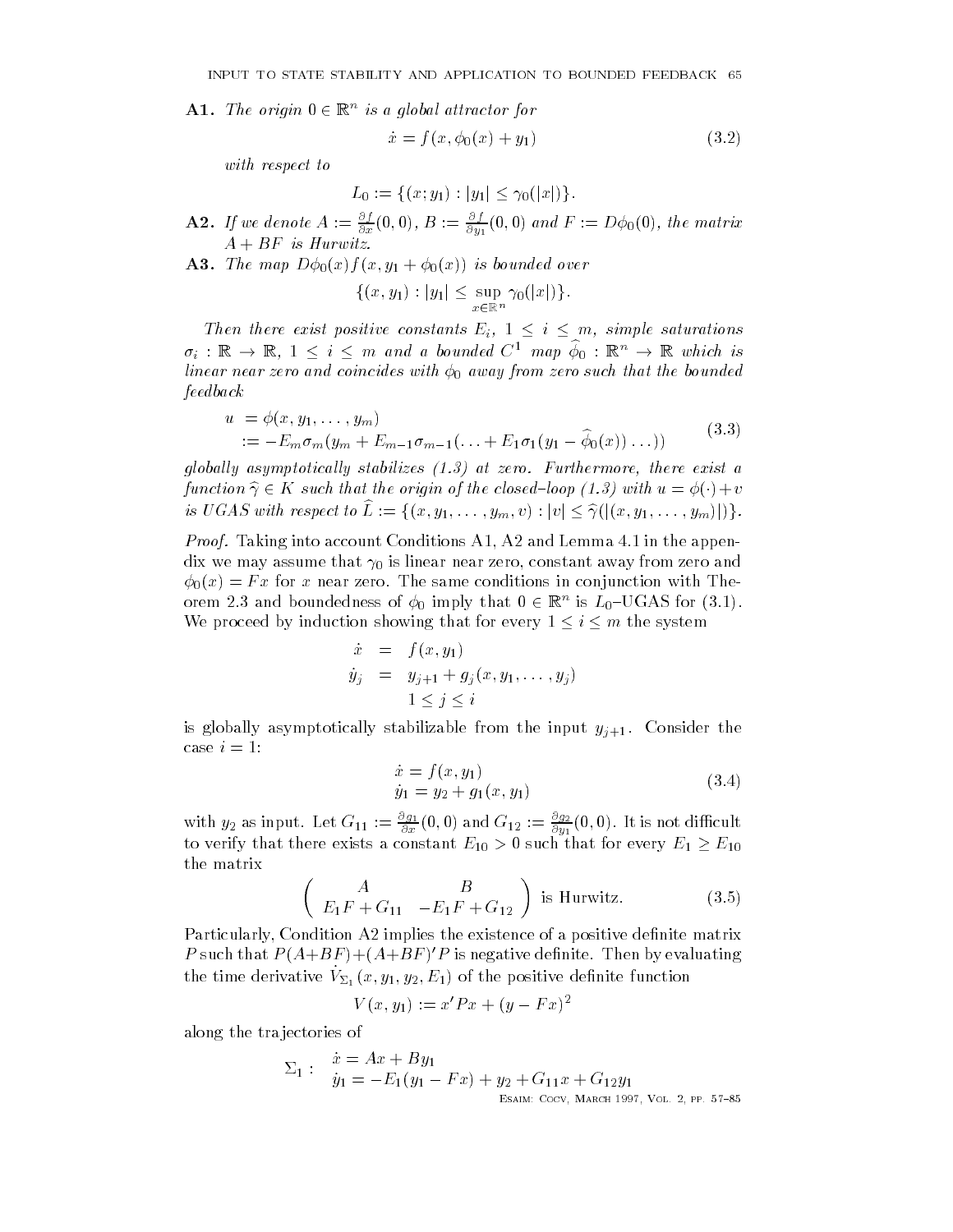we can determine positive constants  $E_{10}$ ,  $\xi_{10}$  and  $\ell$  such that

$$
\begin{aligned} \n\dot{V}_{\Sigma_1}(x, y_1, y_2, E_1) &\le -\ell |(x, y_1)|^2\\ \n\forall \ |y_2| &\le \xi_1 |(x, y_1)|, \quad \xi_1 \le \xi_{10}, \quad E_1 \ge E_{10} \n\end{aligned} \tag{3.6}
$$

which implies  $(3.5)$ . We now take into account  $(3.6)$  and the fact that  $\varphi_0(x) = r x$  for x hear zero and evaluate the time derivative  $v_{\Sigma_2}(x, y_1, y_2, L_1)$ of V along the tra jectories of

$$
\Sigma_2: \quad \begin{array}{l} \dot{x} = f(x, y_1) \\ \dot{y}_1 = -E_1(y_1 - \phi_0(x)) + y_2 + g_1(x, y_1) \end{array} \tag{3.7}
$$

For x- y appropriate small we nd by

$$
\dot{V}_{\Sigma_2}(x, y_1, y_2, E_1) = \dot{V}_{\Sigma_1}(x, y_1, y_2, E_1) + DV(x, y_1) \left( \begin{array}{c} f(x, y_1) - Ax - By_1 \\ g_1(x, y_1) - G_{11}x - G_{12}y_1 \end{array} \right) \le -\ell |(x, y_1)|^2 + o(x, y_1),
$$

where the contract of the contract of the contract of the contract of the contract of the contract of the contract of the contract of the contract of the contract of the contract of the contract of the contract of the cont  $\rightarrow$  0. This implies that

 $j$  iver  $j = 3 + 11$  iver  $j = 3 + 21$  iversity in  $j = 10$ 

$$
\dot{V}_{\Sigma_2}(x, y_1, y_2, E_1) \le -\frac{\ell}{2} |(x, y_1)|^2 \tag{3.8}
$$

 $\frac{1}{2}$  ,  $\frac{1}{2}$  ,  $\frac{1}{2}$  ,  $\frac{1}{2}$  ,  $\frac{1}{2}$  ,  $\frac{1}{2}$  ,  $\frac{1}{2}$  ,  $\frac{1}{2}$  ,  $\frac{1}{2}$  ,  $\frac{1}{2}$  ,  $\frac{1}{2}$  ,  $\frac{1}{2}$  ,  $\frac{1}{2}$ 

for certain positive constant  $\delta_0$ . From Condition A1 there exists a function  $\gamma_0 \in K$  of the form

$$
\gamma_0(s) = \begin{cases} c_0, & s > \varepsilon_0 \\ \frac{c_0}{\varepsilon_0} s, & s \le \varepsilon_0 \end{cases}
$$
 (3.9)

for certain positive constants  $c_0 < 1$  and  $0 < \varepsilon_0 \leq \delta_0$  in such a way that the region

 $\begin{pmatrix} 0 & 0 & 0 \\ 0 & 1 & 0 \end{pmatrix}$  is the set of  $\begin{pmatrix} 0 & 0 \\ 0 & 1 \end{pmatrix}$  is the set of  $\begin{pmatrix} 0 & 0 \\ 0 & 1 \end{pmatrix}$  is the set of  $\begin{pmatrix} 0 & 0 \\ 0 & 1 \end{pmatrix}$  is the set of  $\begin{pmatrix} 0 & 0 \\ 0 & 1 \end{pmatrix}$  is the set of  $\begin{pmatrix} 0 & 0 \\ 0$ 

is a subset of  $S^{++}(0, \theta_0)$  and zero is UGAS for (5.2) with respect to  $L_0$  with  $\gamma_0$  as defined by (3.9). Using (3.8) we can determine positive constants  $C_0$ ,  $\xi_1$  and  $E_1$  such that

$$
\frac{C_0}{\delta_0} \le \xi_1 \le \xi_{10}, \quad E_1 \ge E_{10}, \tag{3.10a}
$$

$$
C_0 + \lambda_1 + \sup\{|D\phi_0(x)f(x, \phi_0(x) + y_1)|, |y_1| \le c_0\} < \frac{1}{2}E_1c_0, \quad (3.10b)
$$

$$
\lambda_1 := \sup\{|g_1(x, y_1)|, (x, y_1) \in \mathbb{R}^{n+1}\}\tag{3.10c}
$$

From  $(3.8)$ ,  $(3.9)$  and  $(3.10a)$  it follows that zero is (locally) AS for  $(3.7)$ with respect to find  $y_1$  ,  $y_2$  for the special choice of the species of the species of the species of the species of the species of the species of the species of the species of the species of the species of the specie  $\varepsilon_0, c_0, \xi_1$  and  $E_1.$  without loss of generality we may assume that  $S^{n+1}(0, o_0)$ is contained to the region of attraction  $A_1$  and the restriction of the graph of the function  $y_1 = \phi_0(x)$  in  $\mathcal{A}_1$  coincides with the graph of the linear map  $y = Fx$ . Consider now the simple saturation

$$
\sigma_1(s) := \begin{cases} c_0sgns & , |s| > c_0 \\ s & , |s| \le c_0 \end{cases} \tag{3.11a}
$$

and define

$$
\phi_1(x, y_1) := -E_1 \sigma_1(y_1 - \phi_0(x)). \tag{3.11b}
$$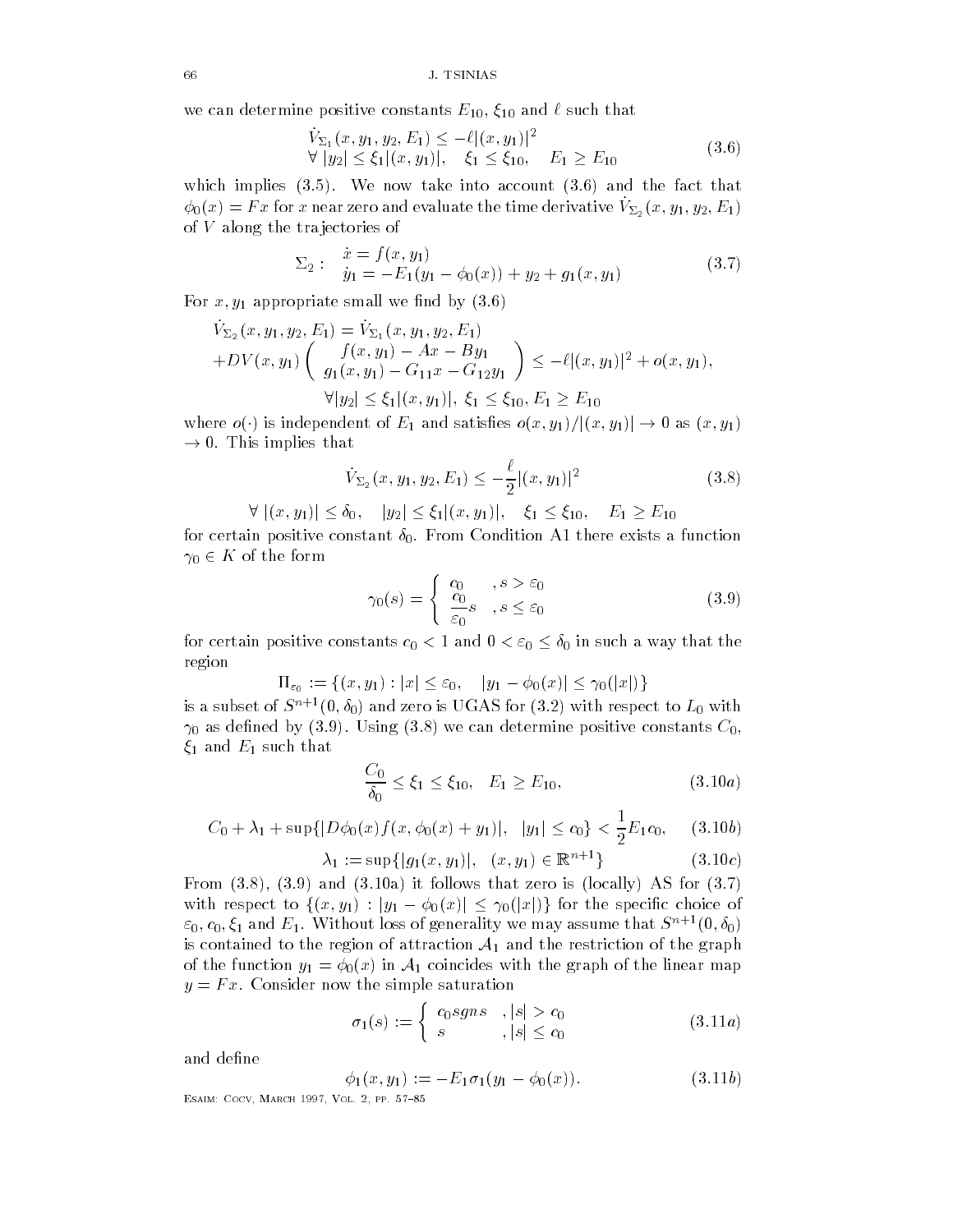We claim that zero  $0 \in \mathbb{R}^{n+1}$  is UGAS for

$$
\begin{aligned}\n\dot{x} &= f(x, y_1) \\
\dot{y}_1 &= \phi_1(x, y_1) + y_2 + g_1(x, y_1)\n\end{aligned} \tag{3.12}
$$

with  $y_2$  as input with respect to

$$
L_1 := \{(x, y_1, y_2) : |y_2| \le \gamma_1(|(x, y_1)|)\}\
$$
\n(3.13)

where

$$
\gamma_1(s) := \begin{cases} C_0, & s > \delta_0 \\ C_0, & s \le \delta_0 \\ \delta_0, & s \le \delta_0 \end{cases} \tag{3.14}
$$

First, notice that  $(3.12)$  with  $y_2$  as input is complete. This is an immediate consequence of boundedness of - and g and completeness of the subsystem (3.1). In order to prove that zero is  $L_1$ –UGAS for (3.12) we need to establish that this system satisfies the following properties. 囗

#### Property - If we dene

$$
\Pi := \{(x, y_1) : |y_1 - \phi_0(x)| \le c_0\}
$$
\n(3.15)

each trajectory of  $(3.11)$  enters  $\Pi$  after some finite time provided that

$$
(x(t), y_1(t); y_2(t)) \in L_1.
$$
\n(3.16)

Indeed, by (3.10) and (3.11) there exists a constant  $\mu > 0$  such that

$$
\dot{y}_1(t) = -E_1 \sigma_1(y_1(t) - \phi_0(x(t))) + y_2(t) + g_1(x(t), y_1(t))
$$
\n
$$
\leq -\frac{1}{2} E_1 c_0 + C_0 + \lambda_1 < -\mu \tag{3.17}
$$

as long as  $(3.16)$  holds and

$$
y_1(t) > \phi_0(x(t)) + \frac{1}{2}c_0.
$$
 (3.18)

From (3.17) it follows that  $y_1(t) \le y_{10} - t\mu$ , as long as (3.16) and (3.18)  $\mathcal{N}$  there exists a time T  $\mathcal{N}$  a time T  $\mathcal{N}$  - time T  $\mathcal{N}$  - time T  $\mathcal{N}$  - time T  $\mathcal{N}$ a constant  $\mu' > 0$  can be found such that  $y_1(t) > y_{10} + \mu' t$  as long as  $y_1(t) <$  $\varphi_0(x(t)) = \frac{1}{2}c_0$  and (3.16) note from which we get the desired conclusion. Property - The set as dened by is Lpositively invariant for  $(3.12).$ 

It suffices to show that

$$
\dot{y}_1(t) = -E_1 \sigma_1(y_1(t) - \phi_0(x(t))) + y_2(t) \n+ g_1(x(t), y_1(t)) \n\leq \frac{d}{dt} \phi_0(x(t)) = D\phi_0(x(t)) f(x(t), y_1(t)) \n\text{for } \frac{1}{2}c_0 \leq y_1(t) - \phi_0(x(t)) \leq c_0
$$
\n(3.19a)

and similarly

$$
\dot{y}_1(t) \ge \frac{d}{dt} \phi_0(x(t)), \quad \text{for } -\frac{1}{2}c_0 \le y_1(t) - \phi_0(x(t)) \le -c_0
$$
\n(3.19b)

as long as (3.16) holds. Indeed, by taking into account (3.10) we get

 $\tau$  , and  $\tau$  is the group  $\tau$  and  $\tau$  is the contract of  $\tau$  is the contract of  $\tau$  is the contract of  $\tau$ esant cocopy examples a cocopy of the cocopy of the co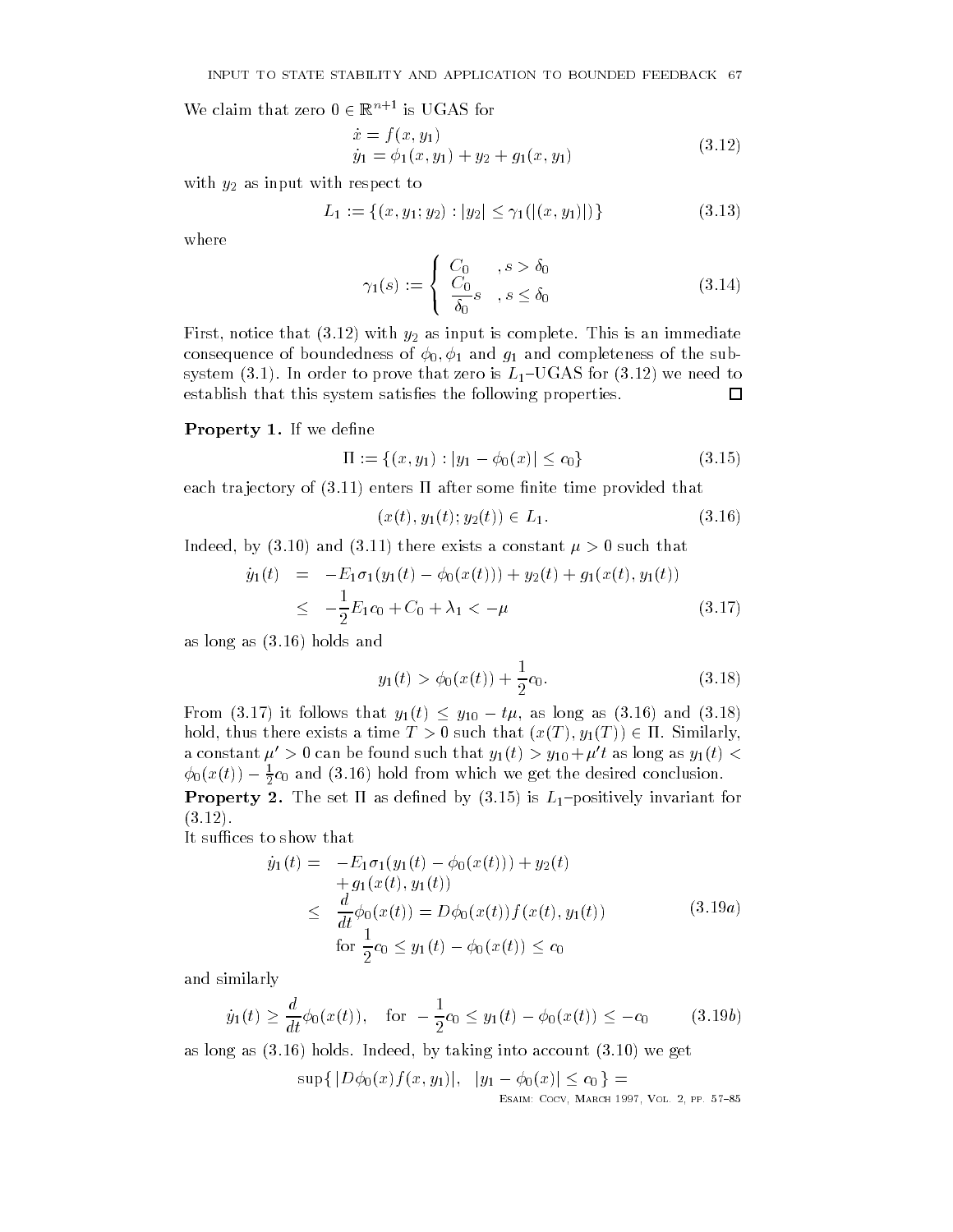$\sup\{|D\phi_0(x)f(x,y_1+\phi_0(x))|, |y_1|\leq c_0\}\leq -E_1c_0-\lambda_1-C_0$ 

therefore

$$
|D\phi_0(x)f(x,y_1)| + |y_2| + |g_1(x,y_1)| < \frac{1}{2}E_1c_0 \le E_1\sigma_1(|y_1 - \phi_0(x)|),
$$
  

$$
\forall \frac{1}{2}c_0 \le |y_1 - \phi_0(x)| \le c_0, \quad (x, y_1; y_2) \in L_1.
$$

The previous inequality implies both  $(3.19a)$  and  $(3.19b)$ . **Property 3.** Each trajectory  $x(t)$  of the subsystem  $(3.1)$  enters  $S^{\pi}(0,\varepsilon_0)$ 

after some finite time, provided that  $|y_1(t) - \phi_0(x(t))| \leq \gamma_0(|x(t)|)$ 

I his is an immediate consequence of the fact that zero  $0 \in \mathbb{R}^n$  is  $L_0$ -UGAS for the system  $(3.2)$ .

Taking into account Properties 1 and 2 it follows that each trajectory  $\begin{array}{ccc} \text{1} & \text{1} & \text{1} & \text{1} & \text{1} & \text{1} & \text{1} & \text{1} & \text{1} & \text{1} & \text{1} & \text{1} & \text{1} & \text{1} & \text{1} & \text{1} & \text{1} & \text{1} & \text{1} & \text{1} & \text{1} & \text{1} & \text{1} & \text{1} & \text{1} & \text{1} & \text{1} & \text{1} & \text{1} & \text{1} & \text{1} & \text{1} & \text{1} & \text{1} & \text{1} & \text{$ time T and remains thereafter, provided that (3.16) holds for all  $t \geq 0$ . We now distinguish two cases. The first is  $(x(1), y_1(1)) \in N := S^{n+1}(0, o_0)$  in Fig.  $\mathcal{S}$  is that  $\mathcal{S}$  and  $\mathcal{S}$  and  $\mathcal{S}$  and  $\mathcal{S}$  and  $\mathcal{S}$  and  $\mathcal{S}$  and  $\mathcal{S}$  and  $\mathcal{S}$  are  $\mathcal{S}$  and  $\mathcal{S}$  and  $\mathcal{S}$  are  $\mathcal{S}$  and  $\mathcal{S}$  are  $\mathcal{S}$  and  $\mathcal{S}$  are  $\mathcal{S}$  region of attraction of  $(3.7)$  it follows by the positive invariance of  $\Pi$  that xt- yt as t The second case is xT - yT n N In that region  $|y_1(t) - \phi_0(x(t))| \leq \gamma_0(|x(t)|) = c_0$ , hence by Property 3  $(x(t), y_1(t)) \in N$  for some  $t > 1$ , and so  $(x(t), y_1(t)) \to 0$  as  $t \to +\infty$ . It turns out by taking into account the previous discussion and  $(3.5)$  that zero  $0 \in \mathbb{R}^{n+1}$  is  $L_1$ -UGAS for  $(3.12)$ .

Notice that  $\phi_1$  and its derivative  $D\phi_1$  are bounded over  $\mathbb{R}^{n+2}.$  Next we show that the map

$$
(x, y_1; y_2) \to D\phi_1(x, y_1) \left( \begin{array}{c} f(x, y_1) \\ y_2 + \phi_1(x, y_1) + g_1(x, y_1) \end{array} \right)
$$

is a state of the contract of the contract of the contract of  $\mathcal{S}$  is a state of the contract of the contract of the contract of the contract of the contract of the contract of the contract of the contract of the cont  $\left| \phi_0(x) \right| > c_0$  whereas for  $|y_1 - \phi_0(x)| < c_0$  we get by  $(3.10)$ 

$$
\left| D\phi_1(x, y_1) \begin{pmatrix} f(x, y_1) \\ y_2 + \phi_1(x, y_1) + g_1(x, y_1) \end{pmatrix} \right| \le
$$
  
\n
$$
E_1 | D\phi_0(x) f(x, y_1) | + E_1 |y_2| + E_1^2 |y_1 - \phi_0(x)| + E_1 \lambda_1
$$
  
\n
$$
\leq 2E_1^2 c_0 + E_1 C_0 + E_1 \lambda_1
$$

for almost all x for which  $D\phi_1(x)$  exists.

We conclude that for the system  $(3.4)$  with  $y_2$  as input Conditions A1, Az and A5 are satisfied with  $(j, y_2 + y_1)$  ,  $\varphi_1$ ,  $\gamma_1$  and  $L_1$  instead of f,  $\phi_{0}, \ \gamma_{0}$  and  $L_{0},$  respectively, hence by repeating the previous analysis we can not a saturation and a saturation of the map you have the map you have the map you have the map you have t  $\mathcal{I} = \{ \mathcal{I} \cup \mathcal{I} \cup \mathcal{I} \mid \mathcal{I} \cup \mathcal{I} \cup \mathcal{I} \mid \mathcal{I} \cup \mathcal{I} \cup \mathcal{I} \mid \mathcal{I} \cup \mathcal{I} \cup \mathcal{I} \mid \mathcal{I} \cup \mathcal{I} \cup \mathcal{I} \cup \mathcal{I} \cup \mathcal{I} \cup \mathcal{I} \cup \mathcal{I} \}$ ally asymptotically stabilizes the system x fx- y y y gx- y y y gx- y- y

We proceed similarly by induction. For reasons of completeness we note that for each  $\epsilon$  is each select appropriate constants Eq. ( ) and ( ) and ( ) and ( ) and ( ) and ( ) and ( ) and ( ) and ( ) and ( ) and ( ) and ( ) and ( ) and ( ) and ( ) and ( ) and ( ) and ( ) and ( ) and ( ) and ( successively such that constants can be a set  $j$  ,  $\mathcal{L}$  if  $\mathcal{L}$  is the and  $j$  and  $j$  and  $j$  if  $\mathcal{L}$  is the constants of  $j$ that

$$
C_j + \lambda_{j+1} + 2E_j^2 c_{j-1} + E_j C_{j-1} + E_j \lambda_j < \frac{1}{2} E_{j+1} c_j \tag{3.20a}
$$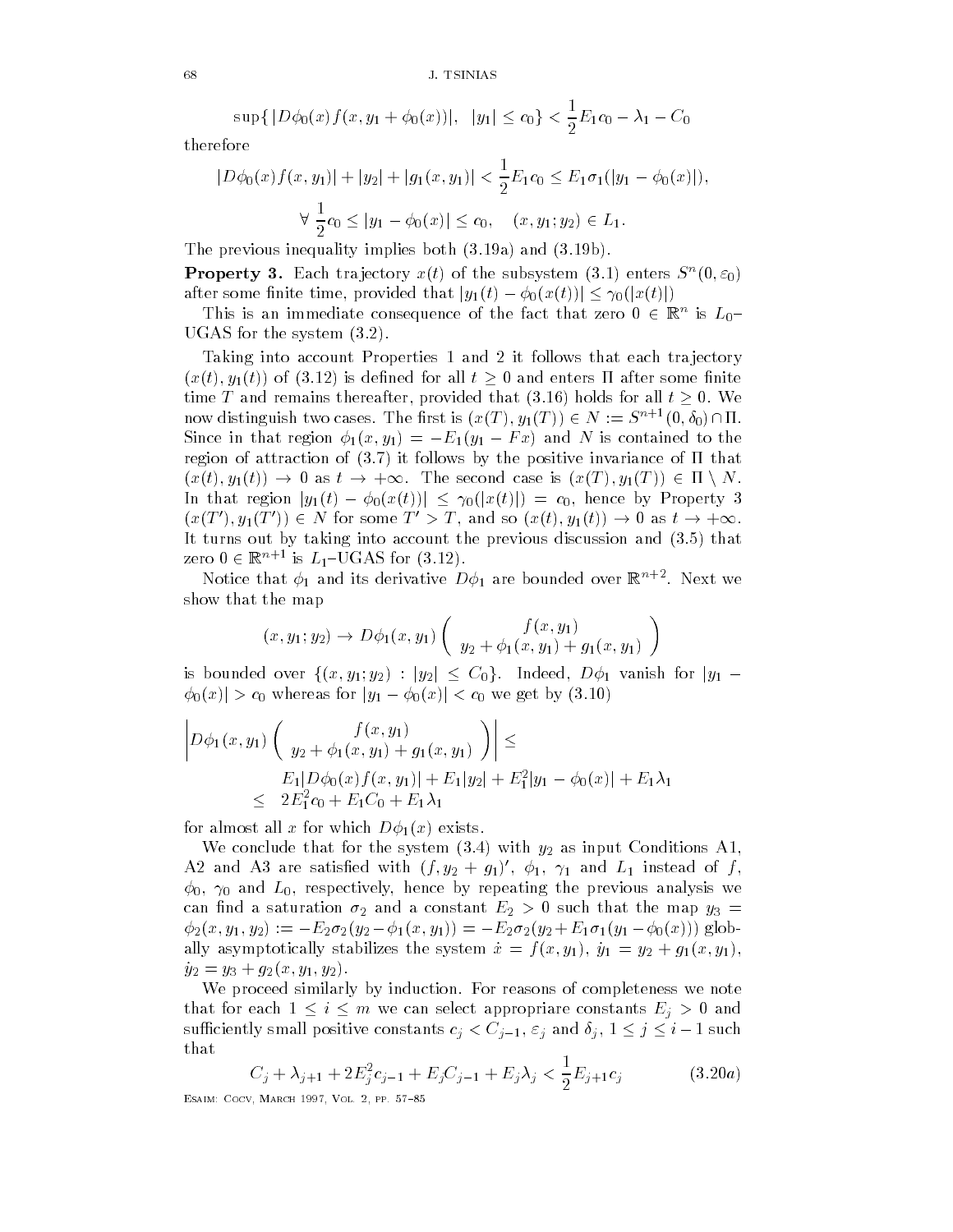$$
\lambda_j := \sup\{ |g_j(x, y_1, \dots, y_j)| \},\tag{3.20b}
$$

for each  $j$  the matrices

$$
\begin{bmatrix}\nA & B & 0 & 0 & 0 \\
G_{11} & 1+G_{12} & 0 & 0 & 0 \\
& \cdot & 1+G_{23} & 0 & 0 \\
& & 0 & \cdot & \cdot \\
& & & 0 & \cdot & \cdot \\
& & & & 0 & \cdot \\
& & & & & 1+G_{(j-1)j} \\
E_jE_{j-1} \dots E_1F + G_{j1}, -E_jE_{j-1} \dots E_1 + G_{j2}, & \cdot & -E_j + G_{jj} \\
& & & & & (3.21)\n\end{bmatrix}
$$

where  $G_{ji} := \frac{\pi}{\partial y_i}(0,0,\ldots,0)$  are Hurwitz, the origin  $0 \in \mathbb{R}^{n+j}$  is (locally) AS for  $\dot{r} = f(r, u_1)$ 

$$
\dot{x} = f(x, y_1) \n\dot{y}_1 = y_2 + g_1(x, y_1) \n\vdots \n\dot{y}_j = y_{j+1} + \phi_j(x, y_1, \dots, y_j) + g_j(x, y_1, \dots, y_j)
$$

with  $y_{j+1}$  as input with respect to

$$
L_j := \{ (x, y_1, \dots, y_j; y_{j+1}) : |y_{j+1}| \leq \gamma_j(|(x, y_1, \dots, y_j)|) \}
$$

where

$$
\phi_j(x, y_1, \dots, y_j) := -E_j \sigma_j(y_j - \phi_{j-1}(x, y_1, \dots, y_{j-1})), \quad j \ge 1
$$

$$
\sigma_j(s) := \begin{cases} c_{j-1} & , |s| > c_{j-1} \\ s & , |s| \le c_{J-1} \end{cases}
$$

$$
\gamma_j(s) := \begin{cases} C_{j-1} & , s > \delta_{j-1} \\ \frac{C_{j-1}}{\delta_{j-1}} s & , 0 \le s \le \delta_{j-1}. \end{cases}
$$

Furthermore, the constants in such and j have been selected in such and j have been such as  $\mu$  $S^{n+j}(\mathbf{0},\theta_{j-1})$  is contained to the region of attraction  $\mathcal{A}_j$  of

$$
\dot{x} = f(x, y_1) \n\dot{y}_1 = y_2 + g_1(x, y_1) \n\vdots \n\dot{y}_{j-1} = y_j + g_{j-1}(x, y_1, \dots, y_{j-1}) \n\dot{y}_j = -E_j(y_j - \phi_{j-1}(x, y_1, \dots, y_{j-1})) + g_i(x, y_1, \dots, y_j)
$$

and in addition the region

$$
\Pi_{\varepsilon_{j-1}} := \{ \begin{array}{c} (x, y_1, \ldots, y_j) : |(x, y_1, \ldots, y_{j-1})| \le \varepsilon_{j-1}, \\ |y_j - \phi_{j-1}(x, y_1, \ldots, y_{j-1})| \le \gamma_{j-1}(|(x, y_1, \ldots, y_{j-1})|) \end{array} \}
$$

is a subset of  $S^{n+1}(0,\theta_{j-1})$  and the restriction of  $\phi_{j}$  on  $\mathcal{A}_{j}$  is linear.

EXAMPLE 5.2. Consider the planar system  $x = x + y_1(1 + x^{-1})$ ,  $y_1 = u +$  $sin x$ . Notice that the first subsystem is complete. Indeed, for any input  $y_1$ its corresponding trajectory x satisfies  $|x(t)| \leq |x(0)| \exp \left( t + 2 \int_0^t |y| \right)$  $j_0^{\star t}\left|y_1(s)\right|ds\Big),$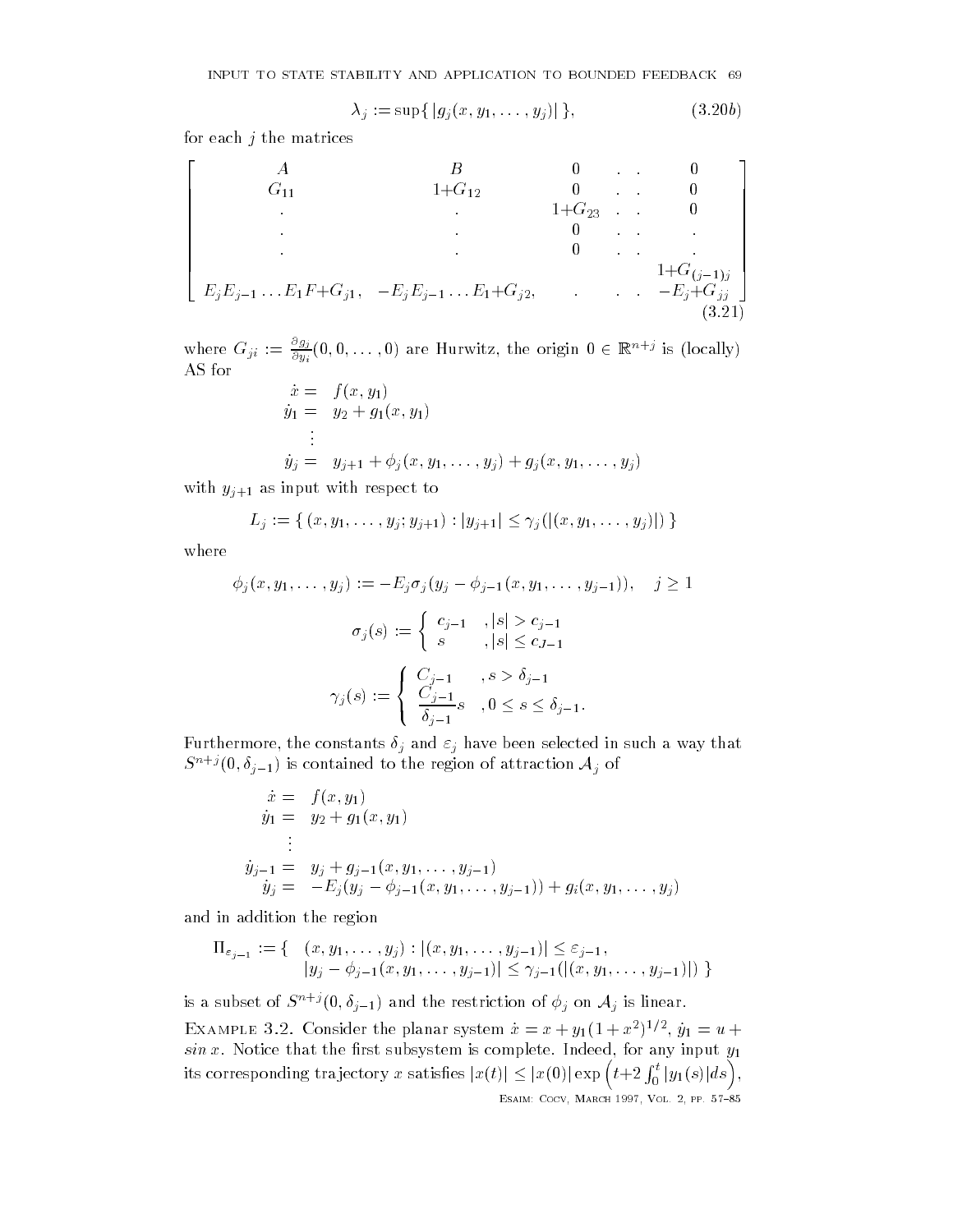provided that  $|x(t)| \geq 1$  which implies completeness. Moreover, all assumptions of Theorem 3.1 are satisfied, hence the system is globally asymptotically stabilizable by means of a feedback law of the form  $(3.3)$ . Indeed, let  $y_1 = \varphi_0(x) := \frac{1}{(1+x^2)^{1/2}}$ . Then obviously zero is UGAS for  $x = x + (\varphi_0(x) + v)(1 + x^{-})^{-1} = -x + v(1 + x^{-})^{-1}$  with respect to  $L_0 :=$  $\{(x, v) : |v| \leq \gamma_0(|x|)\}\$  for some  $\gamma_0 \in K$  with  $\gamma_0(s) = 1/2$  for s away from zero, and the map  $(x, v) \rightarrow D\varphi_0(x)(-x + v(1 + x^{-})^{-r})$  is bounded over ———————————————————

 $\begin{array}{ccc} \text{I} & \text{I} & \text{I} & \text{I} & \text{I} & \text{I} & \text{I} & \text{I} & \text{I} & \text{I} & \text{I} & \text{I} & \text{I} & \text{I} & \text{I} & \text{I} & \text{I} & \text{I} & \text{I} & \text{I} & \text{I} & \text{I} & \text{I} & \text{I} & \text{I} & \text{I} & \text{I} & \text{I} & \text{I} & \text{I} & \text{I} & \text{I} & \text{I} & \text{I} & \text{I} & \text{$  $y_1, y_0 := x$  and  $g_i \equiv 0, 1 \leq i \leq m$ , or equivalently the linear chain of integrators Teels theorem in asserts that for arbitrarily small there exist simple saturations is a structuration of the saturations in  $\mathbb{R}$  with  $j$  is  $\mathbb{R}$  . The structure of the structure of the structure of the structure of the structure of the structure of the structure o and matrices Tim  $\mathbf{r}$  that the map  $\mathbf{r}$ 

$$
u = -\sigma_m (T_m y + \sigma_{m-1} (T_{m-1} y + \sigma_{m-2} (\dots \sigma_1 (T_1 y + \sigma_0 (T_0 y)) \dots)))
$$
, (3.22)

globally asymptotically stabilizes  $(1.5)$ . This result can be modified by the following corollary which states that stabilization can be succeeded by means of a saturated feedback of the form  $\mathcal{N}$  is the identity of the identity is the identity of the identity is the identity of the identity of the identity of the identity of the identity of the identity of the identity matrix

COROLLARY 3.3. For any constant  $\varepsilon > 0$  there exist positive constants  $E_i$ with  $E_i$  , simple saturations is to a social control that if  $\mu$  and  $\mu$ s such that the map  $\mathcal{L}$  such that the map  $\mathcal{L}$ 

$$
u = \phi(y_0, y_1, \dots, y_m)
$$
  
 :=  $-E_m \sigma_m(y_m + E_{m-1} \sigma_{m-1}(\dots + E_1 \sigma_1(y_1 + E_0 \sigma_0(y_0))\dots))$  (3.23)

globally asymptotically stabilizes  $(1.5)$  at zero. Furthermore, there exist functions in the such that is not the such that is not the such that is not the such that is not the such that is n

$$
\phi_i(y_0,\ldots,y_i) := -E_i \sigma_i(y_i + E_{i-1} \sigma_{i-1}(\ldots + E_1 \sigma_1(y_1 + E_0 \sigma_0(y_0)) \ldots))
$$
\n(3.24)

the origin  $0 \in \mathbb{R}^{i+1}$  is UGAS for the system

$$
\dot{y}_0 = y_1, \dot{y}_1 = y_2, \dots, \dot{y}_i = y_{i+1} + \phi_i(y_0, \dots, y_i)
$$
\n(3.25)

with a straightform and  $\alpha$  intervals of  $\alpha$  in  $\alpha$  in  $\alpha$  in  $\alpha$  $\{y_i\}$  for almost every  $y_i$  for which the derivative derivative derivative construction of  $y_i$  $\mathbf{D}$  that it holds that it holds that it holds that it holds that it holds that it holds that it holds that it holds that it holds that it holds that it holds that it holds that it holds that it holds that it holds th

$$
|D\phi_i \cdot (y_1, y_2, \dots, y_{i+1} + \phi_i)'| \le \frac{1}{2} E_i, \quad \forall (y_0, \dots, y_{i+1}) \in L_i.
$$
 (3.26)

*Proof.* Consider the family of mappings:

$$
\begin{array}{rcl}\n\phi_0(y_0) & := & -E_0 \sigma_0(y_0), \quad \sigma_0(y_0) := \left\{ \begin{array}{ll} \varepsilon_0 \operatorname{sign} s & , |s| > \varepsilon_0 \\ \varepsilon & , |s| \leq \varepsilon_0 \end{array} \right. \\
\gamma_0(s) & := & \begin{cases}\n\frac{c_0}{c_0} & , s > \varepsilon_0 \\
\frac{c_0}{\varepsilon_0} s & , s \leq \varepsilon_0\n\end{cases} \quad c_0, \varepsilon_0 > 0, E_0 > c_0 \varepsilon_0^{-1}.\n\end{array}\n\tag{3.27}
$$

Obviously, all conditions of Theorem 3.1 are satisfied with the previous choice of  $\mu$  and  $\mu$  are extended to  $\mu$  and  $\mu$  are the static model of and  $\mu$  as above Therefore ———————————————————————————————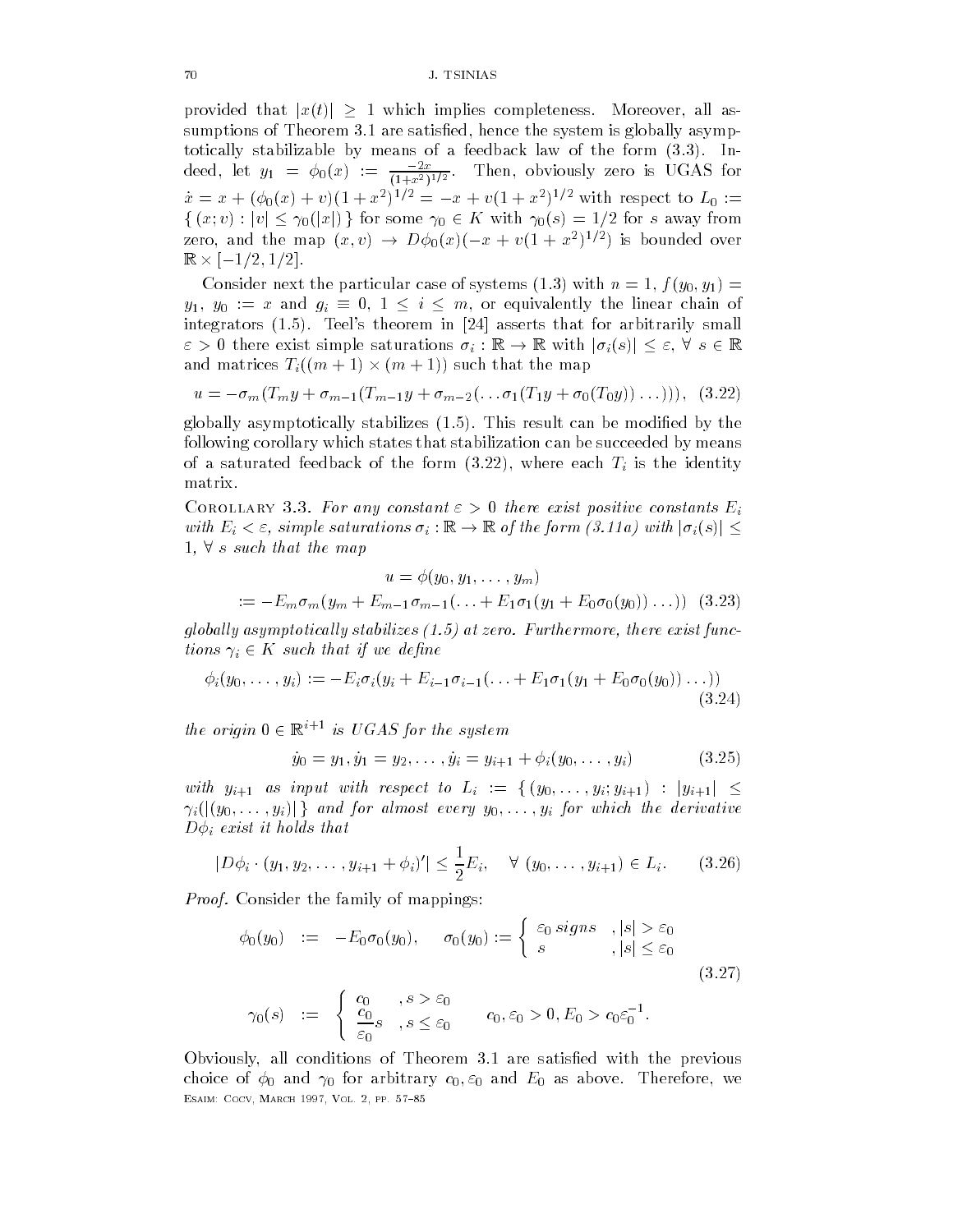can determine positive constants  $\ell_1 = \ell_2$  i and saturations  $\ell_1$ - -m such that the map globally asymptotically stabilizes at zero. Specifically, as in the proof of Theorem 3.1 we can choose approprimate small positive constants  $\psi$  ,  $\psi$  , that is addition to the constant of  $\psi$  and  $\psi$  addition to the constant of  $\psi$  and  $\psi$  and  $\psi$  and  $\psi$  and  $\psi$  and  $\psi$  and  $\psi$  and  $\psi$  and  $\psi$  and  $\psi$  and  $\psi$  a required properties described in the procedure design of Theorem 3.1 the following hold

$$
\max\{E_0, E_1, \dots, E_m\} \le \min\{1, \varepsilon\},\tag{3.28a}
$$

$$
c_0 + E_0 < \frac{1}{2} E_1, \quad C_i + 2E_i^2 c_{i-1} + E_i C_{i-1} < \frac{1}{2} E_{i+1} c_i, \quad i \ge 1. \tag{3.28b}
$$

The latter in the latter is a respectively with intervals of  $\mathcal{U}$  and  $\mathcal{U}$ complete the proof it such that the proof it such that the constants Ei can be constants Ei can be chosen in the constant of the constants Ei can be constant of the constant of the constant of the constant of the constant such a way that both (3.28a) and (3.28b) are satisfied and for each  $1 \leq j \leq m$ the matrix (3.21) with  $F = -E_0$ ,  $A = 0$ ,  $B = 1$  and  $G_{ii} = 0$  is Hurwitz. But this is a direct consequence of Lemma 3.4 below.  $\Box$ 

 $\blacksquare$ Hurwitz and  $F = 0$  or  $A = 0$ ,  $B = 1$  and  $F = -E_0$ . Then for every  $\varepsilon > 0$ the constants Eq constants Eq can be selected in such a way that  $\mathcal{L} = \mathcal{L}$ matrices (3.21),  $1 \leq j \leq m$  are Hurwitz.

*Proof.* For reasons of simplicity we deal only with the second case, namely we assume that  $A=0, B=1, F=-E_0.$  The first case can be dealt quite similarly. To establish the statement it suffices to show that for arbitrarily small constants Ei the polynomials

$$
p_i(s) = s^i + a_i s^{i-1} + a_{i-1} s_{i-2} + \ldots + a_2 s + a_1, \quad 1 \le i \le m
$$

 $\mathbf{E}$  and a  $\mathbf{E}$  are  $\mathbf{E}$  and  $\mathbf{E}$  are  $\mathbf{E}$  . The  $\mathbf{E}$ To establish the previous claim we apply the Hurwitz algebraic criterion namely, for every  $i$  we consider the matrix

$$
H_i := \left[\begin{array}{ccccc} a_i & a_{i-2} & a_{i-4} & \cdot & \cdot \\ 1 & a_{i-1} & a_{i-3} & \cdot & \cdot \\ 0 & a_i & a_{i-2} & \cdot & \cdot \\ 0 & 1 & a_{i-1} & \cdot & \cdot \\ 0 & 0 & a_i & \cdot & \cdot \\ \cdot & \cdot & \cdot & \cdot & \cdot \end{array}\right]
$$

and evaluate the determinants of its principal minors

$$
H_{i1} = H_{i1}(E_i) := E_i
$$
  
\n
$$
H_{i2} = H_{i2}(E_i, E_{i-1}, E_{i-2}) := det\begin{pmatrix} a_i & a_{i-2} \ 1 & a_{i-1} \end{pmatrix} = E_i E_{i-1}(E_i - E_{i-2}),
$$
  
\n
$$
H_{i3} = H_{i3}(E_i, E_{i-1}, E_{i-2}, E_{i-3}, E_{i-4}) := det\begin{pmatrix} a_i & a_{i-2} & a_{i-4} \ 1 & a_{i-1} & a_{i-3} \ 0 & a_i & a_{i-2} \end{pmatrix}, \dots
$$

Notice that for every  $j\geq 2$  we get

$$
H_{ij}(E_i, E_{i-1}, \ldots, E_{i-j}, 0, E_{i-j-2}, \ldots) = E_i E_{i-1} \ldots E_{i-j} H_{i(j-1)}
$$

The latter implies that for any positive constants  $\mathcal{I}_1$  is the constants of  $\mathcal{I}_2$ constants E-matrix E-matrix E-matrix E-matrix E-matrix E-matrix E-matrix E-matrix E-matrix E-matrix E-matrix Eimply that for every  $1 \leq i \leq n$  the polynomial  $p_i(s)$  is Hurwitz. □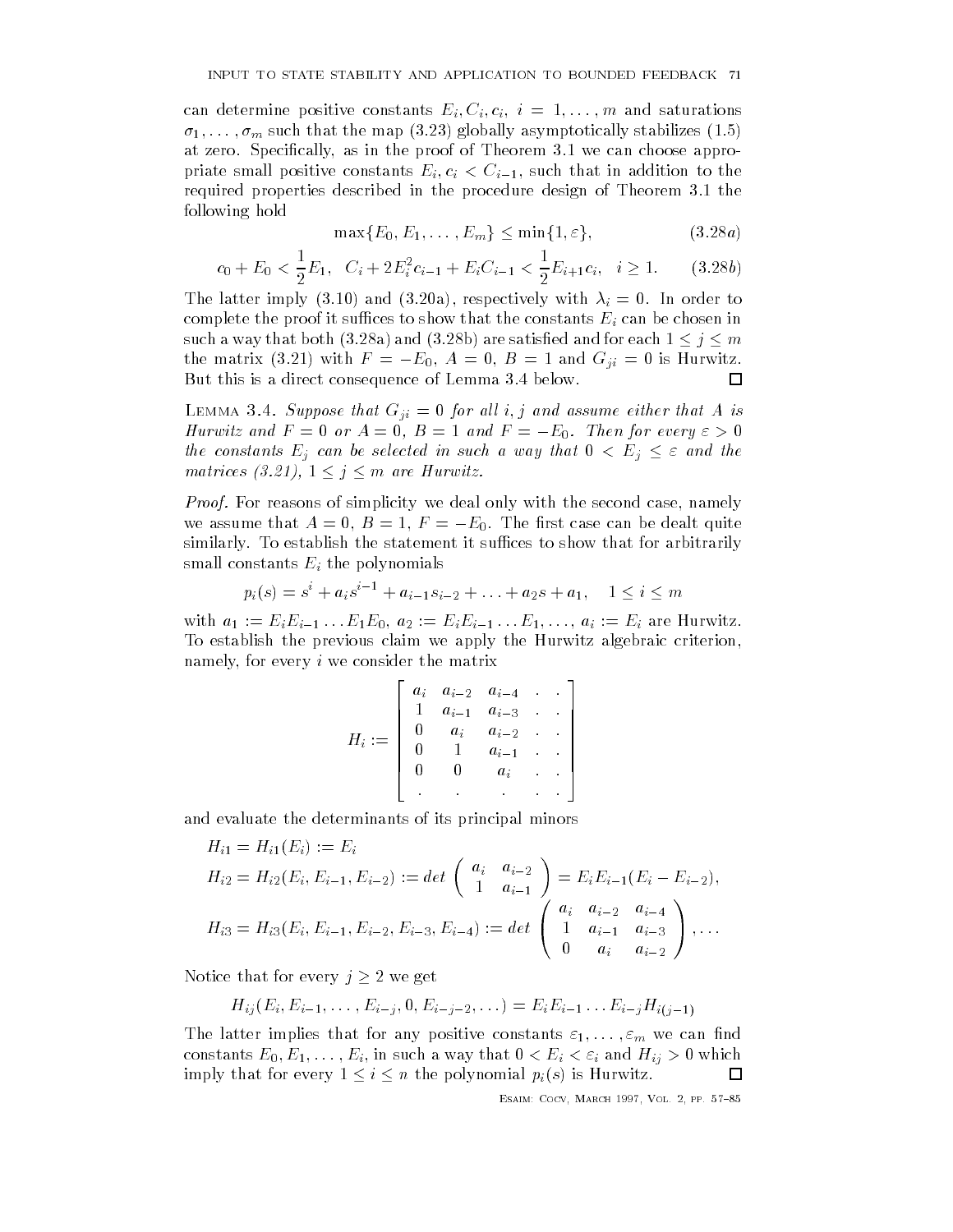REMARK 3.5. Alternatively, in order to prove the statement of the previous lemma we can directly proceed by evaluating for each  $0 \le i \le m$  the time derivative of the positive definite functions

$$
V_0(y_0) := \ell_0 y_0^2
$$
  
\n
$$
V_i(y_0, \ldots, y_i) = \ell_i V_{i-1}(y_0, \ldots, y_{i-1}) + (y_i - \phi_{i-1}(y_0, \ldots, y_{i-1}))^2, 1 \le i \le m
$$
  
\n
$$
\phi_0(y_0) := -E_0 y_0, \quad \phi_i(y_0, \ldots, y_i) := -E_i(y_i + E_{i-1}\phi_{i-1}(y_0, \ldots, y_{i-1}))
$$

for a positive constants in the transition of the transition of  $\alpha$  is a constant of the transition of the transition of the transition of the transition of the transition of the transition of the transition of the trans The corresponding procedure is more technical but quite useful for further considerations (see for instance Example  $3.11$  in Section  $3.3$ ).

Corollary 3.3 can be extended for a chain of integrators subject to input saturations namely for systems of the form

$$
\dot{y}_0 = f_0(y_1), \dot{y}_1 = f_1(y_2), \dots, \dot{y}_2 = f_m(u); \tag{3.29}
$$

where each  $f_i : \mathbb{R} \to \mathbb{R}$  is C with bounded derivative and the mappings  $s \to f_i(s)$  and  $-s \to -f_i(-s)$ ,  $s \in \mathbb{R}^+$  are of class  $K$  and linear near zero.

 $\mathcal I$  there exists arbitrarily small positive constants  $\mathcal I$  . There exists E-M  $\mathcal I$  $\begin{array}{ccc} \text{if} & \text{if} & \text{if} & \text{if} & \text{if} & \text{if} & \text{if} & \text{if} & \text{if} & \text{if} & \text{if} & \text{if} & \text{if} & \text{if} & \text{if} & \text{if} & \text{if} & \text{if} & \text{if} & \text{if} & \text{if} & \text{if} & \text{if} & \text{if} & \text{if} & \text{if} & \text{if} & \text{if} & \text{if} & \text{if} & \text{if} & \text{if} & \text{if} & \text{if} & \text{if} & \text{$ asymptotically stabilizes  $(3.29)$  at zero.

*Proof.* The proof is a direct consequence of Corollary 3.3. Specifically, taking into a count the linearity of fine  $\mathcal{U}$  is a counterpart of  $\mathcal{U}$  in the counterpart of Dfinite and Dfinite and Dfinite and Dfinite and Dfinite and Dfinite and Dfinite and Dfinite and Dfinite and Dfinite and Dfinit and the fact that Einstein be selected arbitrarily small small small small small small small small small small verify that for appropriate small Ei the map globally asymptotically stabilizes (3.29). 囗

#### 3.2. ADDING ONE INTEGRATOR

The approach of Theorem 3.1 is applicable to the design of a global saturated feedback stabilizer for the special case of  $(n+1)$ -dimensional triangular systems namely systems of the form

$$
\begin{aligned}\n\dot{x} &= f(x, y_1) \\
\dot{y}_1 &= u + g_1(x, y_1) \\
(x, y_1, u) &\in \mathbb{R}^n \times \mathbb{R} \times \mathbb{R},\n\end{aligned} \tag{3.30}
$$

under weaker assumptions than those imposed in the general case

**FROPOSITION 5.1. Consider the system (5.50), where f and g1 are C** with  $f(\theta, \theta) = \theta$  and  $g_1$  is bounded over  $\mathbb{R}^{n+1}$ . Assume that the subsystem (3.1) with  $y_1$  as input is complete and there exists a  $C^1$  bounded function  $\phi_0$ :  $\mathbb{R}^n \to \mathbb{R}$  with  $\phi_0(0) = 0$  such that Condition A2 of Theorem 3.1 holds and further the rest Conditions A and A
 are satis-ed with Then there exists a simple saturation  $\sigma_1$  :  $\mathbb{R} \to \mathbb{R}$ , a  $C^{\perp}$  map  $a : \mathbb{R}^{\perp} \to \mathbb{R}^{\perp}$ , which is strictly positive everywhere, a constant  $E_1 > 0$  and a  $C^1$  bounded map  $\varphi_0: \mathbb{R}^n \rightarrow \mathbb{R}$  which coincides with  $\varphi_0$  away from zero such that the saturated feedback

$$
u = \phi_1(x, y_1) := -E_1 \sigma_1(d(|x|)(y_1 - \phi_0(x))) \tag{3.31}
$$

globally asymptotically stabilizes  $(3.30)$  at zero and the linearization of the resulting closed-loop system at  $0 \in \mathbb{R}^{n+1}$  is asymptotically stable.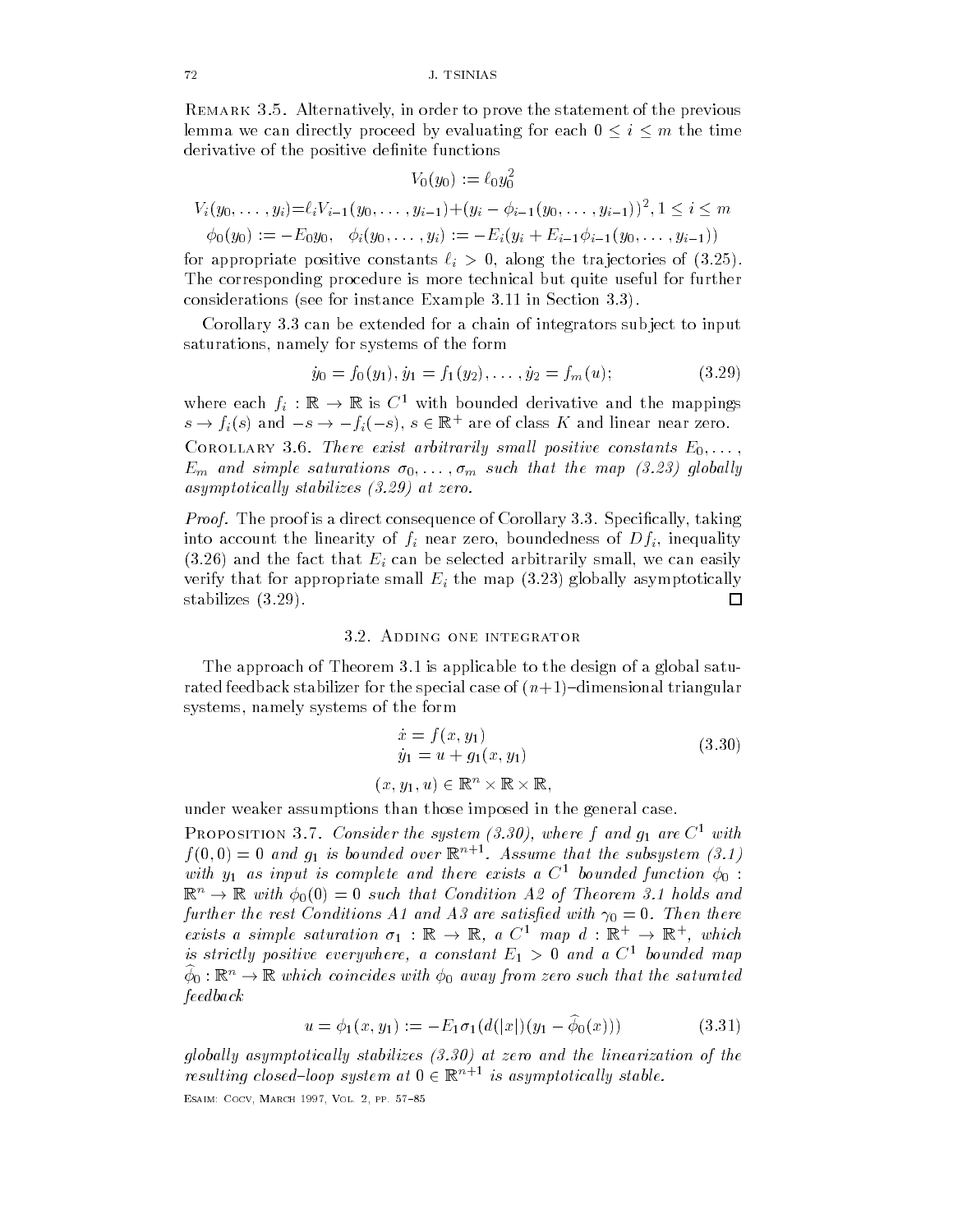*Proof.* As in the proof of Theorem 3.1 by Condition A2 we may assume that  $\lambda$  and further and further in the function of  $\lambda$  and  $\lambda$  appropriate for a propriate for a propriate for a point  $\lambda$ and  $E_{10}$ . Using our hypothesis and Lemma 4.1 we can establish that for any sumciently small constant  $\varepsilon_0 > 0$  there exist a positive dennite  $C$  -function  $\rho: \mathbb{R}^+ \to [0,1)$  and constants  $E_1 \geq E_{10}$  and  $K \geq 0$  such that  $\rho(s)$  is imear near zero, particularly,  $\beta(s) = \sigma s$  for  $0 \leq s \leq \varepsilon_0$  and for certain constant  $\sigma > 0$ , zero is UGAS for (3.1) with respect to

$$
L := \{ (x, y_1) : |y_1 - \phi_0(x)| \le \beta(|x|) \}
$$

and the following holds

$$
\lambda_1 + |D\phi_0(x)f(x, y_1)| < \frac{1}{4}E_1, \quad \forall (x, y_1) \in L \tag{3.32}
$$

where  $\lambda_1 := \sup \{ |g_1(x, y_1), (x, y_1)| \in \mathbb{K}^{n+1} \}.$ 

Let  $k$  be a function of class  $K$  which satisfies

$$
\sup\{|f(x,\phi_0(x)+y_1)|,|y_1|\leq \beta(|x|)\}\leq k(|x|), \quad \forall \ x\in \mathbb{R}^n. \tag{3.33}
$$

By Lemma 4.1 there exists a positive definite bounded  $C^1$  function  $\gamma$  which is linear for  $s \leq \frac{\varepsilon_0}{2}$ , increasing for  $s \leq \varepsilon_0$ , decreasing for  $s > \varepsilon_0$  and such that

$$
\gamma(s) \le \min\{\beta(s), 1\} \tag{3.34a}
$$

$$
|D\gamma(s)|k(s) \le \frac{1}{4}E_1 - \lambda_1, \quad \forall \ s \ge 0. \tag{3.34b}
$$

In addition to the previous requirements and by selecting  $\varepsilon_0$  appropriate small we can construct the function  $\gamma$  in such a way that the region

 $\begin{pmatrix} 1 & 0 & 0 \\ 0 & 1 & 0 \end{pmatrix}$  ,  $\begin{pmatrix} 1 & 0 & 0 \\ 0 & 1 & 0 \end{pmatrix}$  ,  $\begin{pmatrix} 1 & 0 & 0 \\ 0 & 1 & 0 \end{pmatrix}$  ,  $\begin{pmatrix} 1 & 0 & 0 \\ 0 & 1 & 0 \end{pmatrix}$ 

is contained in  $S^{++}(0, \theta_0)$ . Let  $-$ 

$$
c := \max_{s \ge 0} \gamma(s) = \gamma(\varepsilon_0)
$$
\n(3.35)

and define

$$
\widehat{\gamma}(s) := \begin{cases} \gamma(s) & , s > \varepsilon_0 \\ c & , s \le \varepsilon_0 \end{cases}, d(s) := \frac{1}{\widehat{\gamma}(s)} \tag{3.36}
$$

 $\mathcal{S}$  and  $\mathcal{S}$  and  $\mathcal{S}$  and  $\mathcal{S}$  and  $\mathcal{S}$  and  $\mathcal{S}$  and  $\mathcal{S}$  and  $\mathcal{S}$  and  $\mathcal{S}$  are  $\mathcal{S}$  and  $\mathcal{S}$  are  $\mathcal{S}$  and  $\mathcal{S}$  are  $\mathcal{S}$  and  $\mathcal{S}$  are  $\mathcal{S}$  and  $\mathcal{S}$  are

 $\widehat{\gamma}(|x|) \leq c < 1,$ 

zero is UGAS for  $(3.1)$  with respect to

$$
L_0 := \{ (x, y_1) : |y_1 - \phi_0(x)| \le \gamma(|x|) \}
$$

and the following inequality is satisfied:

$$
(|D\widehat{\gamma}(s)| + |D\phi_0(x)|) |f(x, \phi_0(x) + y_1)| + \lambda_1 < \frac{1}{2}E_1 \tag{3.37}
$$
\n
$$
\forall \ x \in \mathbb{R}^n, \quad |y_1| \le \widehat{\gamma}(|x|).
$$

As in the proof of Theorem is the string maximum that  $\mathcal{I}(\mathsf{V}^n)$  , where  $\mathsf{V}^n$  $S^{n+1}(0,\theta_0)$  and because of  $(3.8)$   $S^{n+1}(0,\theta_0)$  and thus  $\Pi_{\varepsilon_0}$  are both contained to the common region of (local) attraction of zero for the family of systems

$$
\dot{x} = f(x, y_1), \ \dot{y}_1 = -E_1(y_1 - Fx) + g_1(x, y_1), \ E_1 \ge E_{10}.
$$
 (3.38)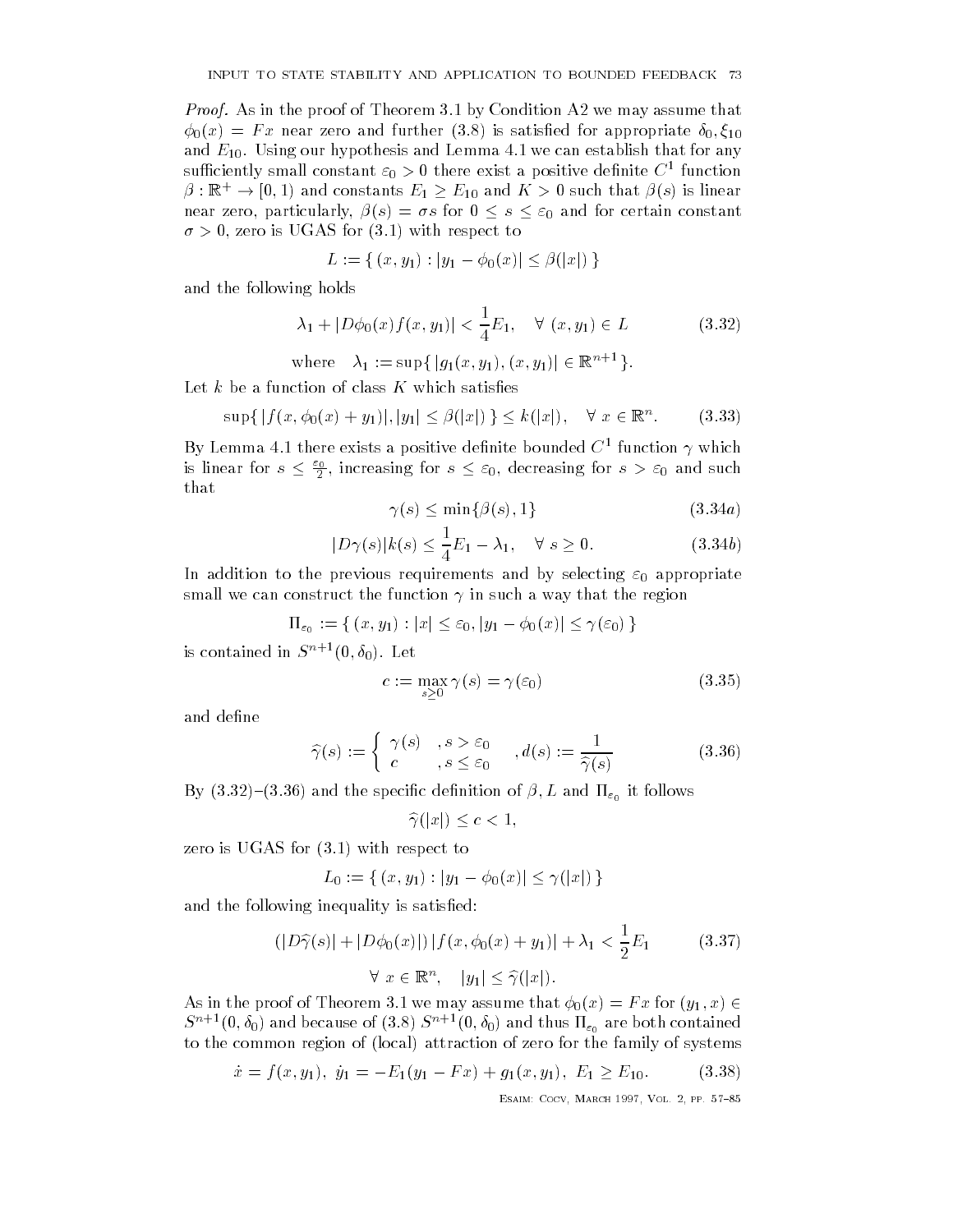Consider now the simple saturation

$$
\sigma_1(s) := \left\{ \begin{array}{ll} 1 & , |s| > 1 \\ s & , |s| \le 1 \end{array} \right.
$$

and the map  $\phi_1$  as defined in (3.31) with  $E_1$  and  $d$  as given by (3.32) and  $(3.36)$ , respectively. We claim that  $0 \in \mathbb{R}^{n+1}$  is UGAS for the closed-loop system

$$
\dot{x} = f(x, y_1), \quad \dot{y}_1 = \phi_1(x, y_1) + g_1(x, y_1). \tag{3.39}
$$

We proceed as in the proof of Theorem 3.1. Notice again that completeness of and boundedness of  $J$  in the set of  $J$  in the  $J$  in the  $J$  in the  $J$  in the  $J$  in the  $J$  in the  $J$  in the  $J$  in the  $J$  in the  $J$  in the  $J$  in the  $J$  in the  $J$  in the  $J$  in the  $J$  in the  $J$  in the  $J$  i Moreover, similar to the proof of Theorem  $3.1$  we can establish the following properties

Property and the state of the state of the state of the state of the state of the state of the state of the st

$$
\Pi := \{ (x, y) : |y_1 - \phi_0(x)| \le \hat{\gamma}(|x|) \}.
$$

This is a consequence of (3.32) and the definition of  $\phi_1$  which imply

$$
|\phi_1(x, y)| \ge \min\left\{ \frac{1}{2} E_1 d(|x|) \hat{\gamma}(|x|), E_1 \right\} = \frac{1}{2} E_1
$$
  
>  $\sup_{(x, y_1) \in \mathbb{R}^{n+1}} |g_1(x, y_1)|, \quad \forall (x, y_1) : \frac{1}{2} \hat{\gamma}(|x|) \le |y_1 - \phi_0(x)|.$ 

Using the previous inequality we can immediately establish as in the proof of Theorem 3.1 the statement.

Property - The set is positively invariant

The statement is a consequence of  $(3.37)$  from which we get

$$
\lambda_1 + \sup \{ \left| (D\phi_0(x) \pm D\widehat{\gamma}(|x|) | |f(x, y_1)|, \ x \in \mathbb{R}^n, \frac{1}{4}\widehat{\gamma}(|x|) \le |y_1 - \phi_0(x)| \le \widehat{\gamma}(|x|) \} \right|
$$
  

$$
\le \frac{1}{2}E_1 = \frac{1}{2}E_1 d(|x|)\widehat{\gamma}(|x|) \le |\phi_1(x, y_1)|,
$$
  

$$
\forall \frac{1}{2}\widehat{\gamma}(|x|) \le |y_1 - \phi_0(x)| \le \widehat{\gamma}(|x|).
$$

The previous inequality leads as in the proof of Theorem 3.1 to the desired property

Finally, by (3.30) and the fact that zero  $0\in\mathbb{R}^+$  is UGAS for (3.1) with respect to  $L_0$ , we can easily verify that the following holds.

**Property 3.** Each trajectory  $x(t)$  of  $x = f(x, y_1)$  enters  $S^-(0, \varepsilon_0)$  after some finite time, provided that  $|y_1(t) - \phi_0(x(t))| \leq \hat{\gamma}(|x(t)|)$ .

Finally, we take into account that  $\varphi_1(x,y_1) = -E_1 e^{-\tau} (y_1 - F x)$  for  $(x,y_1)\in \Pi_{\varepsilon_0}$  and the facts that  $E_1c^{-1}>E_1\geq E_{10}$  and the region  $\Pi_{\varepsilon_0}\subset\varphi$  $S^{n+1}(0,\theta_0)$  is contained to the common region of attraction of zero for (3.38) for all  $E_1 \ge E_{10}$ , which in turns implies that zero is locally AS for  $x = f(x, y_1), y_1 = -E_1c^{-1}(y_1 - Fx) + g_1(x, y_1)$ , we then proceed as in the proof of Theorem  $3.1$  to complete the proof.  $\Box$ 

EXAMPLE 3.8. The planar system  $x = f(x) + x + y(1 + x^{-1})$ ,  $y = u$ , where  $j: \mathbb{R} \to \mathbb{R}$  is a C function with  $j(v) = 0$ ,  $Dj(v) < 0$ ,  $xj(x) < 0$  for  $x \neq 0$  and  $|f(x)| \leq |x|$  for all x, satisfies the hypothesis of Proposition 3.7, hence it is globally asymptotically stabilizable by means of a feedback law of the form  $(3.31)$ . Indeed, notice that the first subsystem with y as input is ———————————————————————————————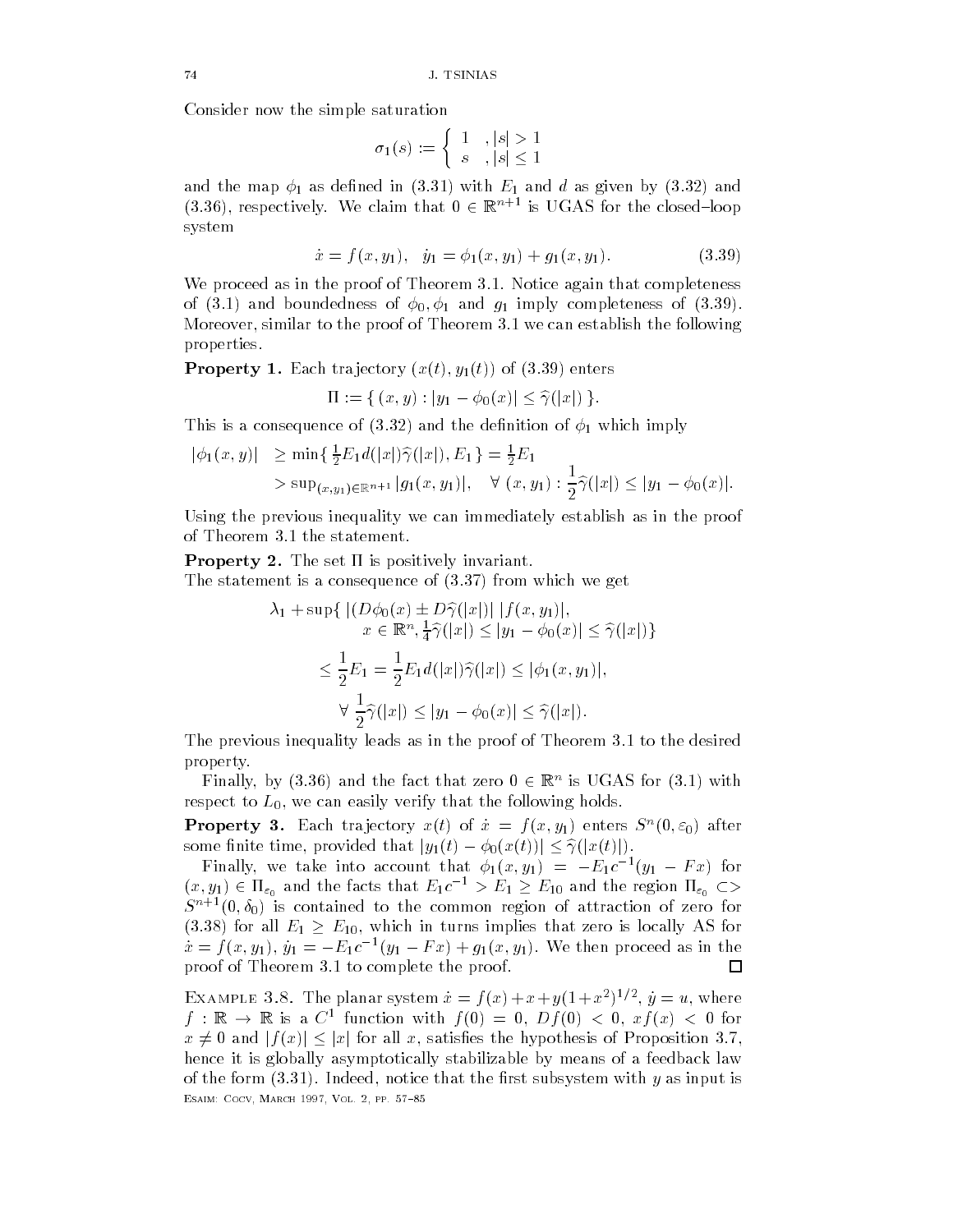complete, and if we define  $\varphi_0(x) := \frac{1}{(1+x^2)^{1/2}}$  then obviously zero is UGAS for  $x = f(x) + x + (1 + x^{-})^{-1} \varphi_0(x) = f(x)$  and  $D\varphi_0(x) + f(x) + x + \varphi_0(x) + (1 + x^{-})^{-1}$ is bounded

#### 3.3. REMARKS FOR THE FEEDFORWARD CASE

In this section we briefly present extensions of the previous stabilization procedure for feedforward single–input systems

$$
\dot{y}_0 = d_0(y) f_0(y_1) + g_0(y_1, \dots, y_m, u) \n\dot{y}_1 = d_1(y) f_1(y_2) + g_1(y_2, \dots, y_{m,u}) \n\vdots \n\dot{y}_{m-1} = d_{m-1}(y) f_{m-1}(y_m) + g_{m-1}(y_m, u) \n\dot{y}_m = d_m(y) f_m(u) + g_m(u) \n\dot{y} := (y_0, \dots, y_m) \in \mathbb{R}^{m+1},
$$
\n(3.40)

where the mappings  $f_i, g_i$  are  $C$  vanishing at zero, each  $g_i$  is  $J_{\ell}(y) = \frac{1}{2} \frac{1}{2} \frac{1}{2} \frac{1}{2} \frac{1}{2} \frac{1}{2} \frac{1}{2} \frac{1}{2} \frac{1}{2} \frac{1}{2} \frac{1}{2} \frac{1}{2} \frac{1}{2} \frac{1}{2} \frac{1}{2} \frac{1}{2} \frac{1}{2} \frac{1}{2} \frac{1}{2} \frac{1}{2} \frac{1}{2} \frac{1}{2} \frac{1}{2} \frac{1}{2} \frac{1}{2} \frac{1}{2} \frac{1}{2} \frac{1}{2} \frac{1}{2} \frac{1}{2} \frac$  $\overline{z}$  (y)  $\overline{y}$  -  $\overline{y}$  -  $\overline{y}$  -  $\overline{y}$  -  $\overline{y}$  -  $\overline{y}$  -  $\overline{y}$  -  $\overline{y}$  -  $\overline{y}$  -  $\overline{y}$  -  $\overline{y}$  -  $\overline{y}$  -  $\overline{y}$  -  $\overline{y}$  -  $\overline{y}$  -  $\overline{y}$  -  $\overline{y}$  -  $\overline{y}$  -  $\overline{y}$  the functions  $a_i$  are  $\cup$  such that

$$
k_1 \le d_i(y) \le k_2, \ \ \forall \ i = 0, 1, \dots, m, \ \ y \in \mathbb{R}^{m+1}.
$$
 (3.41)

for certain constants  $k_2 \geq k_1 > 0$ . Obviously, the feedforward case (1.6) belongs to the previous class  $(3.40)$ . Under the previous hypothesis, it is possible to show that there exist saturations is that the show that the saturations is a structure of  $\mathbb{R}$ all s and arbitrarily small constants Ei  $\mathbb{R}$  . That the saturated map  $\mathbb{R}$  is uncertainty small constants that the saturated map  $\mathbb{R}$  is uncertainty small constants that the saturated map  $\mathbb{R}$  is uncertai as defined by  $(3.23)$  globally asymptotically stabilizes  $(3.42)$  and in addition the origin of the system (3.40) with  $u = \phi + v$  is UGAS with respect to  $L := \{y, v\}$ ,  $|v| \ge f(|y|)$  for certain  $y \in K$ . The proof of the previous statement follows by extending the induction procedure of Corollary 3.3 and is based on a general technical result (Lemma  $3.10$  below) which is interest in itself concerning systems of the form

$$
\dot{x} = f(x, y, u, \overline{u})
$$
  
\n
$$
\dot{y} = ud + g(x, y, u, \overline{u})
$$
  
\n
$$
(x, y) \in \mathbb{R}^n \times \mathbb{R}, \quad (u, \overline{u}) \in \mathbb{R} \times \mathbb{R}^m, \quad d \in \mathbb{R}
$$
  
\nwith  $(u, \overline{u}, d)$  as input. (3.42)

We assume that the mappings  $f, g : \mathbb{R}^n \to \mathbb{R}$  are  $C^-$  vanishing at zero and  $d = d(t)$  takes values on a compact set, namely

$$
k_1 \le d(t) \le k_2, \quad \forall \ t \ge 0 \tag{3.43}
$$

for certain constants  $k_2 \geq k_1 > 0.$  We also make the following assumption. ASSUMPTION 3.9. The subsystem

$$
\dot{x} = f(x, y, u, \overline{u})\tag{3.44}
$$

with  $(y, u, u)$  as input is complete and there exist a  $C^*$  function  $\varphi_0 : \mathbb{R}^n \to \mathbb{R}$ with  $\phi_0(0) = 0$  which is differentiable almost everywhere, positive constants  $\frac{1}{2}$  (v) (v)  $\frac{1}{2}$  (i)  $\frac{1}{2}$  (v)  $\frac{1}{2}$  (v) (v)  $\frac{1}{2}$  (ii)  $\frac{1}{2}$  (iii)  $\frac{1}{2}$  (iii)  $\frac{1}{2}$  (iii)  $\frac{1}{2}$  (iii)  $\frac{1}{2}$  (iii)  $\frac{1}{2}$  (iii)  $\frac{1}{2}$  (iii)  $\frac{1}{2}$  (iii)  $\frac{1}{2}$  (iii K with

$$
\gamma_0(s) = c_0, \quad \overline{\gamma}_0(s) = \overline{c}_0, \quad \text{for } s \ge \varepsilon_0
$$
  
ESAIM: Cocy, March 1997, Vol. 2, pp. 57-85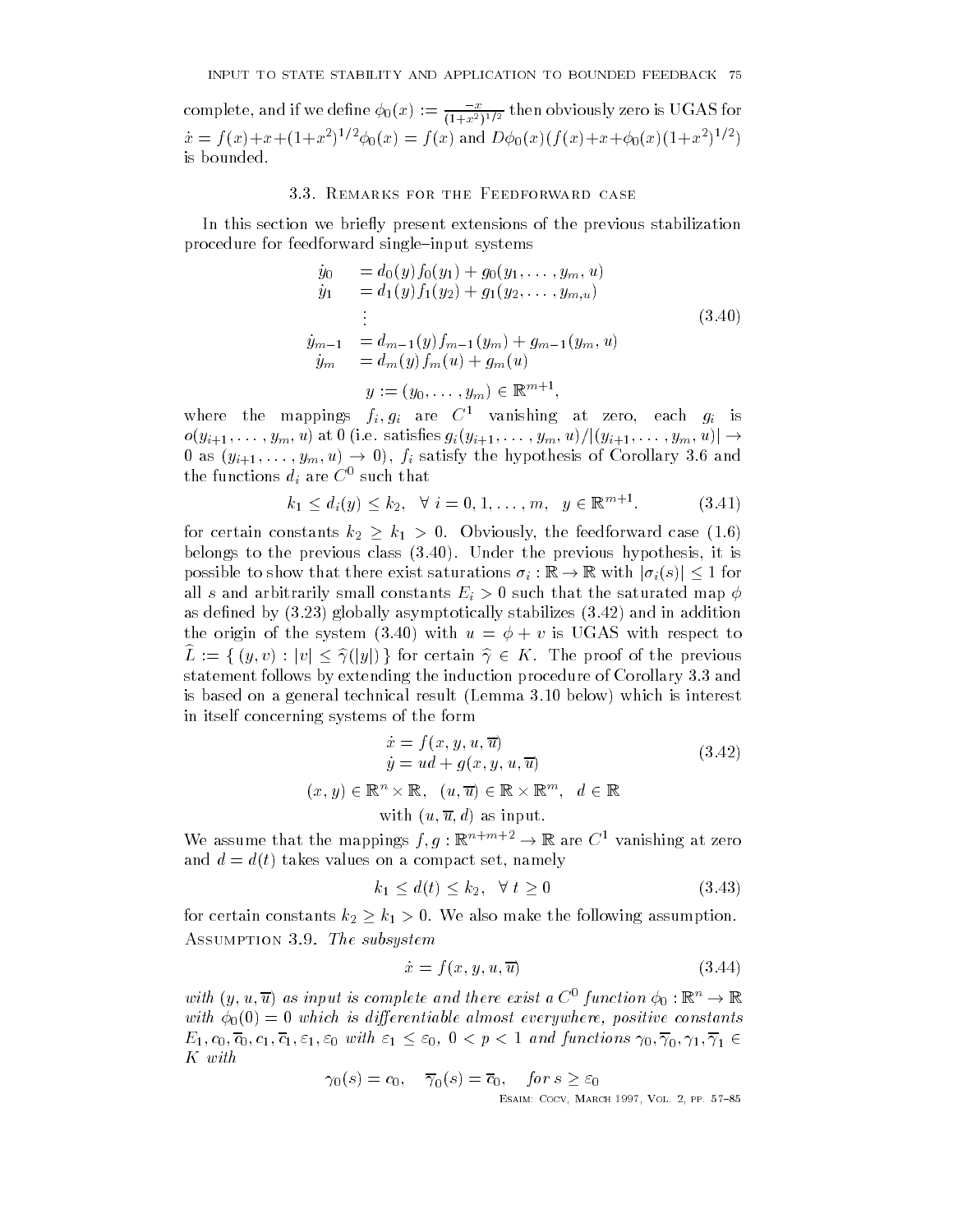$$
\gamma_1(s) = c_1, \quad \overline{\gamma}_1(s) = \overline{c}_1, \quad \text{for } s \ge \varepsilon_1
$$

such that

**B1.** The origin  $0 \in \mathbb{R}^n$  is UGAS for

ź

$$
\dot{x} = f(x, \phi_0(x) + y, u, \overline{u})\tag{3.45}
$$

with y-values and the contract to the contract to the contract of the contract of the contract of the contract of the contract of the contract of the contract of the contract of the contract of the contract of the contract

$$
L_0 := \{ (x; y, u, \overline{u}) : |y| \leq \gamma_0(|x|), |(u, \overline{u})| \leq \overline{\gamma}_0(|x|) \}
$$

 $\mathbf{D2.}$  The origin  $0 \in \mathbb{R}$  is flocatly AS for

$$
\begin{aligned}\n\dot{x} &= f(x, y, -E_1 k_1^{-1} (y - \phi_0(x)) + u, \overline{u}) \\
\dot{y} &= -E_1 k_1^{-1} (y - \phi_0(x)) d + g(x, y, -E_1 k_1^{-1} (y - \phi_0(x)) + u, \overline{u}) \\
\text{with } (u, \overline{u}, d) \text{ as input with respect to}\n\end{aligned} \tag{3.46}
$$

L fx- y u- u- d juj jx- yj- juj jx- yj- d k- k <sup>g</sup> and if we define the control of the control of the control of the control of the control of the control of the

$$
\Pi_{\varepsilon_0} := \{ (x, y) : |x| \le \varepsilon_0, \ |y - \phi_0(x)| \le c_0 p \}
$$

then  $S^{n+1}(0,\varepsilon_1) \subset \Pi_{\varepsilon_0}$  and  $\Pi_{\varepsilon_0}$  is contained to the region of attraction of  $(3.46)$ .

B- By denoting

$$
\lambda := \sup \{ ||g(x, y, u - E_1 k_1^{-1} (y - \phi_0(x)), \overline{u})|, |u| \leq \gamma_1(|(x, y)|),
$$
  

$$
|\overline{u}| \leq \overline{\gamma}_1(|(x, y)|), |y - \phi_0(x)| \leq c_0 \}
$$

we assume that

$$
\lambda + c_1 + \overline{c}_1 + E_1 k_1^{-1} c_0 p < \overline{c}_0; \tag{3.47a}
$$

$$
|D\phi_0(x)f(x,\phi_0(x)+y,u,\overline{u})| \le E_1k_1^{-1}c_0p,
$$
  
\n
$$
\forall |y| \le c_0, |(u,\overline{u})| \le \overline{c_0}
$$
\n(3.47b)

and for (almost) all x for which  $D\phi_0(x)$  exists.

and the state of the suppose the system is the suppose the state which the state of the state of the state of t and the full-contract and in the full-contract of the full-contract of the full-contract of the full-contract o

$$
\phi_1(x,y) := -E_1 k_1^{-1} \sigma(y - \phi_0(x)); \ \sigma(s) := \left\{ \begin{array}{ll} p c_0 s i n g s & , |s| > c_0 p \\ s & , |s| \le c_0 p \end{array} \right. (3.48)
$$

 $\bullet$  the origin of the closed-loop system

$$
\begin{aligned} \dot{x} &= f(x, y, \phi_1(x, y) + u, \overline{u}) \\ \dot{y} &= (\phi_1(x, y) + u)d + g(x, y, \phi_1(x, y) + u, \overline{u}) \end{aligned} \tag{3.49}
$$

with u-g as input is  $-1$  consequently

 $\bullet$  if in addition

$$
pk_1^{-1}\left(\left(\frac{E_1}{k_1}\right)^2 c_0(1+k_2) + \frac{E_1}{k_1}(1+\lambda)\right) < E_2 c_1 p' < \overline{c}_1 \tag{3.50}
$$

for certain constants  $E_2 > 0$  and  $0 < p' < 1$ , the following holds

$$
\left| D\phi_1(x,y) \left( \begin{array}{c} f(x,y,\phi_1(x,y) + u, \overline{u}) \\ (\phi_1(x,y) + u) d + g(x,y,\phi_1(x,y) + u, \overline{u}) \end{array} \right) \right| \le E_2 c_1 p' < \overline{c}_1
$$
\n(3.51)

ابن المال العام القالية التاريخية المستقبل المستقبل المستقبل المستقبل المستقبل المستقبل المستقبل المستقبل المس which distribution  $\mathbf{y} \cdot \mathbf{z}$  (i.e.,  $\mathbf{y} \cdot \mathbf{z}$ ) and the set of  $\mathbf{y}$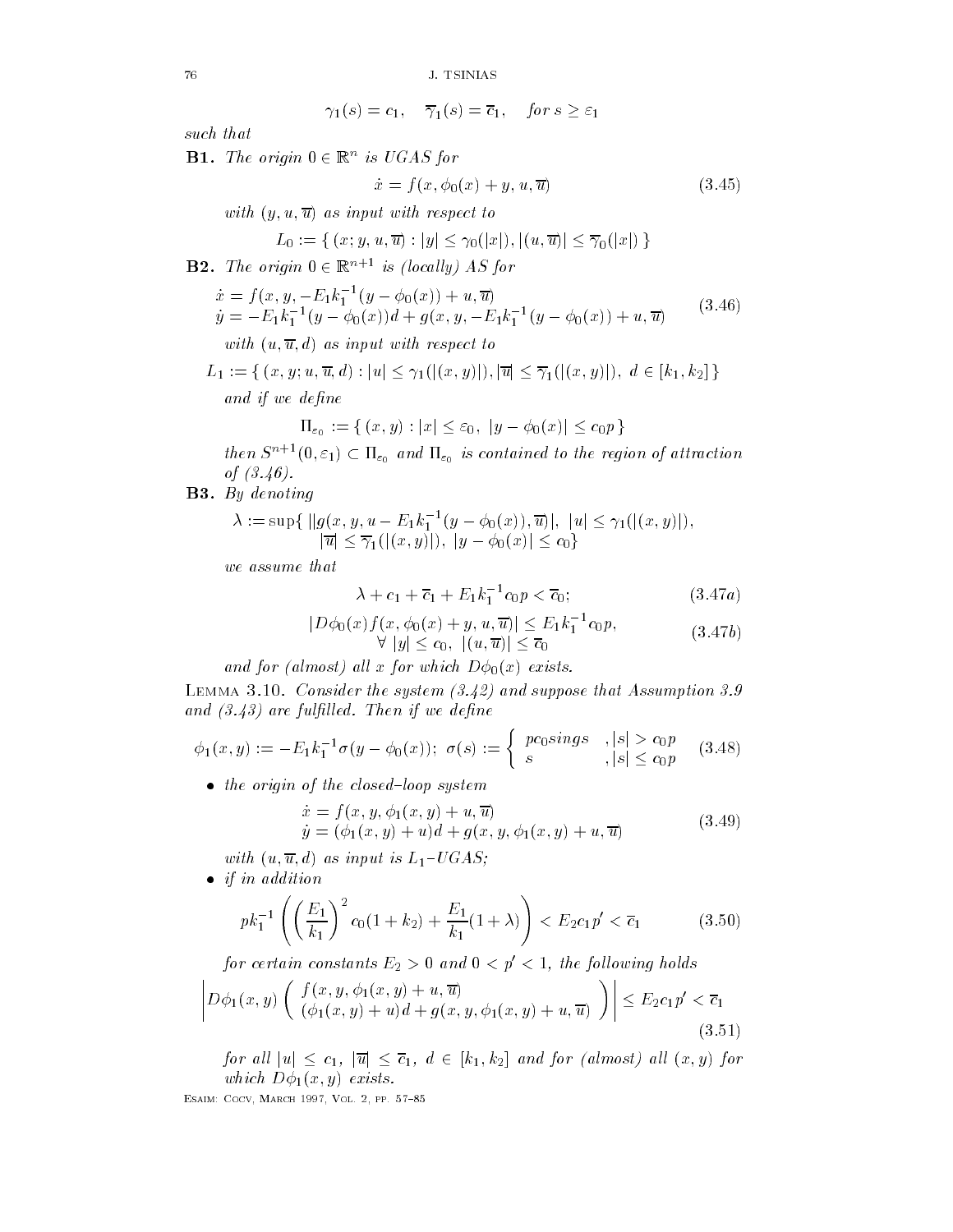Proof We proceed as in the proof of Theorem We dene

$$
\Pi := \{ (x, y) : |y - \phi_0(x)| \le c_0 \}
$$

and establish that the following properties hold

Property - Each tra jectory xt- yt of enters after some nite time provided that

$$
(x(t), y(t), u(t), \overline{u}(t), d(t)) \in L_1
$$
\n
$$
(3.52)
$$

Property - is Lpositively invariant for

Property - Each tra jectory xt of the subsystem

$$
\dot{x} = f(x, y, \phi_1(x, y) + u, \overline{u})
$$

enters after some finite time in  $S^{\sim}(0,\varepsilon_0)$ , provided that  $|x(t)| > \varepsilon_0, \, |y(t)| = 1$  $\phi_0(x(t)) \leq \gamma_0(|x(t)|)$  and (3.52) hold.

Properties 1 and 2 are consequences of Condition B3,  $(3.43)$  and the defini- $\frac{1}{3.48}$ , which yield

$$
\sup\{|D\phi_0(x)f(x,y,-E_1k_1^{-1}(y-\phi_0(x))+u,\overline{u}),(x,y,u,\overline{u},d)\in L_1, |y-\phi_0(x)|\leq c_0p\}+\sup\{|g(x,y,-E_1k_1^{-1}(y-\phi_0(x))+u,\overline{u})|,(x,y,u,\overline{u},d)\in L_1, |y-\phi_0(x)|\leq c_0p\}\leq \sup\{|D\phi_0(x)f(x,\phi_0(x)+y,-E_1k_1^{-1}y+u,\overline{u})|,(x,y,u,\overline{u},d)\in L_1, |y|\leq c_0p\}+\lambda\leq \sup\{|D\phi_0(x)f(x,\phi_0(x)+y,u,\overline{u})|,|(u,\overline{u})|\leq E_1k_1^{-1}c_0p+c_1+\overline{c}_1\leq \overline{c}_0, |y|\leq c_0\xi\}+\lambda\leq E_1k_1^{-1}c_0p+\lambda\leq E_1k_1^{-1}\sigma(|y-\phi_0(x)|)d-c_1-\overline{c}_1\leq
$$
  
 $\phi_1(x,y)d-c_1-\overline{c}_1,$   
 $\forall (x,y,u,\overline{u},d)\in L_1, |y-\phi_0(x)|\geq c_0p.$ 

Property follows from Condition B and the facts that s c- s c and (because of (3.4*(a))*  $E_1 k_1$   $c_0 p + \gamma_1(s) + \gamma_1(s) = E_1 k_1$   $c_0 p + c_1 + c_1 < c_0,$ for  $s \geq \varepsilon_0$  from which we obtain

$$
(x, y, \phi_1(x, y) + u, \overline{u}) \in L_0 \tag{3.53}
$$

$$
|(\phi_1(x, y) + u, \overline{u})| < \overline{c}_0 = \gamma_1(|x|) \tag{3.54}
$$

$$
\forall |x| \ge \varepsilon_0, \quad (x, y, u, \overline{u}, d) \in L_1.
$$

From (3.53) and (3.54) and our hypothesis that zero is  $L_0$ –UGAS for (3.45) we get the desired Property 3. In order to show that zero is  $L_1$ -UGAS  $\mathcal{N}$  is the form of the fact that  $\mathcal{N}$  is the fact that  $\mathcal{N}$  is the fact that  $\mathcal{N}$  $-E_1k_1^{-1}(y-\varphi_0(x))$  for  $(x,y)\in \Pi_{\varepsilon_0}$  and proceed as in Theorem 3.1. The rest part of the proof is left to the reader.  $\Box$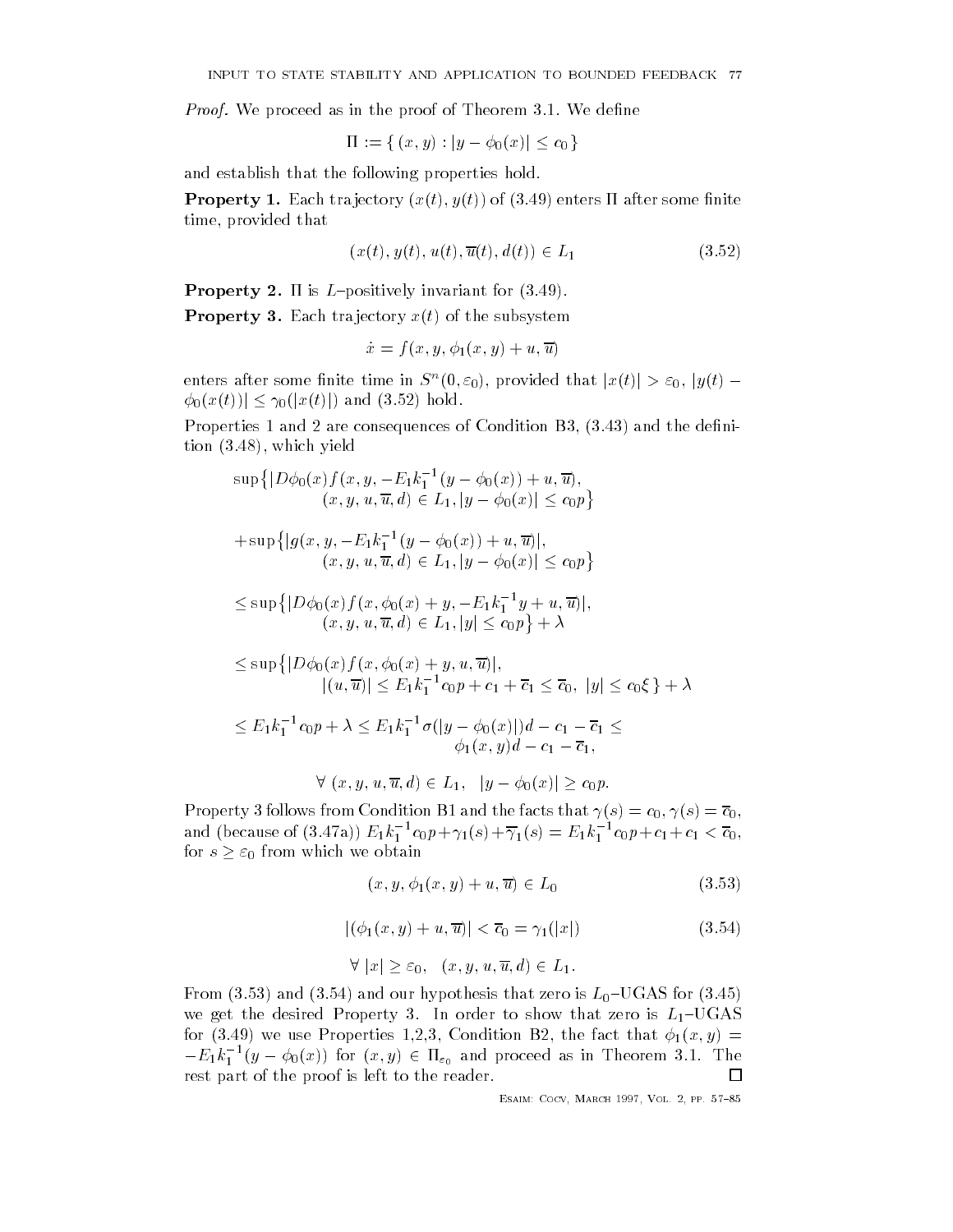Example -- Consider the system

$$
\dot{x} = d_0(x, y)y + g_0(y, u, \overline{u}) \n\dot{y} = d_1(x, y)u + g_1(u, \overline{u})
$$
\n(3.55)

$$
(x,y)\in\mathbb{R}^2,\ \ (u,\overline{u})\in\mathbb{R}\times\mathbb{R}^m,
$$

where  $g_0$  and  $g_1$  are  $C^1$  and satisfy

$$
\frac{|g_0(y, u, \overline{u})|}{|(y, u, \overline{u})|} \to 0 \text{ as } (y, u, \overline{u}) \to 0 \tag{3.56a}
$$

$$
\frac{|g_1(u,\overline{u})|}{|(u,\overline{u})|} \to 0 \text{ as } (u,\overline{u}) \to 0 \tag{3.56b}
$$

and the functions  $d_0$  and  $d_1$  are  $C^0$  and satisfy

$$
k_1 \le d_i(x, y) \le k_2, \quad i = 0, 1, \quad \forall \ x, y \tag{3.57}
$$

It is not difficult to verify that all hypothesis of Assumption 3.9 as well as are satisfactor and constants experience and constants experience and constants experience and constants experi  $\frac{1}{2}$  -  $\frac{1}{2}$  -  $\frac{1}{2}$  -  $\frac{1}{2}$  -  $\frac{1}{2}$  -  $\frac{1}{2}$  -  $\frac{1}{2}$  -  $\frac{1}{2}$  -  $\frac{1}{2}$ definite functions

$$
V_1(x) = \frac{1}{2}x^2, \quad V_2(x, y) = \frac{1}{2}E_0^2x^2 + \frac{1}{2}(y + E_0x)^2
$$

where  $E_0$  is a positive constant and evaluate their derivatives along the tra jectories of

$$
\dot{x} = d_0(x, -E_0x + y)(-E_0x + y) + g_0(-E_0x + y, u, \overline{u})
$$
 (3.58)  
with  $(y, u, \overline{u})$  as input;

$$
\begin{aligned}\n\dot{x} &= d_0(x, y)y + g_0(y, -E_1(y + E_0x) + u, \overline{u}) \\
\dot{y} &= d_1(x, y)(-E_1(y + E_0x) + u) + g_1(-E_1(y + E_0x) + u, \overline{u})\n\end{aligned} \tag{3.59}
$$

with u-mathematic contract with understanding the state of the contract of the contract of the contract of the

respectively. Taking into account  $(3.57)$  we find

$$
\dot{V}_1(x) \le -k_1 E_0 x^2 + k_2 |x||y| + |x| |g_0(-E_0 x + y, u, \overline{u})|
$$
\n(3.60)

$$
\dot{V}_2(x,y) \leq -k_1 E_0^3 x^2 + k_2 (E_0 - E_1)|y + E_0 x|^2 + k_2 |y + E_0 x| |u| +
$$
  
\n
$$
(E_0^2 |x| + E_0 |y + E_0 x|) |g_0(y, -E_1(y + E_0 x) + u, \overline{u})| +
$$
  
\n
$$
|y + E_0 x| |g_1(-E_1(y + E_0 x) + u, \overline{u})|
$$
\n(3.61)

- and denote constant the constant of the constant of the constant of the constant of the constant of the constant of the constant of the constant of the constant of the constant of the constant of the constant of the cons

$$
\phi_0(x) := \begin{cases}\n-E_0 \varepsilon_0 sgnx, \quad |x| > \varepsilon_0 \\
-E_0 x, \quad |x| \le \varepsilon_0\n\end{cases} \tag{3.62a}
$$

$$
c_0 := \alpha \varepsilon_0, \quad \overline{c}_0 := \overline{\alpha} \varepsilon_0, \quad c_1 := \beta \varepsilon_1, \quad \overline{c}_1 := \overline{\beta} \varepsilon_1 \tag{3.62b}
$$

$$
\gamma_i(s) := \begin{cases} c_i, & s > \varepsilon_0 \\ \frac{c_i}{\varepsilon_0} s, & s \le \varepsilon_0 \end{cases}, \overline{\gamma}_i(s) := \begin{cases} \overline{c}_i, & s > \varepsilon_1 \\ \frac{\overline{c}_i}{\varepsilon_1} s, & s \le \varepsilon_1 \end{cases}, \ i = 0, 1 \quad (3.62c)
$$

We also consider the region

$$
N_{\xi} := \{ (x, y) : V_2(x, y) \le \xi \}
$$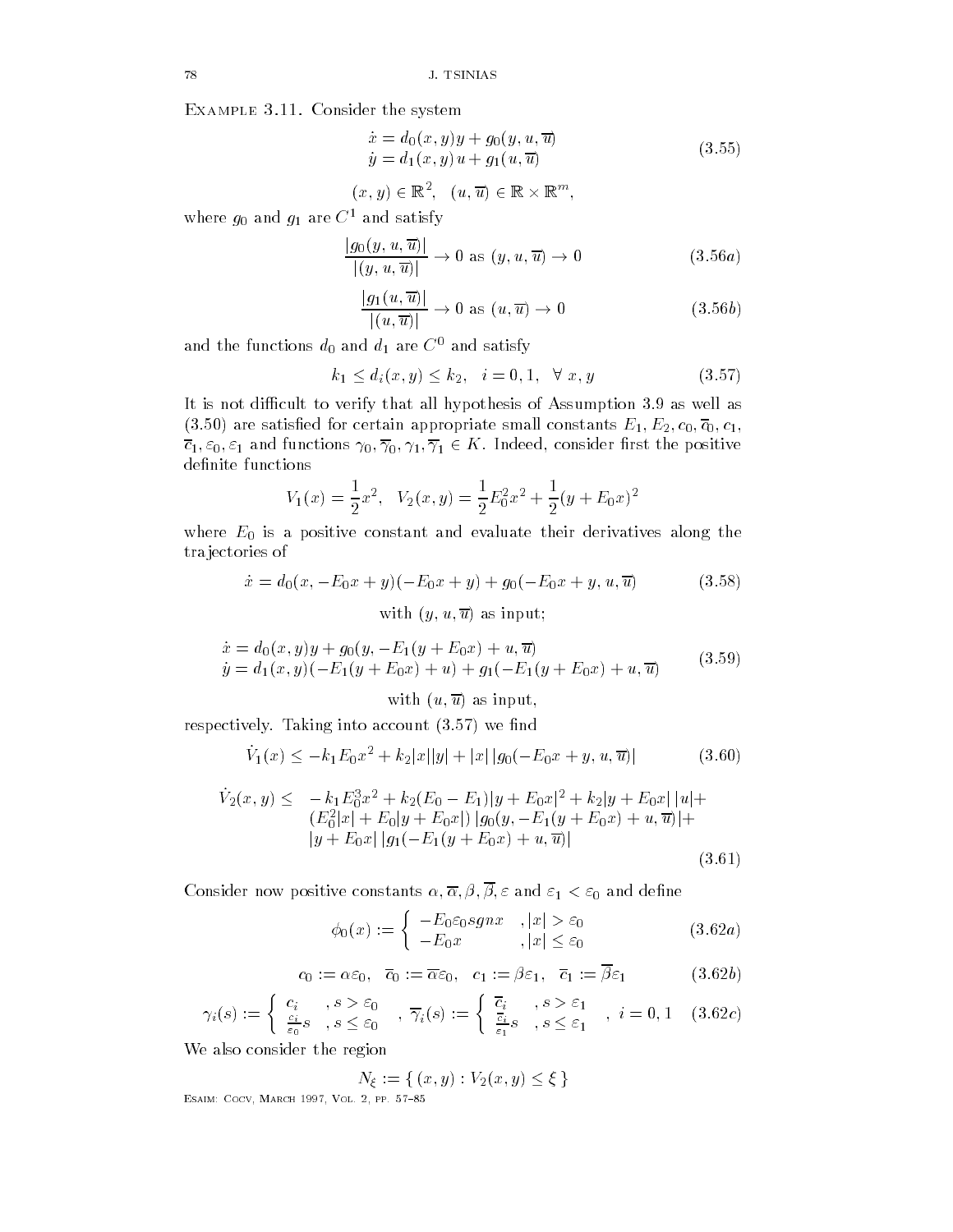for certain constant  $\xi > 0$ . From  $(3.56)$ ,  $(3.57)$ ,  $(3.60)$ ,  $(3.61)$  and  $(3.62)$  it follows that there exist arbitrarily small positive constants - E- E- 
- -  - and such that the following properties hold

• The system  $(3.55)$  satisfies Conditions B1 and B2 of Assumption 3.9.  $\Gamma$  are defined by  $\Gamma$  (and  $\Gamma$  and  $\Gamma$  and  $\Gamma$  and  $\Gamma$  and  $\Gamma$  are  $\Gamma$  and  $\Gamma$  are  $\Gamma$  and  $\Gamma$  are  $\Gamma$  and  $\Gamma$  are  $\Gamma$  and  $\Gamma$  are  $\Gamma$  and  $\Gamma$  are  $\Gamma$  and  $\Gamma$  are  $\Gamma$  and  $\Gamma$  are  $\Gamma$  and  $\Gamma$  are  $\$  $x \neq 0$  and for appropriate small selection of the previous constants, hence zero  $0 \in \mathbb{R}$  is  $L_0$ -UGAS with respect to

$$
\dot{x} = d_0(x, \phi_0(x) + y)(\phi_0(x) + y) + g_0(\phi_0(x) + y, u, \overline{u}).
$$

From  $(3.56b)$  and  $(3.61)$  it also follows that for each sufficiently small it holds

$$
\dot{V}_2(x,y) < 0 \;, \; \; \forall \; (x,y) \in N_\xi,\tag{3.63}
$$

provided that

$$
k_1(E_1 - E_0)E_0^3 > \frac{1}{4}\overline{\alpha}^2
$$
\n(3.64)

and for such small constants  $\mathbf{r}$  small constants  $\mathbf{r}$ plies that for fixed  $E_0$  and for each appropriate small choice of the rest constants the region N consists a positively invariant neighborhood of  $L_1$ -(local) attraction for (3.59) as well as for

$$
\dot{x} = d_0(x, y)y + g_0(y, -E_1(y + \phi_0(x)), \overline{u})
$$
  
\n
$$
\dot{y} = d_1(x, y)(-E_1(y + \phi_0(x)) + u) + g_1(-E_1(y + \phi_0(x)) + u, \overline{u}).
$$

Roughly speaking the latter is a consequence of  $(3.63)$  and the fact that for appropriate small  $\varepsilon_0$  the restriction of the graph of the map  $y = \phi_0(x)$  on the region  $N_\xi$  -except of its slight modification near the boundary of  $N_{\xi}$  coincides with the graph of the map  $y = -E_0 x$ . Furthermore, we can select the constants  $\alpha$  and  $\varepsilon_0$  in such a way that

$$
\{(x,y): |x| \le \varepsilon_0, |y - \phi_0(x)| \le \alpha \varepsilon_0 \} \subset N_{\xi}.
$$
\n(3.65)

 $\bullet$  In addition to the previous requirements the desired constants can be selected arbitrarily small in such a way that the following inequalities hold for certain constants  $0 < p, p' < 1$ :

$$
\widehat{\lambda} + \beta + \overline{\beta} + E_1 k_1^{-1} \alpha p < \overline{\alpha} \tag{3.66}
$$

where

$$
\widehat{\lambda} := \sup_{\varepsilon > 0} \{ \frac{1}{\varepsilon} |g_1(u - E_1 k_1^{-1}(y + E_0 x), \overline{u})|, |u| \le \beta \varepsilon, |\overline{u}| \le \overline{\beta} \varepsilon, |y + E_0 x| \le \alpha \varepsilon \}
$$

$$
E_0(E_0 + \alpha + \sup_{\varepsilon > 0} \{ \frac{1}{\varepsilon} |g_0(y, u, \overline{u})|, \ |y| \le \alpha \varepsilon, \ |(\overline{u}, u)| \le \beta \varepsilon \}) < E_1 k_1^{-1} \alpha p,\tag{3.67}
$$

$$
pk_1^{-1}\left(\left(\frac{E_1}{k_1}\right)^2 \alpha(1+k_2) + \frac{E_1}{k_1}\beta + \frac{E_1}{k_1}\widehat{\lambda}\right) < E_2\beta p' < \overline{\beta}.\tag{3.68}
$$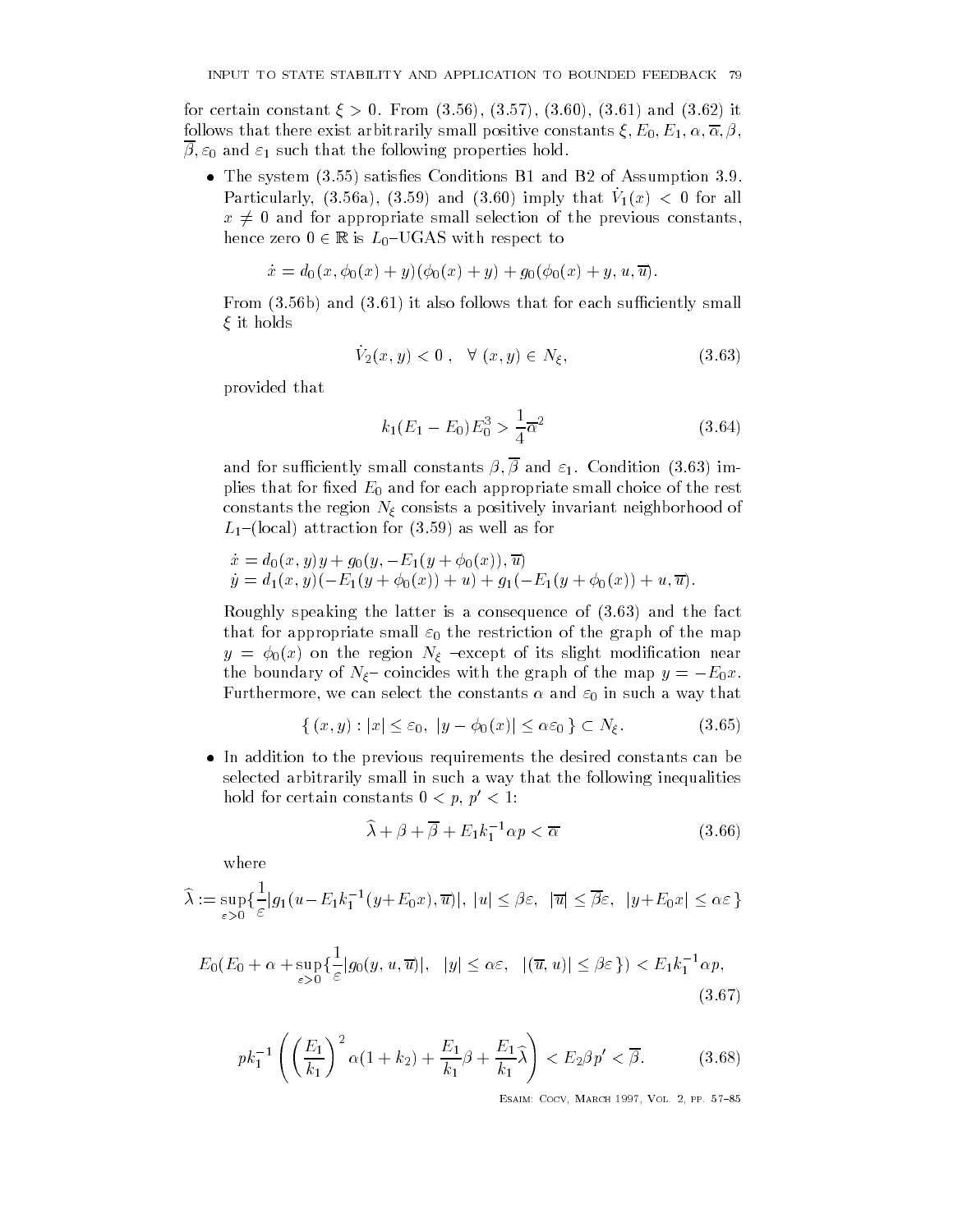It should be noted that, because of  $(3.56)$ , the previous choice of  $\xi$ , E- E- 
- - - and satisfying 

 is always feasible Furthermore, the constants  $E_0$  and  $E_1$  can be selected arbitrarily small. Obviously,  $(3.66)$ ,  $(3.67)$ ,  $(3.68)$  in conjunction with  $(3.62)$  imply B3 for appropriate small selection of the constants  $\varepsilon_0$  and  $\varepsilon_1$ .

We now briefly describe the applicability of Lemma 3.10 for the feedforward case  $(1.6)$ . By extending the approach in the Example 3.11 a family arbitrarily small constants constants constants constants constants constants constants  $\alpha$ determined such that

$$
\lambda_i + c_{i+1} + \overline{c}_{i+1} + E_{i+1}c_i p_i < \overline{c}_i \tag{3.69}
$$

where

$$
\lambda_i := \sup \{ g_i(y_{i+1}, y_{i+2} - E_{i+1}(y_{i+1} - \phi_i(y_0, \dots, y_i)), y_{i+2}, \dots, y_m, u), |y_{i+2}| \leq c_i, \ |(y_{i+3}, \dots, y_m, u)| \leq \overline{c}_i, \ |y_{i+1} - \phi_i(y_0, \dots, y_i)| \leq c_{i-1} \};
$$
  

$$
\phi_0(y_0) := -E_0 y_0,
$$
  

$$
\phi_i(y_0, \dots, y_i) := -E_i(y_i - \phi_{i-1}(y_0, \dots, y_{i-1})) = -E_i E_{i-1} \dots E_0 y_0 - \dots - E_i y_i,
$$

$$
p_i(2E_{i+1}^2c_i + E_{i+1}c_{i+1} + E_{i+1}\lambda_i) \le E_{i+2}c_{i+1}p_{i+1} < \overline{c}_{i+1} \tag{3.70}
$$

for  $0 \leq i \leq m - 2$  and in addition the polynomials  $s^* + E_i s^{*-} + E_i E_{i-1} s^{*-} +$  $\mathbb{E}\left[\begin{array}{ccc} \mathbb{E}\left[\mathbb{E}\left[\mathbb{E}\right]\mathbb{E}\left[\mathbb{E}\left[\mathbb{E}\left[\mathbb{E}\right]\right]\right] & \mathbb{E}\left[\mathbb{E}\left[\mathbb{E}\left[\mathbb{E}\left[\mathbb{E}\left[\mathbb{E}\left[\mathbb{E}\left[\mathbb{E}\left[\mathbb{E}\left[\mathbb{E}\left[\mathbb{E}\left[\mathbb{E}\left[\mathbb{E}\left[\mathbb{E}\left[\mathbb{E}\left[\mathbb{E}\left[\mathbb{E}\left[\mathbb{E}\left[\mathbb{E}\left[\mathbb{E}\left[\mathbb{E}\left[\mathbb{$  $\mathcal{N} = \{i\}$  is the constant of the exist positive constants in the constant of the constant of the constant of the constant of the constant of the constant of the constant of the constant of the constant of the constan with  $\varepsilon_{i+1} > \varepsilon_i$  such that

$$
\gamma_i(s) := \begin{cases} c_i, & s > \varepsilon_i \\ \frac{c_i}{\varepsilon_i} s, & s \le \varepsilon_i \end{cases}, \overline{\gamma}_i(s) := \begin{cases} \overline{c}_i, & s > \varepsilon_i \\ \overline{c}_i, & s \le \varepsilon_i \end{cases},
$$

each  $S^{\dagger}(0,\varepsilon_i)$  is contained to the region of flocal) attraction of zero for

$$
\dot{y}_0 = y_1 + g_0(y_1, \dots, u)
$$
\n
$$
\vdots
$$
\n
$$
\dot{y}_i = y_{i+1} + g_i(y_{i+1}, \dots, u)
$$
\n
$$
\dot{y}_{i+1} = -E_i E_{i-1} \dots E_0 y_0 - \dots - E_i y_i + v + g_{i+1}(y_{i+2}, \dots, u)
$$

with the Lines to Line to Line and the second to Line to Line and the control of the control of the control of jyi- -uj ijy- -yij <sup>g</sup> and all Conditions BB are satised for the substitution  $\mathcal{G}$  is  $\mathcal{G}$  in  $\mathcal{G}$  in  $\mathcal{G}$  is the substitution of  $\mathcal{G}$  is the substitution of  $\mathcal{G}$  is the substitution of  $\mathcal{G}$  is the substitution of  $\mathcal{G}$  is the substitution of  $\mathcal$ y- y- y and y- -u play the role of x- y- u and u respectively We then use Lemma 3.10, conditions  $(3.69)$  and  $(3.70)$  and proceed by induction.

The same procedure is applicable for the general case  $(3.40)$ . Our methodology also works for several other cases under different assumptions as the following example shows

Example - Consider the planar case

$$
\begin{aligned}\n\dot{x} &= a(x)y + b(u) \\
\dot{y} &= u\n\end{aligned} \tag{3.71}
$$

-

where  $b$  is  $C^1$  and satisfies

$$
b(u)/|u|^2 \to 0 \text{ as } u \to 0 \tag{3.72}
$$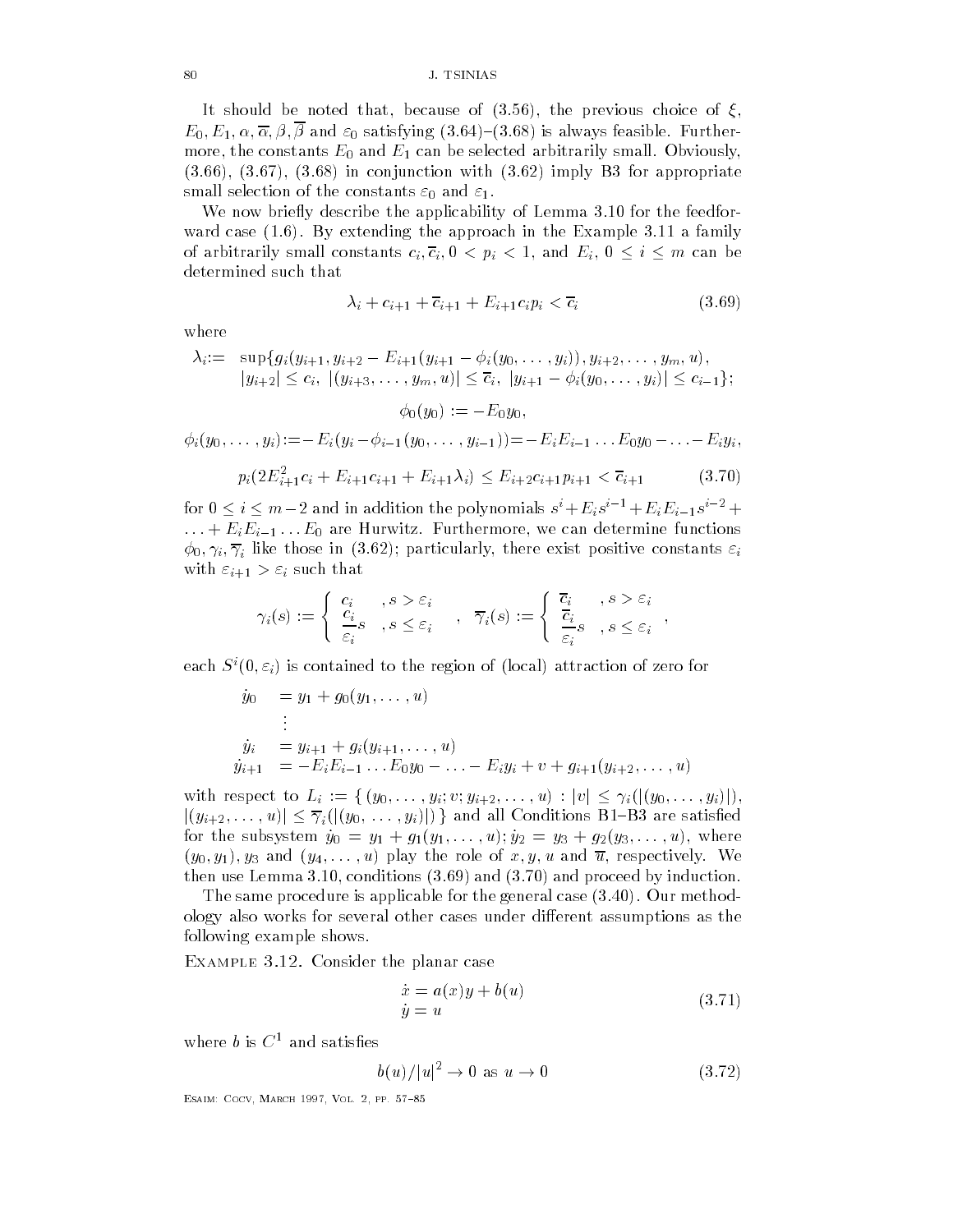and a is  $C^0$ , bounded, positive definite with  $\mathbf{b}$  bounded by the state with the state with  $\mathbf{b}$  and  $\mathbf{b}$  and  $\mathbf{b}$  and  $\mathbf{b}$  and  $\mathbf{b}$  and  $\mathbf{b}$  and  $\mathbf{b}$  and  $\mathbf{b}$  and  $\mathbf{b}$  and  $\mathbf{b}$  and  $\mathbf{b}$  and  $\mathbf{b}$  and  $\mathbf{b}$  and  $\$ 

$$
a_1|x|^2 \le a(x) \le a_2|x|^2, \quad \forall \ |x| \le \delta; \quad a(x) \ge a_0, \quad \forall \ |x| > \delta \tag{3.73}
$$

for certain positive constants a- a- a and 

where the claim that is a satisfactor of the claim that is satisfactor  $\mathbb{R}^n$  . The claim that is a satisfactor of the claim that is a satisfactor of the claim that is a satisfactor of the claim that is a satisfactor  $d \equiv 1$ , hence is globally asymptotically stabilizable by saturated feedback. Indeed, notice first that, since a is bounded, the subsystem  $\dot{x} = a(x)y +$  $\mathbf u$  as input is complete Taking account the properties of the properties of the properties of the properties of the properties of the properties of the properties of the properties of the properties of the properties o functions  $a$  and  $b$  we can easily verify that there exist positive constants - up that if we consider the functions of functions of functions  $\mathcal{S}_t$ 

$$
\phi_{\varepsilon}(x) := \begin{cases}\n-\varepsilon sgnx & , |x| > \varepsilon \\
-x & , |x| \le \varepsilon\n\end{cases}
$$
\n
$$
\gamma_{\varepsilon,a}(s) := \begin{cases}\n\alpha \varepsilon & , s > \varepsilon \\
\alpha s & , s \le \varepsilon\n\end{cases}
$$
\n
$$
\overline{\gamma}_{\varepsilon,\beta}(s) := \begin{cases}\n\beta \varepsilon & , s > \varepsilon \\
\beta s & , s \le \varepsilon\n\end{cases}
$$

the origin is UGAS for the system  $\dot{x} = a(x)(y + \phi_{\varepsilon}(x)) + b(u)$  with respect to

$$
L_{\varepsilon,\alpha,\beta}:=\{\,(x;y,u):|y|\leq \gamma_{\varepsilon,\alpha}(|x|),|u|\leq \overline{\gamma}_{\varepsilon,\beta}(|x|)\,\}
$$

for every pair of positive constant - 
- with  and  $\beta_0$ . Furthermore, by evaluating the time derivative of the positive definite function  $V(x, y) := x + (x + y)$  along the trajectories of the closed-loop system

$$
\dot{x} = a(x)y + b(-E(y - \phi_{\varepsilon}(x))), \quad \dot{y} = -E(y - \phi_{\varepsilon}(x))
$$
(3.74)

and taking into account  $(3.72)$  and  $(3.73)$  we find a positive constant E such  $\lim_{u \to \infty} v + \lim_{u \to \infty} v$  for every nonzero for  $\{x, y\}$  belonging to a neighborhood TV of  $0 \in \mathbb{R}^+$ . Without loss of generality assume that *I*V is positively invariant and is contained in the region of attraction of zero for  $(3.74)$ . Finally, determine positive constants  $\varepsilon \geq \min_{\varepsilon \in [0, \delta]} \varepsilon_0$ ,  $\alpha \geq \alpha_0$ ,  $\rho \geq \rho_0$  and  $\sigma \leq \rho \leq 1$ with

$$
\left| a_2 \left( \frac{\widehat{\beta}}{pE} + 1 \right) \widehat{\varepsilon}^3 + \max\{|b(u)|, |u| \le \widehat{\beta}\widehat{\varepsilon}\} \right| \le pE\widehat{\alpha}\widehat{\varepsilon} < \widehat{\beta}\widehat{\varepsilon}
$$
 (3.75)

and in such a way that if we define  $c_0 := \hat{\alpha} \hat{\varepsilon}$ , and

$$
\phi_0 := \phi_{\widehat{\varepsilon}}, \quad \gamma_0 := \gamma_{\widehat{\varepsilon}, a}, \quad \overline{\gamma}_0 := \overline{\gamma}_{\widehat{\varepsilon}, \beta}, \tag{3.76}
$$

the region is the region of  $\mathcal{F}(\mathcal{A})$  and  $\mathcal{F}(\mathcal{A})$  is the set of  $\mathcal{F}(\mathcal{A})$  and  $\mathcal{F}(\mathcal{A})$  and  $\mathcal{F}(\mathcal{A})$  and  $\mathcal{F}(\mathcal{A})$  and  $\mathcal{F}(\mathcal{A})$  and  $\mathcal{F}(\mathcal{A})$  and  $\mathcal{F}(\mathcal{A})$  and  $\mathcal{F}(\mathcal{A$ follows that all conditions of  $\mathbf{I}$  $\phi_0$  as defined by (3.76). For reasons of completeness we note that (3.47) is a direct consequence of (3.72), (3.73), (3.75) and the fact that  $D\phi_0(x)=0$ for july  $\equiv$  with the conclude by Lemma in the map the map  $\mathbb{P} \setminus \{y\}$  . Hence  $\mathbb{P} \setminus \{y\}$  $\phi_0(x)$ ) with  $\sigma$  and  $\phi_0$  as defined by (3.48) and (3.76), respectively, globally asymptotically stabilizes  $(3.71)$ .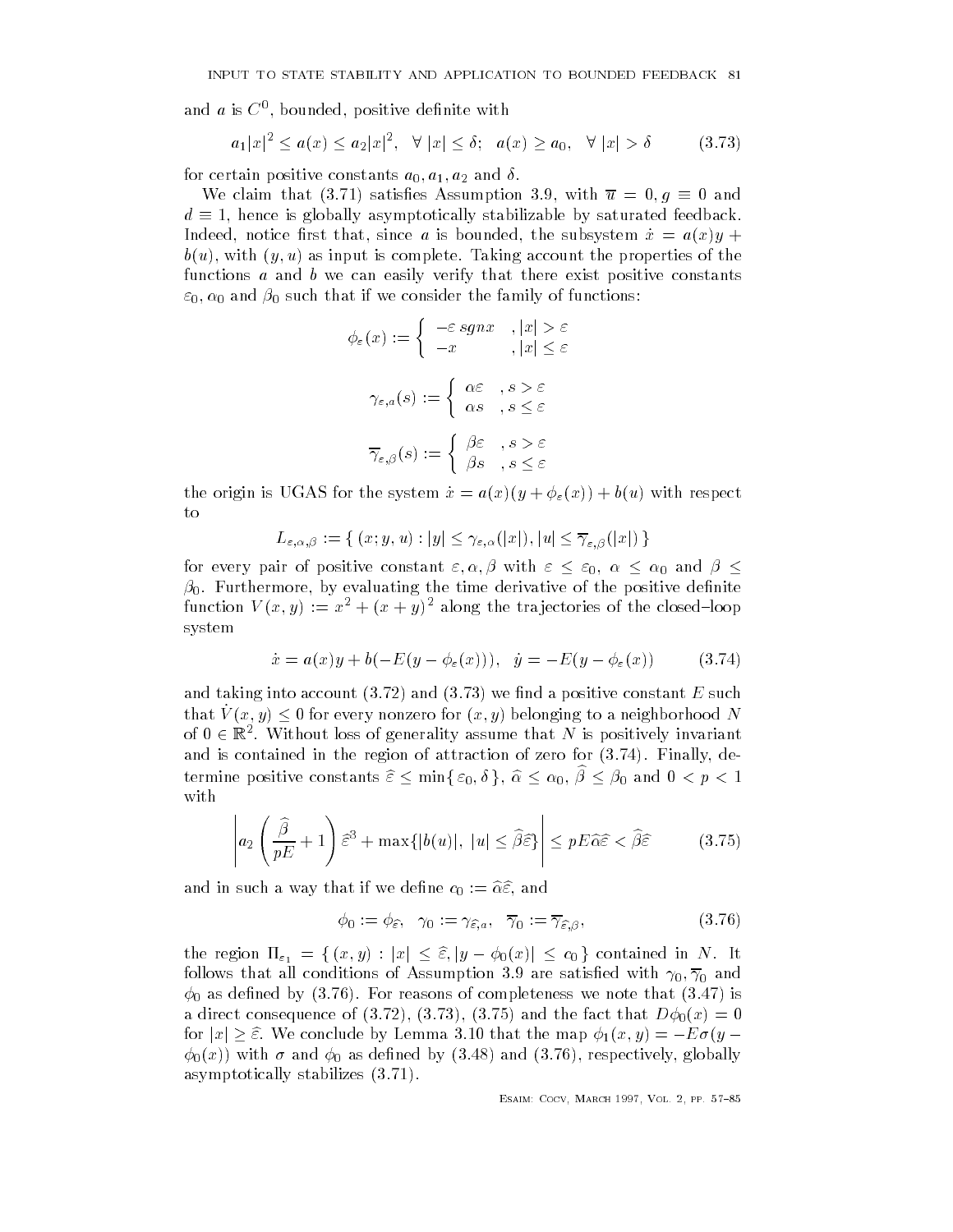#### 3.4. ROBUSTNESS

The results of Sections 3.1 and 3.3 can directly be extended for the case where the dynamics contain unknown parameters. For instance, let us consider systems of the form

$$
\begin{aligned}\n\dot{x} &= f(x, y_1, \theta) \\
\dot{y}_i &= d_i y_{i+1} + G_i(x, y, \theta) , 1 \le i \le m \\
u &:= y_{m+1} \\
y &:= (y_1, \dots, y_m)'\n\end{aligned} \tag{3.77}
$$

where  $\sigma = \sigma(\iota)$   $\in$  is  $\tau$  and  $a_i = a_i(\iota)$  are time varying unknown parameters with

$$
k_1 \le d_i(t) \le k_2 \quad \forall \ t \ge 0 \tag{3.78}
$$

for certain constants  $\kappa_2~\geq~\kappa_1~>~0,$  the mappings  $\jmath~:~\mathbb{R}^+\times~\mathbb{R}~\times~\mathbb{R}^+\rightarrow~\mathbb{R}^+$ and:  $\mathbb{R}^n \times \mathbb{R}^m \times \mathbb{R}^m$  are  $\mathbb{C}^+$  vanishing at zero and satisfy  $f(0,0,\theta) \equiv 0,$  $G_i(0,0,\theta) = 0, \vee \theta \in \mathbb{R}^r$ . Furthermore, assume that there exists a pair of functions  $\phi_0$  and  $\gamma_0$  as in the statement of Theorem 3.1 such that

- $\bullet$  Zero  $0 \in \mathbb{R}^n$  is a global attractor for  $x = f(x, \varphi_0(x)+y_1, \theta)$  with respect to L <sup>f</sup> x y- jyj jxj- jj kg for certain constant k
- If we denote  $A=\frac{1}{\partial x}(0,0,0), B=\frac{1}{\partial y_1}(0,0,0)$  and  $F=D\phi_0(0)$  then the matrix  $A + D$ F is Hurwitz with  $|f(x, y_1, v) - Ax - Dy_1|/|(x, y_1)| \rightarrow 0$ , uniformly on  $\theta.$
- The map of the mapping over the mapping of the mapping of the mapping over the mapping of the mapping of the m  $|y_1| \leq \sup_{x \in \mathbb{R}^n} \gamma_0(|x|), |\theta| \leq k$
- There exist positive definite  $C^{\perp}$  mappings  $g_i(x, y_1, \ldots, y_i)$  such that

$$
|G_i(x, y, \theta)| \le g_i(x, y_1, \dots, y_i)
$$
 for all  $x, y$  and  $\theta$ .

Under the previous assumptions it can be shown as in Theorem 3.1 that (3.77) is globally asymptotically stabilizable (uniformly on  $\theta$  and  $d_i$ ) by means of a feedback of the form (3.3) being independent of  $\theta$  and  $d_i.$ 

Similarly it can be shown that global stabilization by means of a saturated feedback law  $(3.23)$  is feasible for parameterized systems of the form

$$
\dot{y}_i = d_i y_{i+1} + G_i(y_{i+1}, \dots, y_m, u, \theta), \quad 0 \le i \le m
$$
\n
$$
u := y_{m+1}
$$
\n
$$
y_i \in \mathbb{R}, \quad \theta \in \mathbb{R}^{\mu}, \quad d_i \in \mathbb{R},
$$

where  $\mathbf x$  are unknown parameters such that  $\mathbf x$  are unknown parameters such that  $\mathbf x$  and each  $\mathbf y$ satisfies

$$
|G_i(y_{i+1},\ldots,y_m,u,\theta)|\leq g_i(y_{i+1},\ldots,y_m,u),\ \forall\ y_{i+1},\ldots,y_m,\theta,u
$$

for certain positive dennite  $C$  -mappings  $g_i$  which are  $o(y_{i+1},\ldots,y_m,u)$  at 0. The result follows by applying Lemma 3.10 and induction procedure. ———————————————————————————————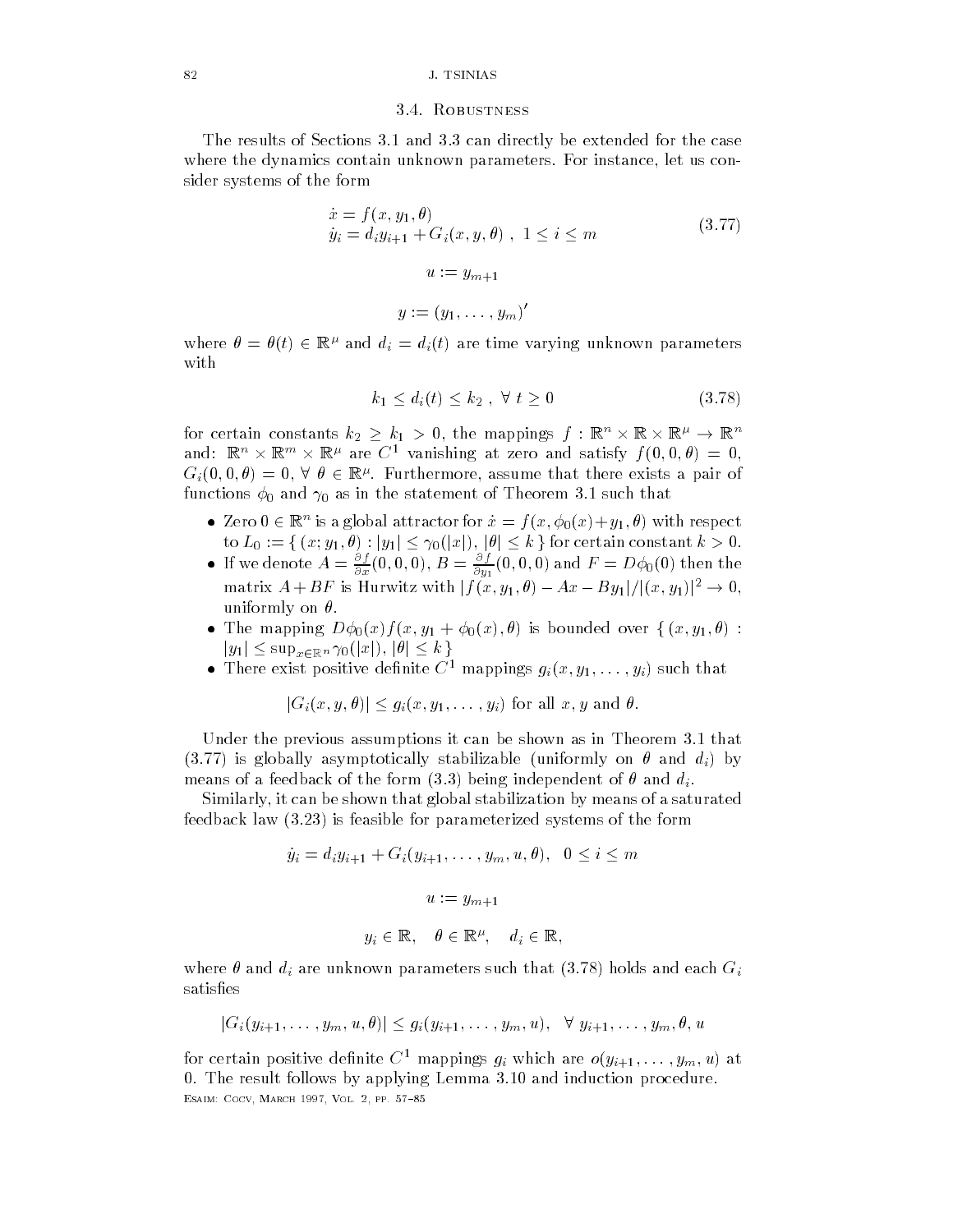#### 4. APPENDIX

The following result has been extensively used in the previous sections Its proof is a direct consequence of Theorem 2.1 and its nature is closed related with the results in

LEMMA 4.1. Assume that the system  $x = f(x, y, u), (x, y, u) \in \mathbb{R}^n \times \mathbb{R}^n$ with  $y, u$  as input is complete, the map  $f : \mathbb{R}^{n} \to \mathbb{R}$  is  $C^*$  vanishing at zero ana there exist a  $C^+$  map  $\varphi : \mathbb{R}^n \to \mathbb{R}^n$  with  $\varphi(0) = 0$  ana  $C^+$  functions  $\gamma_0: \mathbb{R}^+ \to \mathbb{R}^+$  being positive definite and  $a_i, b_i: \mathbb{R}^+ \to \mathbb{R}, \ 1 \leq i \leq m$  being  $C$  for  $x \neq 0$  with  $a_i(x) \leq b_i(x)$  for all x, such that

1. Zero is UGAS for

$$
\dot{x} = f(x, \phi(x) + y, u)
$$

 $\mathbf{u} = \mathbf{u} + \mathbf{v}$  , with  $\mathbf{v} = \mathbf{v} - \mathbf{v}$ 

 $J \left( \frac{1}{2} \right)$  is  $\frac{1}{2}$  is  $\frac{1}{2}$  is  $\frac{1}{2}$  if  $\frac{1}{2}$  if  $\frac{1}{2}$  if  $\frac{1}{2}$  if  $\frac{1}{2}$  if  $\frac{1}{2}$  if  $\frac{1}{2}$  if  $\frac{1}{2}$  if  $\frac{1}{2}$  if  $\frac{1}{2}$  if  $\frac{1}{2}$  if  $\frac{1}{2}$  if  $\frac{1}{2}$  if  $\frac{1}{$  $K > 0$  such that

$$
\left| f(x, y, u) - \frac{\partial f}{\partial x}(0, 0, 0)x - \frac{\partial f}{\partial y}(0, 0, 0)y \right| \le K |(x, y)|^2 \tag{4.1}
$$

for all  $u \in \mathbb{R}^m$  and x, y near zero.

Then for any bounded function  $h \in K$  there exist a pair of constants  $\varphi_1 > \varphi_2 > 0$ , a  $C^+$  map  $\varphi : \mathbb{R}^n \to \mathbb{R}$  with  $\varphi(0) = 0$  and a positive definite  $C^+$ function  $\gamma : \mathbb{R}^+ \to \mathbb{R}^+$  such that

- Both  $\widehat{\phi}(x)$  and  $\gamma(s)$  are linear for  $|x| \leq \delta_2$  and  $s < \delta_2$ , respectively and  $\phi(x) = \phi(x)$  for  $|x| > \delta_1$ .
- Zero is UGAS for

$$
\dot{x} = f(x, \tilde{\phi}(x) + y, u) \tag{4.2}
$$

with y-contract to the contract to the contract to the contract to the contract of the contract of the contract of the contract of the contract of the contract of the contract of the contract of the contract of the contrac

$$
L_{\gamma} := \{(x, y, u) : |y| \le \gamma(|x|), \ a_i(x) \le u_i \le b_i(x)\}.
$$
 (4.3)

is nonincreasing for s and satis-es

$$
\gamma(s) \le \gamma_0(s), \quad \forall \ s > \delta_2; \quad |D\gamma(s)|h(s) \le 1, \quad \forall \ s \ge 0. \tag{4.4}
$$

*Proof.* Condition 2 guarantees the existence of a positive definite matrix  $P$ and a positive constant  $\ell$  such that  $x'P\left(\frac{\partial f}{\partial x}(0, \cdot)\right)$  $\frac{\partial f}{\partial x}(0,0,0)+\frac{\partial f}{\partial y}(0,0,0)D\phi(0)\Big)\,x \leq$  $-\ell |x|$  for all x which in conjunction with  $(4.1)$  implies

$$
x'Pf(x, D\phi(0)x + y, u) \le -\frac{\ell}{2}|x|^2,
$$
\n(4.5*a*)

$$
\forall x'Px < \varepsilon_1, \ |y| < 2\xi|x|, \ a_i(x) \le u_i \le b_i(x),
$$
\n
$$
|\phi(x) - D\phi(0)x| \le \xi|x|, \quad \forall x'Px \le \varepsilon_1 \tag{4.5b}
$$

for certain positive constants  $\varepsilon_1$  and  $\xi$ . From Condition 1 and Theorem 2.1 we can determine a p.d.r.u. C  $\cdot$  map  $V : \mathbb{R}^n \rightarrow \mathbb{R}^n$  and a positive definite  $f$ unction  $c : \mathbb{R}^+ \to \mathbb{R}^+$  such that

$$
DV(x)f(x, \phi(x) + y, u) \le -c(|x|), \quad \forall (x, y, u) \in L.
$$
 (4.6)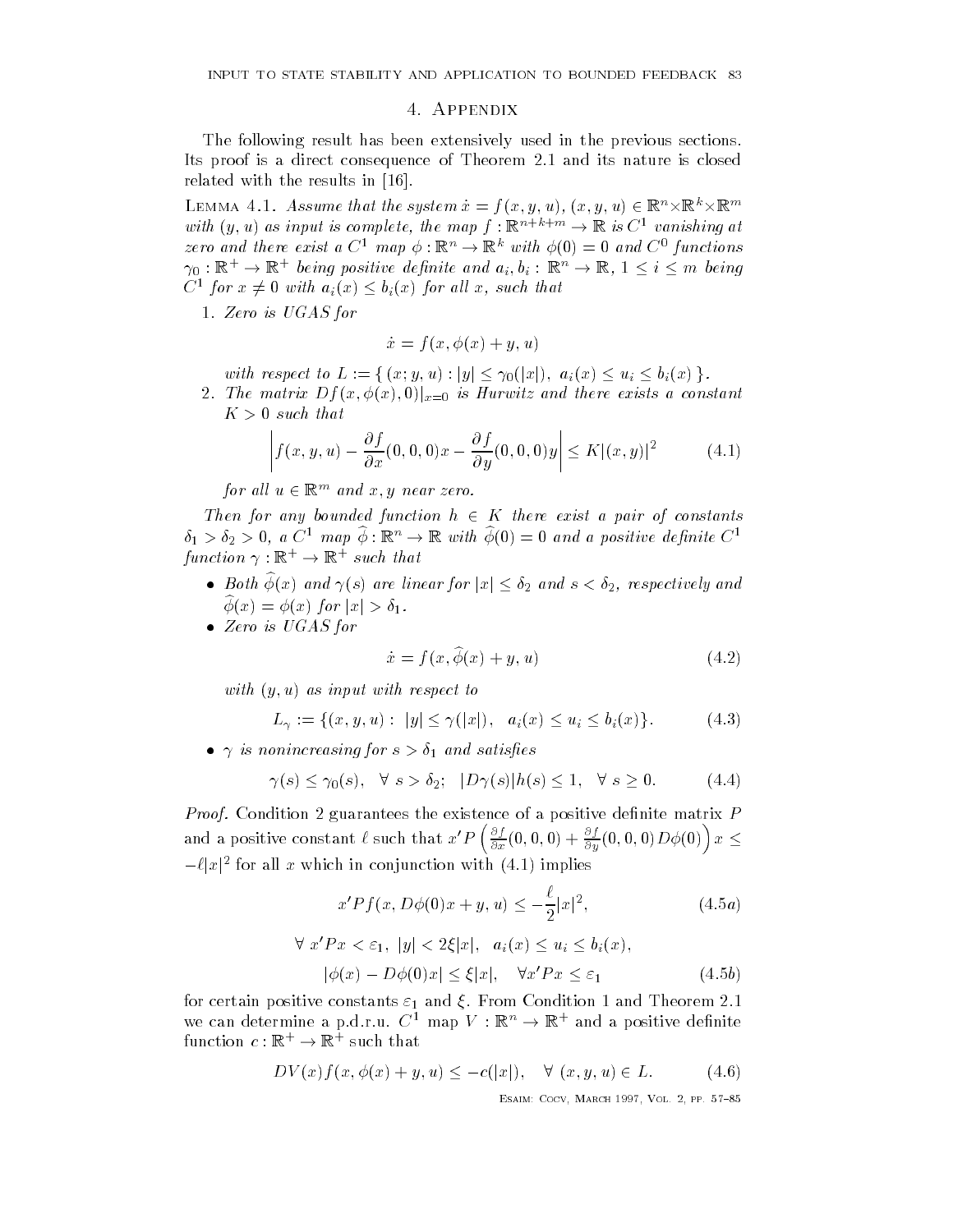Let  $\zeta : \mathbb{R}^+ \to [0,1]$  be a smooth function such that  $\zeta(s) = 1$  for  $s \leq \varepsilon_2$  for certain positive  $\varepsilon_2 < \varepsilon_1$ ,  $\zeta(s) = 0$  for  $s \geq \varepsilon_1$  and define

$$
\widehat{\phi}(x) := \zeta(p(x))D\phi(0)x + (1 - \zeta(p(x)))\phi(x) \tag{4.7a}
$$

where

$$
p(x) := x'Px + V(x) \tag{4.7b}
$$

From (4.5), (4.6) and (4.7) we can determine a pair of constants  $\delta_1 > \delta_2 > 0$ , a positive definite  $C$  -function  $\Gamma : \mathbb{R}^+ \to \mathbb{R}^+$  being finear on  $[0, \sigma_2]$ , increasing  $\begin{array}{ccc} \text{1} & \text{1} & \text{1} & \text{1} & \text{1} & \text{1} & \text{1} & \text{1} & \text{1} & \text{1} & \text{1} & \text{1} & \text{1} & \text{1} & \text{1} & \text{1} & \text{1} & \text{1} & \text{1} & \text{1} & \text{1} & \text{1} & \text{1} & \text{1} & \text{1} & \text{1} & \text{1} & \text{1} & \text{1} & \text{1} & \text{1} & \text{1} & \text{1} & \text{1} & \text{1} & \text{$ 

$$
\Gamma(s) < \gamma_0(s), \quad \forall \ s > \delta_2,\tag{4.8}
$$

$$
x'Pf(x,\widehat{\phi}(x)+y,u) \le -\frac{\ell}{2}|x|^2, \quad \forall \ (x,y,u) \in L_{\Gamma}, \ p(x) < \varepsilon_1,\tag{4.9a}
$$

$$
DV(x)f(x, \widehat{\phi}(x) + y, u) \le -c(|x|), \quad \forall (x, y, u) \in \mathcal{L}_{\Gamma}, p(x) > \varepsilon'_2,
$$
 (4.9b)  
where  $L_{\Gamma} := \{(x, y, u) : |y| \le \Gamma(|x|), a_i(x) \le u_i \le b_i(x)\}$ 

for certain  $\varepsilon_2 < \varepsilon_1.$  Finally, let  $\lambda$  be a positive constant with

$$
\lambda \sup\{|D\Gamma(s)|h(s),\ s>0\} < 1\tag{4.10}
$$

and define

$$
\gamma := \frac{\lambda}{1 + \lambda} \Gamma \tag{4.11}
$$

Obviously, (4.8) and (4.10) imply (4.4) with  $\gamma$  as defined by (4.11). Moreover the Lyapunov includes the Lyapunov intervals in the Lyapunov includes including the Lyapunov is Lyapunov i with L as denotes the statement follows by  $\mathbf{L}$ checking the time derivatives of  $x'Px$  for  $p(x) < \varepsilon_1$  and of  $V(x) + x'Px$  for  $p(x) > \varepsilon_2$  along the trajectories of (4.2) provided that  $(x,y,u) \in L_{\gamma}$ . Details are left to the reader П

REMARK 4.2. Condition 1 of Lemma 4.1 can be substituted by weaker hypothesis that zero is LGAS for provided that the functions - ai and  $\mathbf b$  are bounded This is a direct consequence of This is a direct consequence of Theorem  $\mathbf b$ 

The author would like to thank the anonymous referee who pointed out the relationship between  $RGUAS$  property introduced by Freeman–Kokotovic in and Lucius and Lucius and Lucius and Lucius and Lucius and Lucius and Lucius and Lucius and Lucius and Lucius

# **REFERENCES**

- J- AlvarezRamirez R- Suarez and J- Alvarez Semiglobal stabilization of multiinput linear systems with saturated linear state feedback Systems and Control Lett- 1994, 247-254.
- , and the G-ciotti and G-ciotti and G-ciotti and G-ciotti and G-ciotti and G-ciotti and G-ciotti and G-ciotti dynamical systems, to appear.
- C-I- Byrnes and A- Isidori Asymptotic stabilization of minimum phase nonlinear systems IEEE Trans-and-on-trans-and-on-trans-and-on-trans-and-on-trans-and-on-trans-and-on-trans-and-on-trans-
- J-M- Coron L- Praly and A- Teel Feedback stabilization of nonlinear systems suf ficient conditions and Lyapunov and input-output techniques, in Trends in Control,  $\mathcal{A}$  is a springer vertex for a springer vertex  $\mathcal{A}$  . In the springer vertex  $\mathcal{A}$
- r process and present and and processes of the processes are processed, and a successive and management of the  $\blacksquare$  . The contract of the contract of the contract of the contract of the contract of the contract of the contract of the contract of the contract of the contract of the contract of the contract of the contract of the

 A- Isidori Nonlinear Control Systems SpringerVerlag -————————————————————————————————